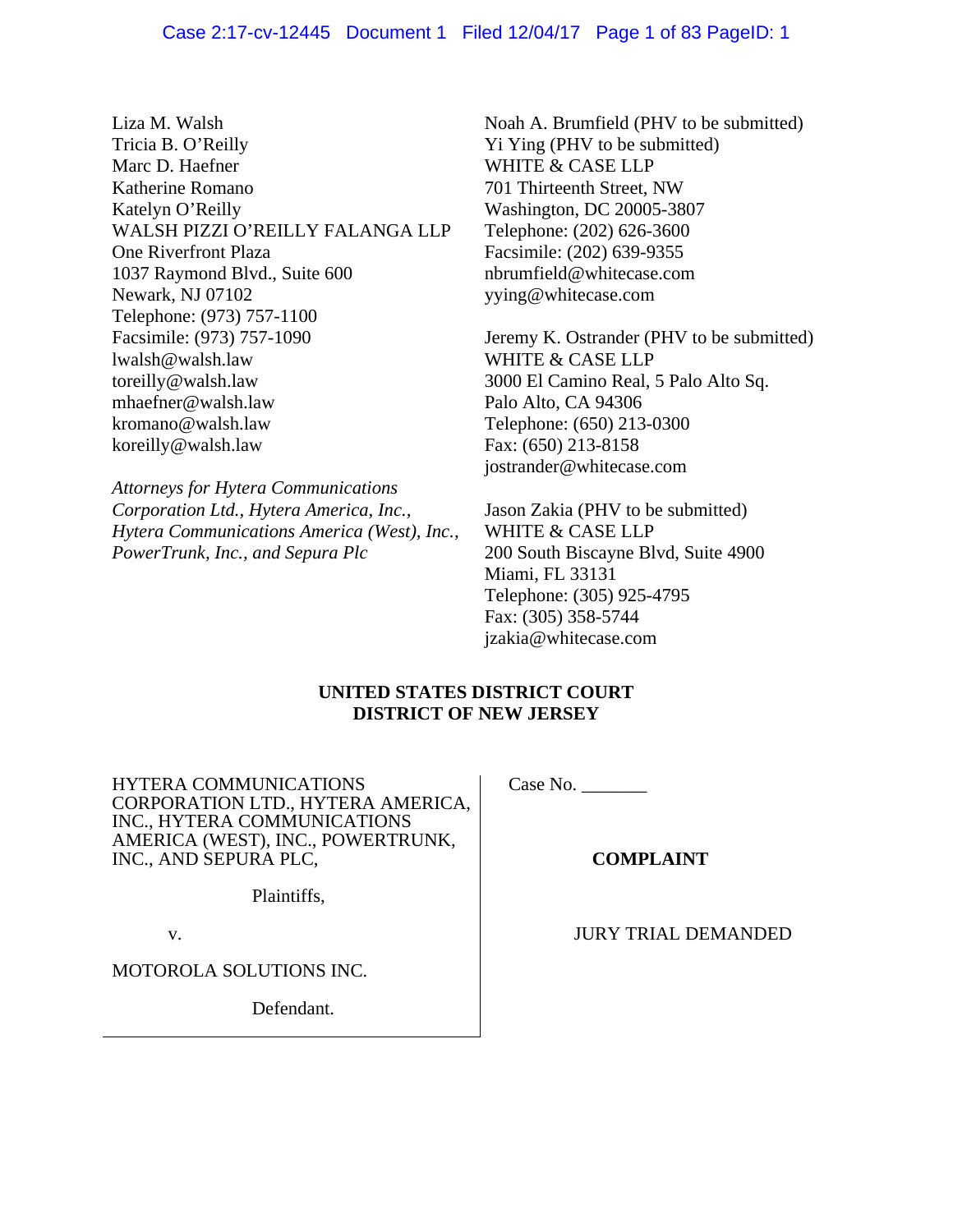# **TABLE OF CONTENTS**

|                                    | THE LAND MOBILE RADIO FACTUAL AND INDUSTRY BACKGROUND  13      |  |  |  |
|------------------------------------|----------------------------------------------------------------|--|--|--|
| A.<br><b>B.</b><br>C.              |                                                                |  |  |  |
|                                    |                                                                |  |  |  |
| A.<br><b>B.</b><br>C.<br>D.        |                                                                |  |  |  |
|                                    |                                                                |  |  |  |
| A.<br><b>B.</b><br>$\mathcal{C}$ . |                                                                |  |  |  |
|                                    |                                                                |  |  |  |
|                                    | MSI'S CONDUCT HAS CAUSED INJURY TO COMPETITION IN THE RELEVANT |  |  |  |
|                                    |                                                                |  |  |  |
|                                    |                                                                |  |  |  |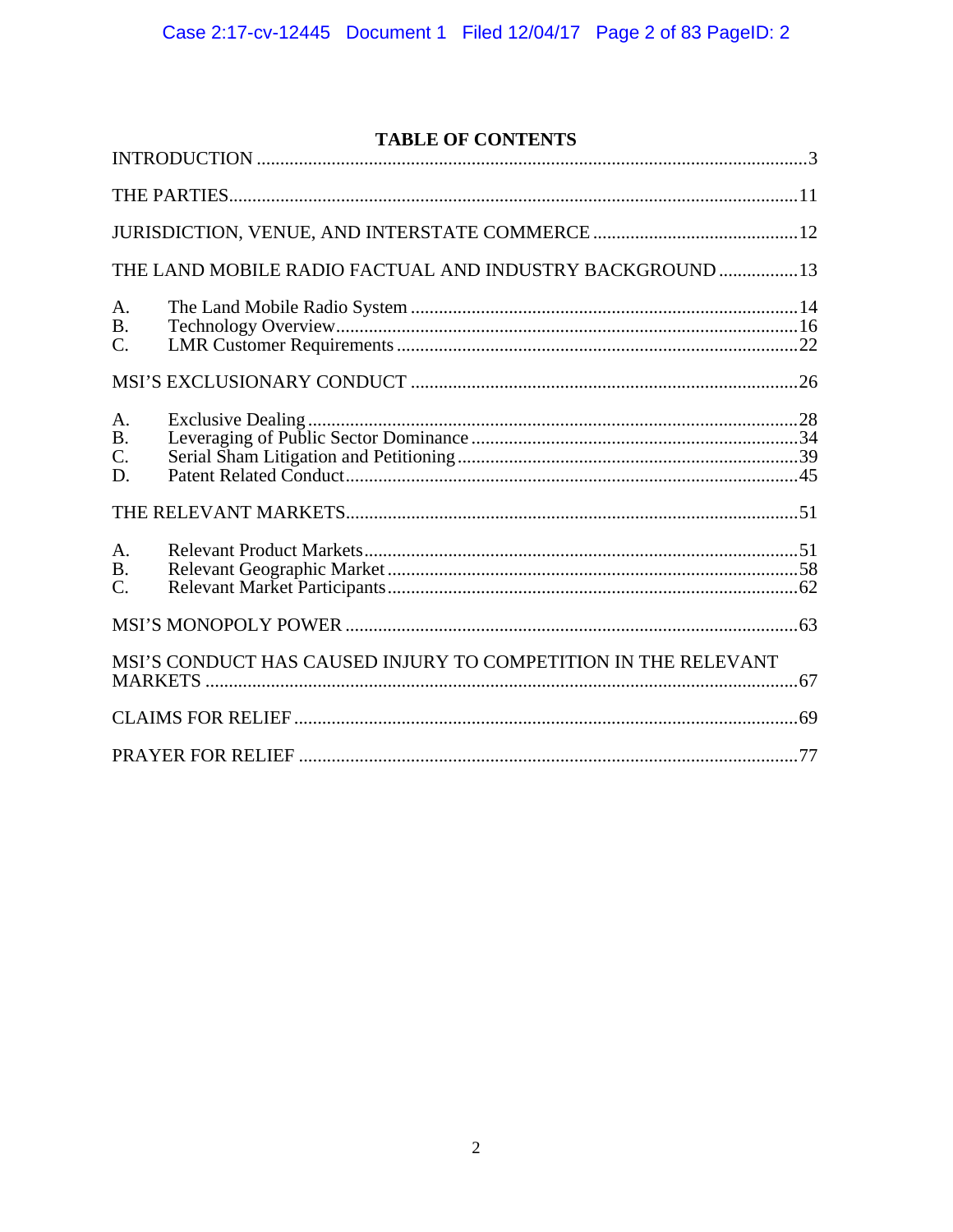# Case 2:17-cv-12445 Document 1 Filed 12/04/17 Page 3 of 83 PageID: 3

1. This Complaint concerns unlawful conduct by Motorola Solutions, Inc. ("MSI") to restrict competition in the sale of the digital hand-held and vehicular radio communications – known in the industry as land mobile radios ("LMRs") – to customers in government, transportation, business and industry. LMRs are sophisticated digital two-way radios that operate over radio spectrum dedicated to the customer.

2. LMRs are used by what MSI calls America's mission-critical and business-critical communications customers. MSI's two-way push-to-talk radios are "specifically tailored to meet the requirements of a mission-critical communications customer base that spans many layers of government, public safety, and first responders, as well as commercial and industrial customers in a number of key verticals." These are MSI's "core markets" – the markets MSI has long monopolized, markets in which MSI reaps billions of dollars on sales at its inflated prices, markets in which Hytera Communications Corporation Ltd. and its U.S. subsidiaries are substantially foreclosed from competing with their innovative, best-in-class LMRs.

3. Plaintiffs Hytera Communications Corporation Ltd., Hytera America, Inc., Hytera Communications America (West), Inc., Powertrunk, Inc., and Sepura Plc (collectively, "Hytera") bring this action for damages and injunctive relief against defendant MSI for violation of federal and state antitrust law, breach of contract, and tortious interference with prospective economic advantage.

Based on personal knowledge and/or information and belief, Hytera complains and 4. alleges as follows:

#### **INTRODUCTION**

5. MSI is a monopolist that has leveraged its dominance with government and public safety customers to dominate the broader LMR market. MSI uses that dominance to sell its product at inflated prices and excessive margins. MSI cannot maintain the same high prices in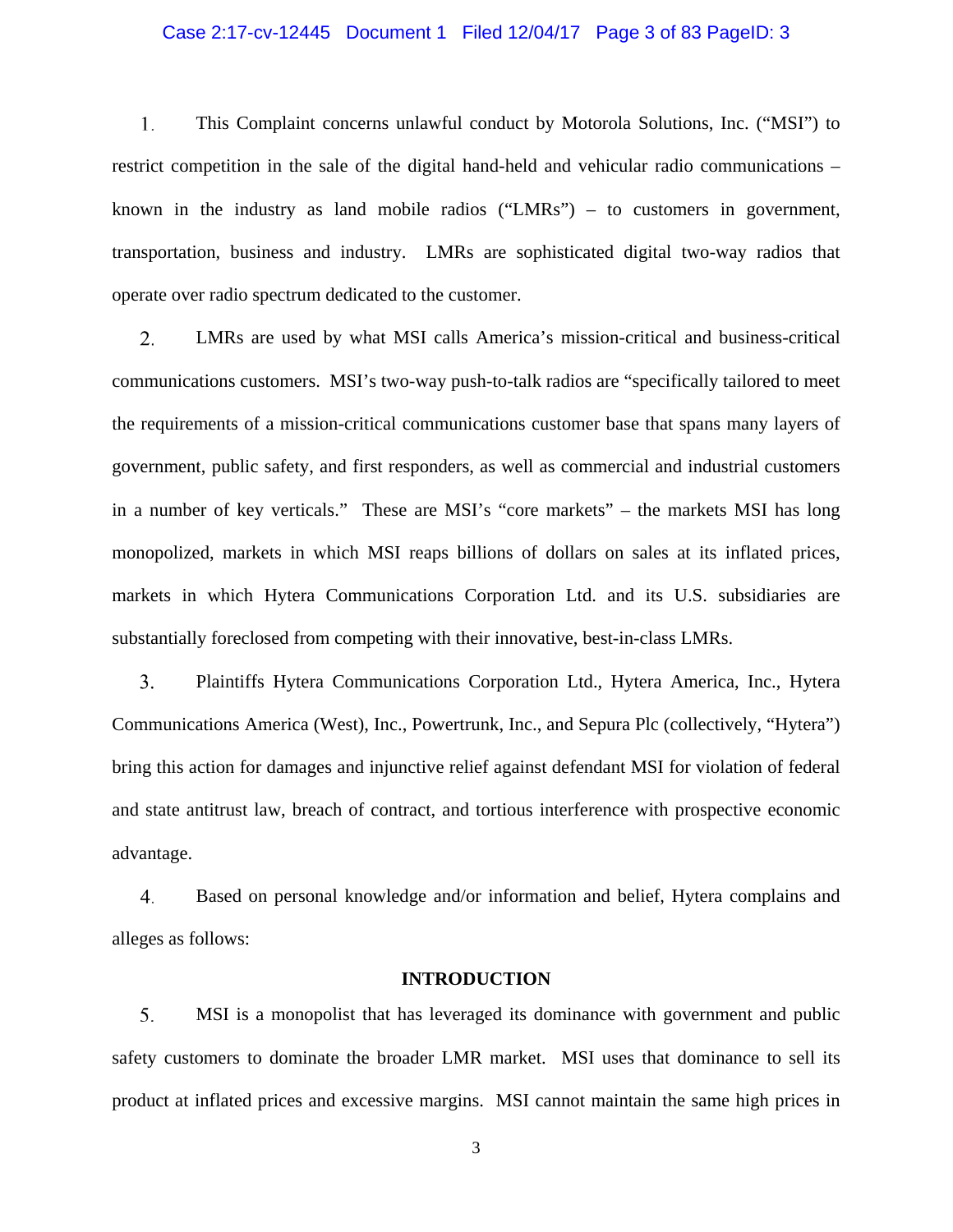# Case 2:17-cv-12445 Document 1 Filed 12/04/17 Page 4 of 83 PageID: 4

competitive markets outside the United States. MSI's excessive monopoly pricing comes at the expense of U.S. consumers and taxpayers who are forced to pay a multiple of what they would pay in a competitive market.

6. Hytera is an LMR innovator that wants to compete on the merits of its technology, its pricing, and its service. Hytera can do this in the United States just as it has done around the world. Indeed, Hytera has for years profitably sold high-quality, innovative two-way radios at a fraction of Motorola's pricing. Hytera is in the United States to do the same thing: introduce competition and bring customers a better product at a better price.

7. That is why Hytera brings this lawsuit: to stop MSI's unlawful, monopolistic conduct that prevents competition in the United States in violation of federal and state laws.

8. There is no question that MSI has a monopoly over digital two-way radios in each of the markets in which MSI operates, including for "mission-critical" public safety and utility customers as well as "business-critical" commercial customers. MSI's own board member has crowed that MSI controls 75% of LMR sales. MSI's share of sales to business critical LMR customers exceeds 80%. The contours and structure of these markets are detailed below.

9. MSI's monopoly power is reflected in its supracompetitive pricing. MSI offers not only the most expensive products, but has been able to maintain or even raise prices without regard for the pricing of alternative products and to maintain pricing to U.S. customers that far exceeds what it could get in a competitive market. U.S. customers pay a multiple of what customers pay in competitive markets outside the United States for a comparable MSI product because in other countries, MSI has to respond to price competition. For example, it has been reported that MSI charges its customers in the United States more than five times what MSI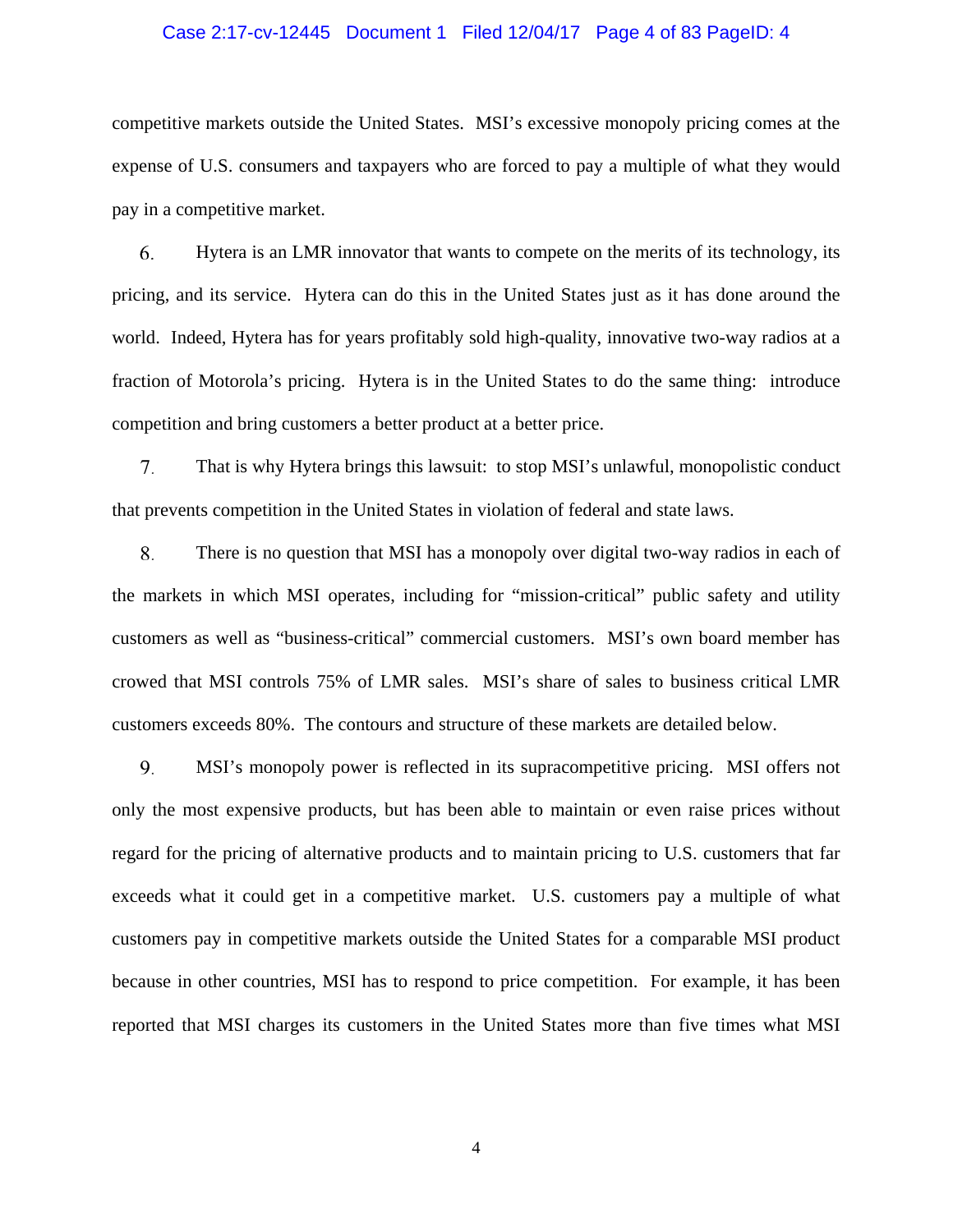#### Case 2:17-cv-12445 Document 1 Filed 12/04/17 Page 5 of 83 PageID: 5

charges customers outside the country – for two products that are used for the exact same purpose and have very few feature differences.

10. MSI's monopoly gives it monopoly profits. MSI extracts higher profits from customers in the United States than MSI obtains in more competitive markets. MSI's profit margins on sales to customers in the United States is reported to be 89%, compared to less than 10% on sales to customers in Europe, where MSI faces competition from at least 15 other LMR firms.

11. There is nothing unlawful in charging high prices or earning profits. It is unlawful, however, to suppress competition in order to achieve these goals. That is what is happening here: MSI's customers in the United States are paying inflated prices because MSI is suppressing competition through an anticompetitive scheme it has fine-tuned over the years.

12. Namely, when faced with competition, MSI responds by blocking access to the dealers critical to making sales to end-users. MSI threatens dealers who want to carry and offer an alternative product line for their customers. This conduct creates a de facto exclusive relationship.

13. This exclusivity has played out in several ways that combine to substantially foreclose competition. *First*, MSI uses a point system to induce exclusivity: a dealer that exclusively sells MSI product is one-quarter of the way toward achieving MSI's "platinum" status, qualifying the dealer for important benefits that tether the dealer to MSI. This is an easy step to take for a dealer and involves no direct investment on the dealer's part, whereas the other factors require dealer investment or are outside the dealer's direct control. *Second*, MSI takes away, or threatens to take away from dealers Motorola's highly lucrative service business from dealers that begin to actively represent Hytera or other competing LMR providers. *Third*, at a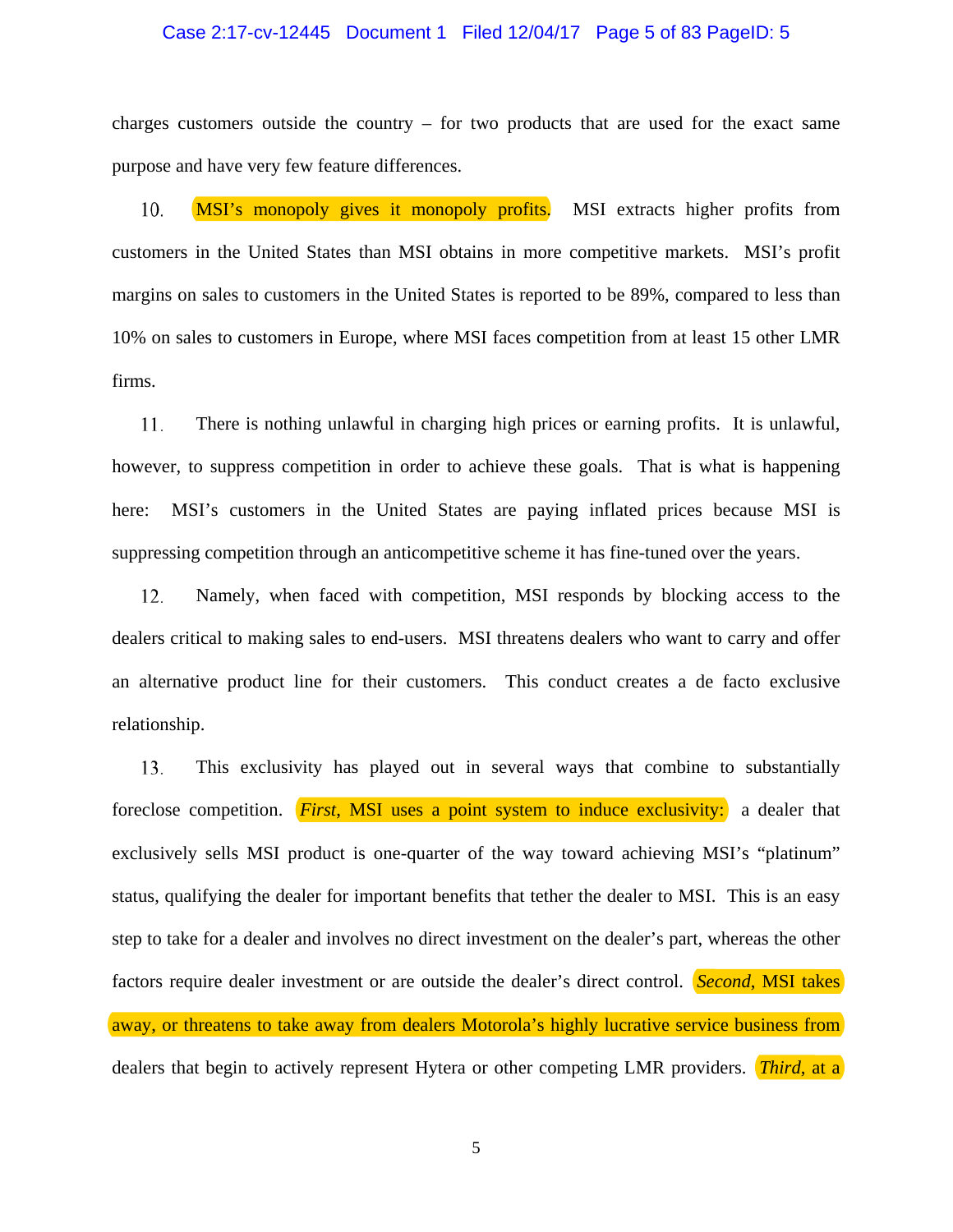#### Case 2:17-cv-12445 Document 1 Filed 12/04/17 Page 6 of 83 PageID: 6

March 2017 industry conference, MSI gathered in one room all the critical dealers in the industry and threatened the dealers to not carry Hytera products. *Fourth*, if that were not enough of a threat, MSI has since issued a memorandum specifically directing dealers that if they sell Hytera products, they will be canceled as MSI dealers.

This is a no-win situation for LMR dealers selling products to business customers. 14. MSI's core public safety customers in the United States primarily purchase radios and radio systems that use the Project 25 ("P25") technical standard, and those customers also often require a lucrative series of maintenance and service contracts for these systems. While MSI largely sells P25 hardware and systems directly to public safety customers, the attendant service and maintenance contracts are largely performed by MSI dealers and are a must-have line of business for many LMR dealers to maintain profitability. MSI is the dominant provider of public safety radios and the attendant maintenance services, and has used those contracts as pressure to force dealers not to carry competing product lines. So, dealers cannot choose to take on competing products because of the risk to the maintenance contracts.

15. There is no legitimate business justification for MSI's exclusivity. The independent dealers are not legal or financial affiliates of MSI; yet, MSI's de facto exclusivity requirements effectively make them so. Dealers are expected to compete with each other – and with MSI – for end-user sales, but they are not permitted to offer those customers alternatives to MSI. This is against the dealers' own interest. Faced with competition from other dealers and MSI, it is in the interest of a dealer to have the ability to offer a greater range of products and products that sell at a more competitive price. Dealers make higher margins when they are able to sell Hytera product.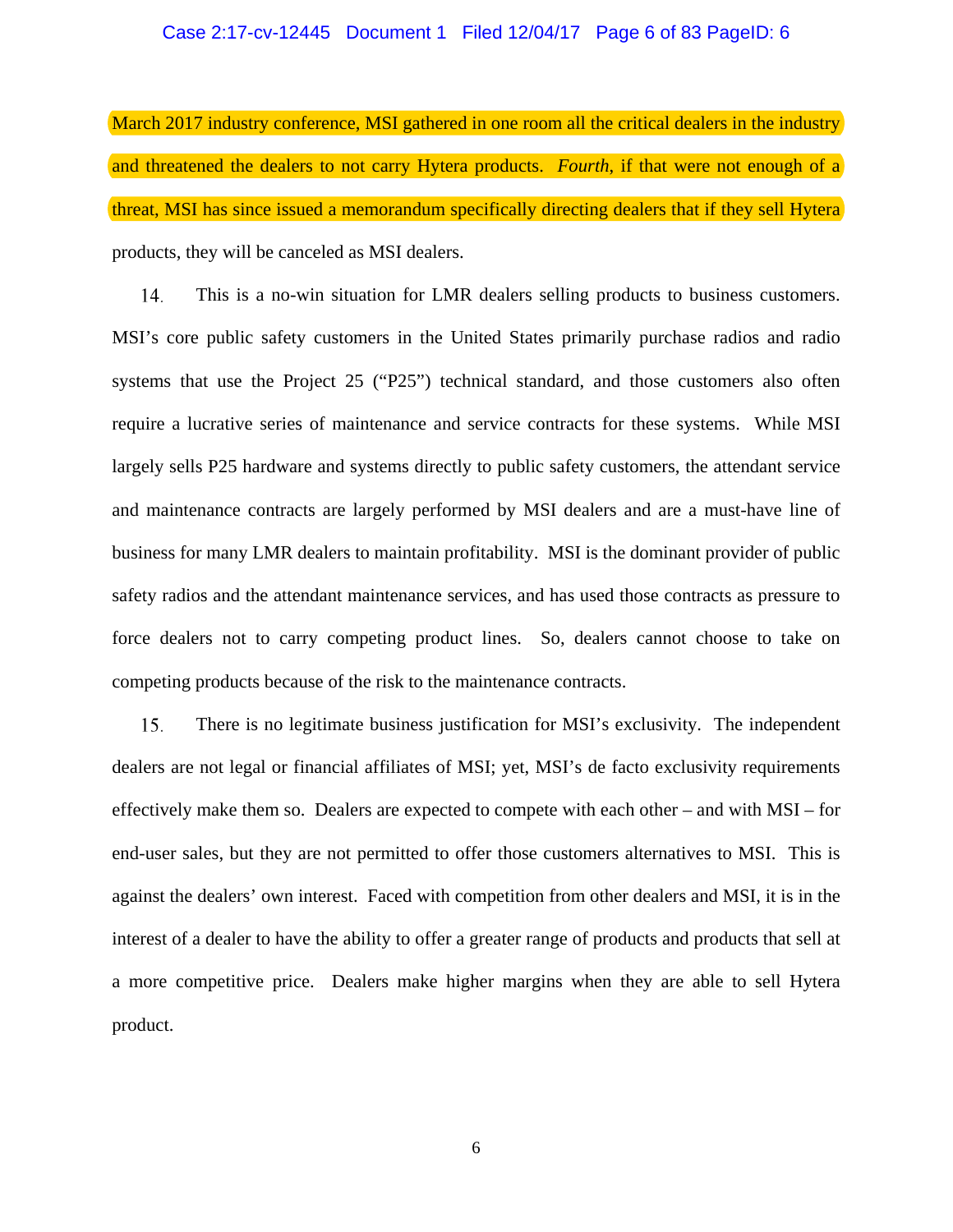#### Case 2:17-cv-12445 Document 1 Filed 12/04/17 Page 7 of 83 PageID: 7

MSI not only threatens dealers who carry Hytera product. MSI is also a savvy and 16. serial abuser of the judicial system and regulatory process as part of its scheme. MSI, for example, choreographed its threats to dealers in March 2017 with a synchronized litigation campaign. MSI's timing of its multiple lawsuits against Hytera in March 2017 was deliberate.

17. MSI serial sham litigation and Federal Communications Commission ("FCC") complaints was brought and continues as an anticompetitive weapon for designed to harass Hytera and Hytera resellers. MSI's anticompetitive tactics raise the cost of selling Hytera products and create an unwarranted cloud of fear, uncertainty, and doubt in potential Hytera customers.

MSI's serial patent litigation and its agency complaints have no merit and are pursued 18. for purpose of suppressing competition. For example, MSI sued Hytera for purportedly infringing two patents that MSI previously agreed to license on fair, reasonable and nondiscriminatory ("FRAND") terms. MSI's refusal to consider these patents standard essential, and subject to a FRAND licensing obligation, and instead initiate litigation underscores the fact that MSI's intent is to use the judicial process as a blunt anti-competitive weapon without regard to the legal merits.

19. MSI uses its litigation and FCC filings as a "sales" tactic. Instead of competing on price or offering a superior product, MSI warns customers to not purchase from a supplier such as Hytera who has been charged with patent infringement. MSI has also induced dealers to spread false rumors linking Hytera's viability as a business based on MSI's sham complaints, suggesting that the litigation will result in Hytera's exit from the U.S. market. MSI's scheme of distorting the market through serial litigation has had its intended effect: though MSI has not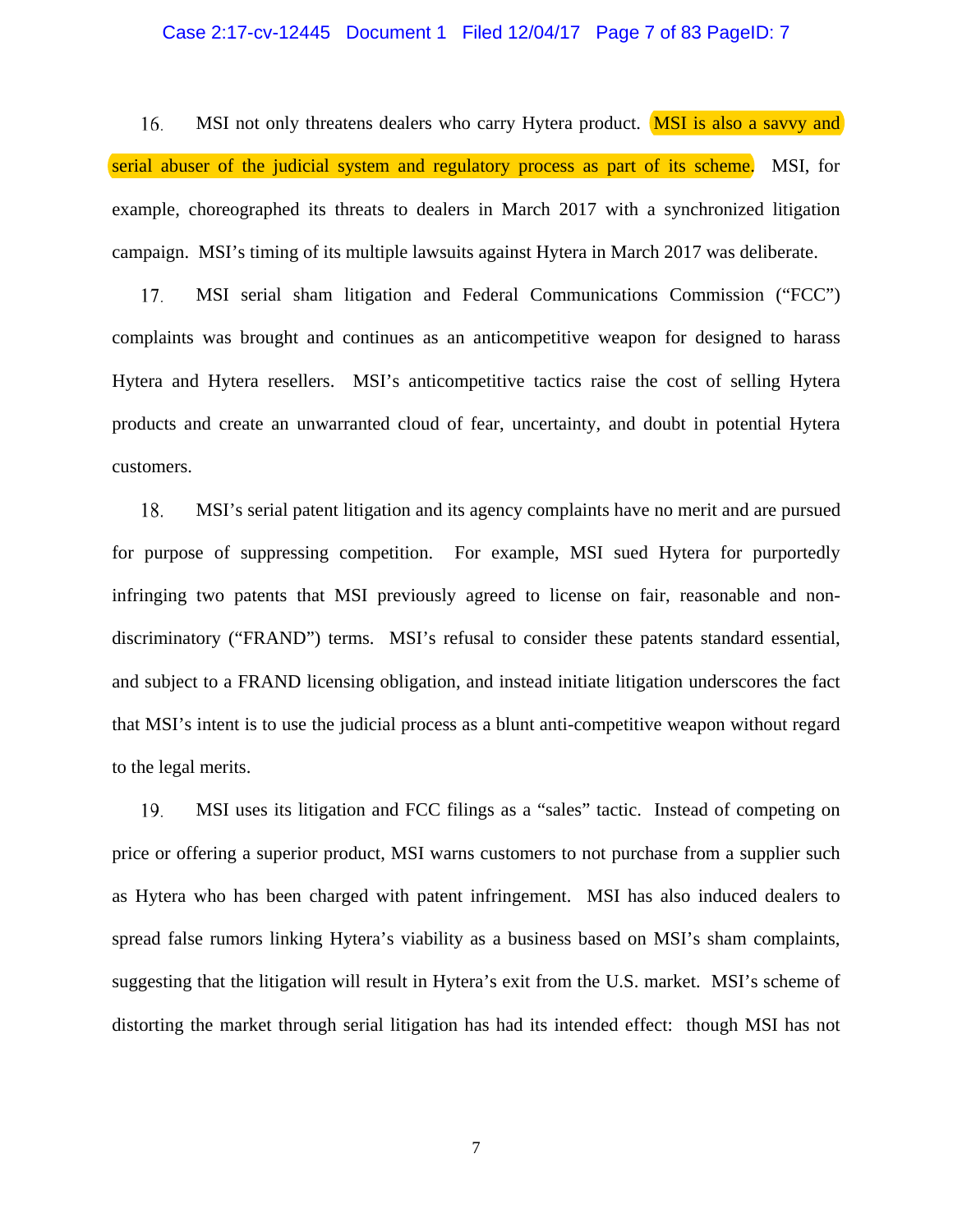#### Case 2:17-cv-12445 Document 1 Filed 12/04/17 Page 8 of 83 PageID: 8

won in court, MSI has succeeded in scaring potential dealers and customers away from doing business with Hytera while the litigation is pending.

20. MSI has long engaged in serial sham conduct to increase Hytera's costs and delay Hytera sales. Such was the case, for example, when the New York City Metropolitan Transit Authority ("MTA") unanimously rejected MSI's objection to PowerTrunk's 2016 contract award.<sup>1</sup> Not content with the unanimous MTA decision, MSI continued to press its challenge causing delay and harm to PowerTrunk.

21. The effect of MSI's scheme on competition is clear.

22. MSI has protected its monopoly in public safety by building a moat to prevent competition from alternative technology standards with its P25 product line, a technology designed for public safety and security customers in the United States. Digital Mobile Radio ("DMR") and Terrestrial Trunked Radio ("TETRA") are used as alternative LMR standards for public safety customers outside the United States. Indeed, Motorola actively sells and promotes DMR and TETRA solutions to public safety customers elsewhere in the world. Today, LMR products using the DMR and TETRA standards are also taking sales from P25 in the United States and are, thus, a threat to MSI's P25 business. MSI's monopoly prevents rivals from taking even more sales and growing the market with more cost-effective DMR and TETRA products.

23. MSI has fought the adoption of the TETRA standard within the United States, despite itself promoting and selling TETRA products outside the United States, in order to preserve its P25 business and particularly the lucrative service contracts. The result is that competitors to MSI are substantially foreclosed from competing to offer a better value to customers. By

<u>.</u>

 $<sup>1</sup>$  In 2017, Hytera acquired PowerTrunk, which operates as a subsidiary of Hytera as described below.</sup>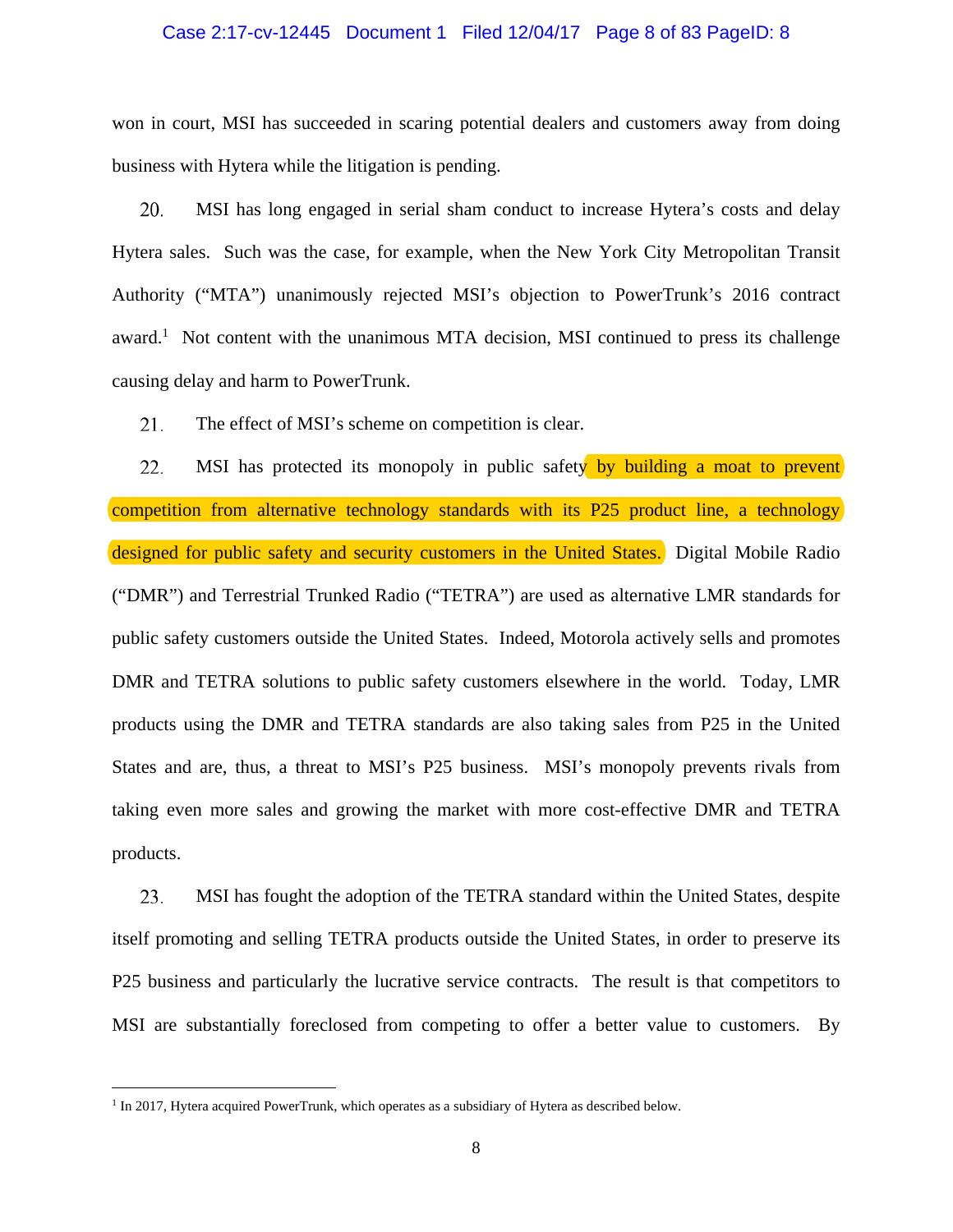# Case 2:17-cv-12445 Document 1 Filed 12/04/17 Page 9 of 83 PageID: 9

blocking competition from TETRA, MSI is able to obtain selling prices on its P25 products that are a multiple of what customers pay for TETRA devices in foreign markets.

24. MSI's scheme suppresses competition from products using DMR technology. Many public safety customers, such as those with a small installed base, do not need P25. DMR is more than sufficient and significantly more cost-effective. In addition, the vast majority of business and industry customers do not need or want P25. Hytera is MSI's closest competitor for DMR-based sales in the United States. MSI's fear of the competitive threat presented by Hytera and its DMR product line is so great that MSI has threatened dealers with termination for carrying Hytera products. MSI has previously used this dealer tactic to block rivals' access to dealers, which are the critical point of distribution for customers in the business critical LMR market. Without access to dealers, rivals are foreclosed from this market.

25. Customers are harmed as a result. MSI is no more likely to compete on pricing for its DMR product than it does on its P25 product. MSI sells its DMR devices at prices well in excess of what Hytera profitably charges for comparable products. An example is provided here, where Hytera's pricing at retail to customers is a third less than MSI for comparable two-way radio handsets: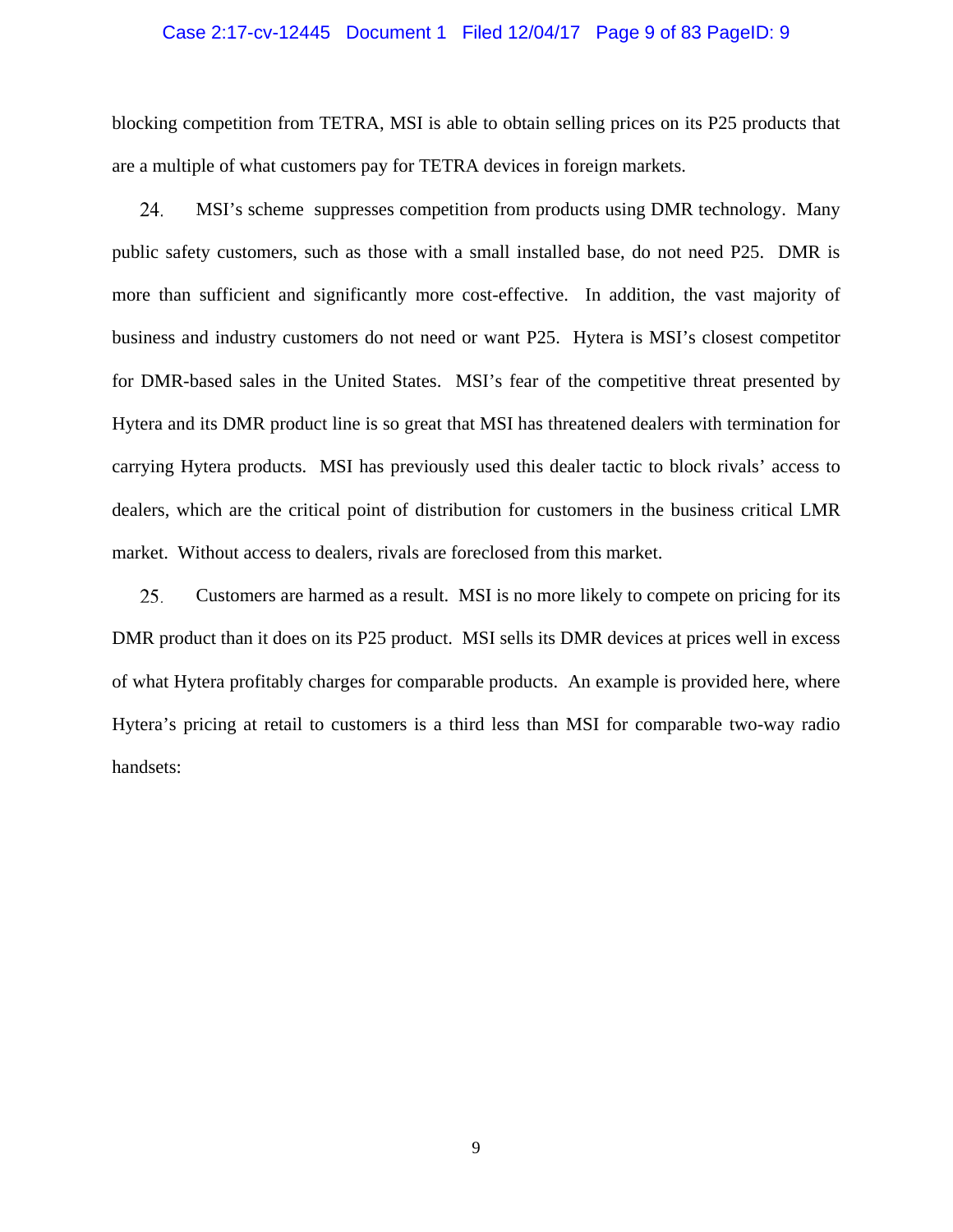

**Figure A – Comparison of Pricing for Equivalent Hytera and MSI Products** 

26. Nothing justifies MSI's substantially higher prices. For example, the two models shown in Figure A offer many of the same specifications, but the Hytera product weighs less, has a longer battery life, and comes with a longer warranty (three years versus two years offered by MSI). The Hytera model (PD562) sells for a suggested resale price ("MSRP") of \$440 compared to MSI's comparable model (XPR 3500) that sells for an MSRP of \$675-738. A comparison of other Hytera and MSI products reveals a pattern: Hytera sells a better product at a lower price, while still earning a reasonable return for itself and its dealers.

27. As many LMR customers of MSI are first responder emergency personnel, U.S. customers and taxpayers suffer the consequences of this scheme. U.S. buyers pay MSI's monopoly prices and U.S. taxpayers subsidize MSI's monopoly profits.

28. At all times relevant to this lawsuit, MSI has held and maintained an unlawful monopoly of the United States market for sales of LMR to public safety and government customers. Rather than compete against Hytera or other market participants, MSI has perpetrated a nearly decade long anticompetitive scheme to protect and maintain its traditional dominance in the U.S. market for sales of digital two-way radio systems to public safety and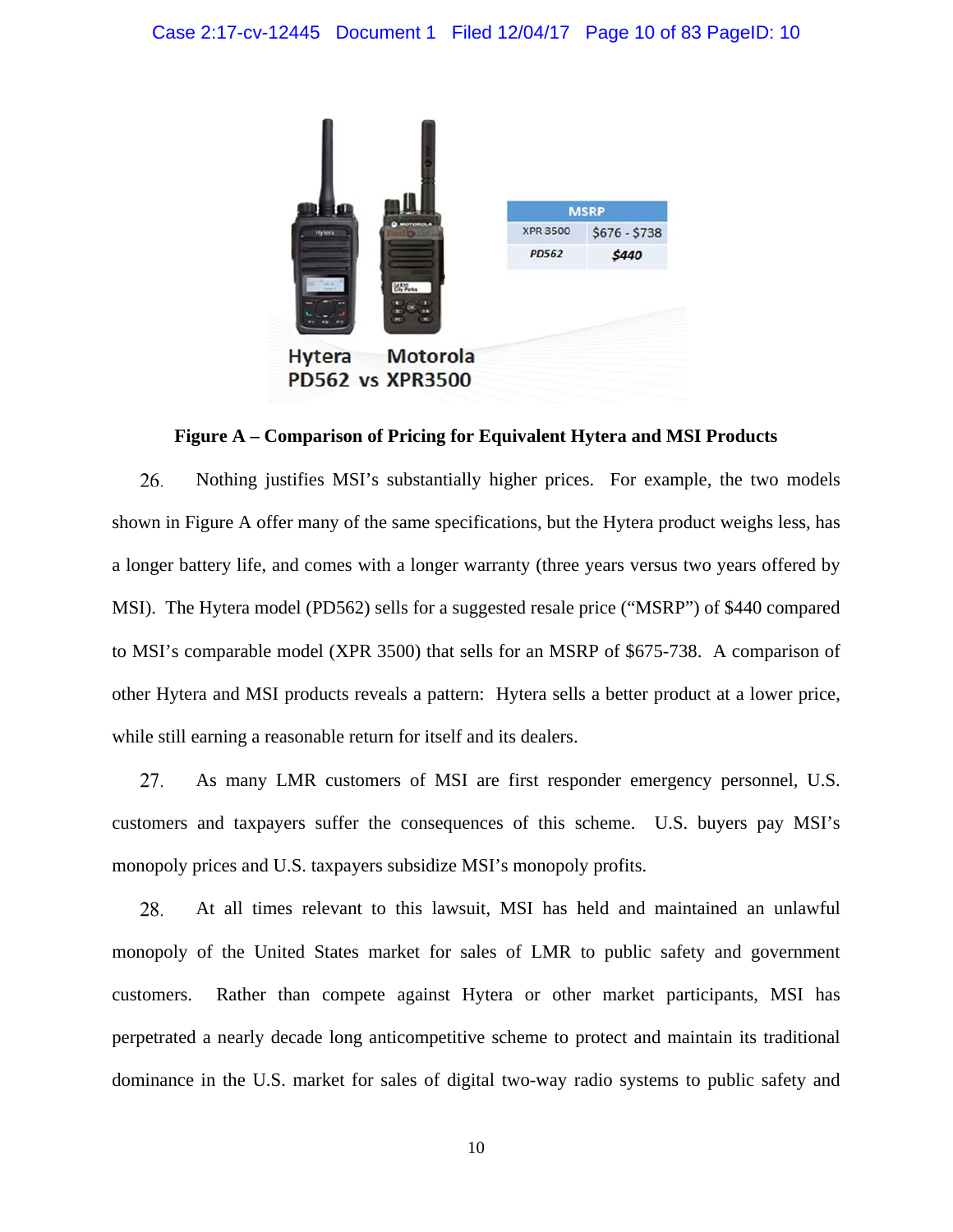# Case 2:17-cv-12445 Document 1 Filed 12/04/17 Page 11 of 83 PageID: 11

business and industry customers. MSI has leveraged this dominance in the public safety and government markets to achieve dominance in the market for business and industry sales.

29. As a result of MSI's anticompetitive practices, Hytera seeks damages, costs and attorneys' fees pursuant to Sections 1 and 2 of the Sherman Act, Section 3 of the Clayton Act, the unfair competition laws of California and Florida, and the common law of breach of contract and promissory estoppel.

#### **THE PARTIES**

30. Plaintiff Hytera Communications Corporation Ltd. ("Hytera Corporation") is a company organized and existing under the laws of the People's Republic of China, with its principal place of business at Hytera Tower, Hi-Tech Industrial Park North #9108 Beihuan Rd., Nanshan District, Shenzhen, People's Republic of China. Hytera Corporation operates globally as a manufacturer and seller of digital two-way radios for public safety and business and industry customers. It offers a spectrum of innovative LMR products for public safety, infrastructure (utilities and transport), and commercial customers.

31. Plaintiff PowerTrunk Inc. is a company organized and existing under the laws of Delaware, with its principal place of business at 66 York St, Jersey City, New Jersey, 07302. PowerTrunk is a wholly-owned, indirect subsidiary of Hytera Corporation and is engaged in the sale of TETRA systems and subscriber equipment in the United States, designed and manufactured by Teltronic SAU, a Spain-based LMR company, and Sepura Plc, a U.K.-based TETRA manufacturer.

32. Plaintiff Hytera America Inc. is a company organized and existing under the laws of Florida with its principal place of business at 3315 Commerce Pkwy., Miramar, Florida, 33025. Hytera America, Inc. is a subsidiary of Hytera Corporation and is engaged in the sale of Hytera's DMR two-way radios in the eastern United States.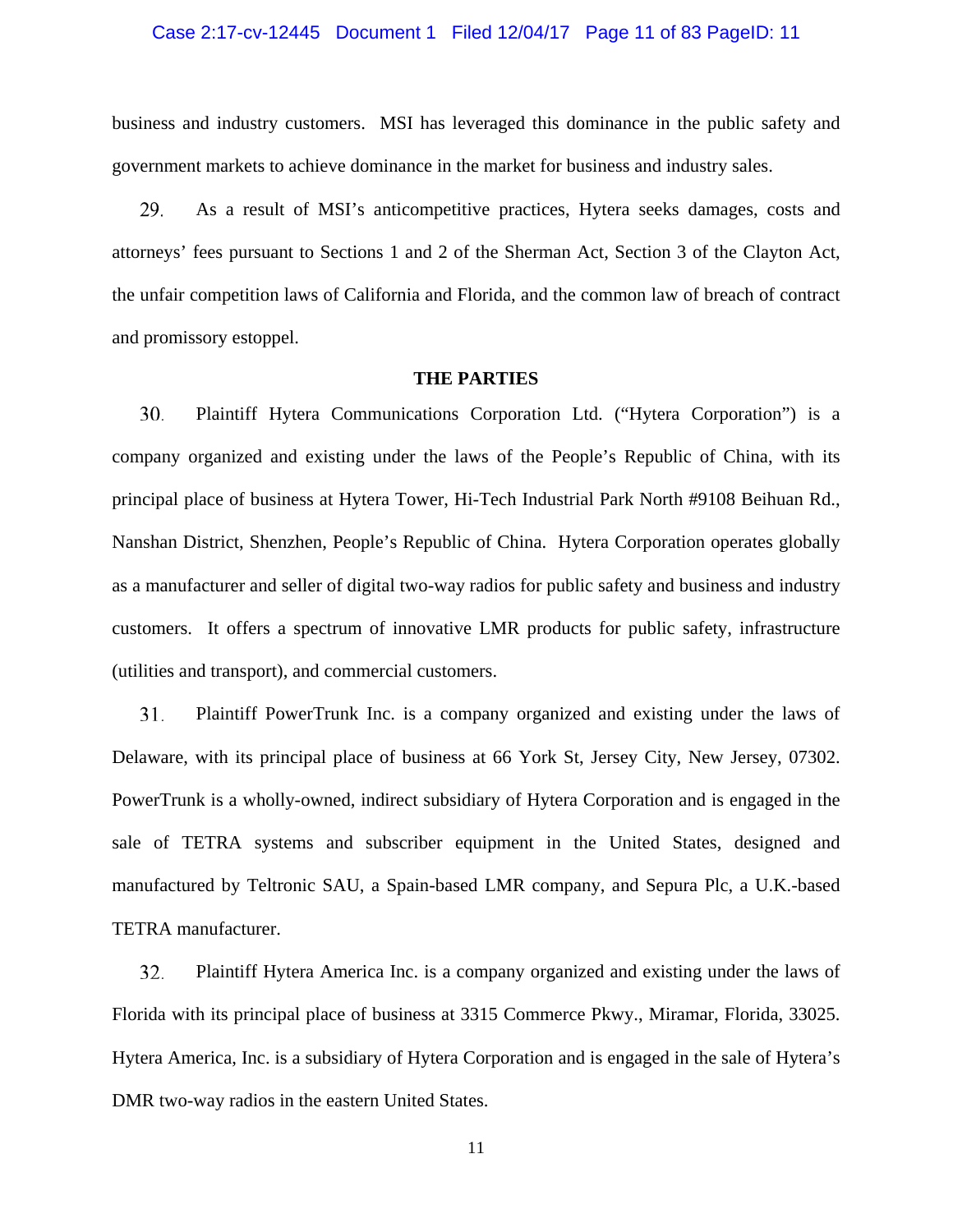# Case 2:17-cv-12445 Document 1 Filed 12/04/17 Page 12 of 83 PageID: 12

33. Plaintiff Hytera Communications America (West) Inc. is a company organized and existing under the laws of California with its principal place of business at 300 Spectrum Center Drive Suite 1120 Irvine, California, 92618. Hytera Communications America (West) Inc. is a subsidiary of Hytera Corporation and is engaged in the sale of Hytera's DMR two-way radios in the western United States.

34. Plaintiff Sepura Plc is a company organized and existing under the laws of the United Kingdom, with its principal place of business at 9000 Cambridge Research Park, Beach Drive, Waterbeach, Cambridge, CB25 9TL. Sepura Plc is a wholly-owned subsidiary of Hytera Corporation and is engaged in the design, development and sale of TETRA radios around the world.

35. Defendant MSI is a company organized and existing under the laws of Delaware with its principal place of business at 500 W. Monroe Street, Chicago, Illinois, 60661. MSI imports DMR and P25 two-way radios for sale in the United States. MSI also operates Vertex Standard LMR, a provider of digital and analog two-way radio solutions, including P25 solutions, as a wholly-owned but separately branded subsidiary.

# **JURISDICTION, VENUE, AND INTERSTATE COMMERCE**

36. This action arises under the antitrust laws of the United States, including Section 1 of the Sherman Act, 15 U.S.C. § 1, Section 2 of the Sherman Act, 15 U.S.C. § 2, and Sections 3, 4 and 16 of the Clayton Act, 15 U.S.C. §§ 15 and 26, the unfair competition laws of California and Florida, and the common law of breach of contract and promissory estoppel.

37. Subject matter jurisdiction with respect to the federal law claims is founded on 28 U.S.C. §§ 1331 and 1337(a). Subject matter jurisdiction with respect to the state law claims is founded on 28 U.S.C. § 1367(a).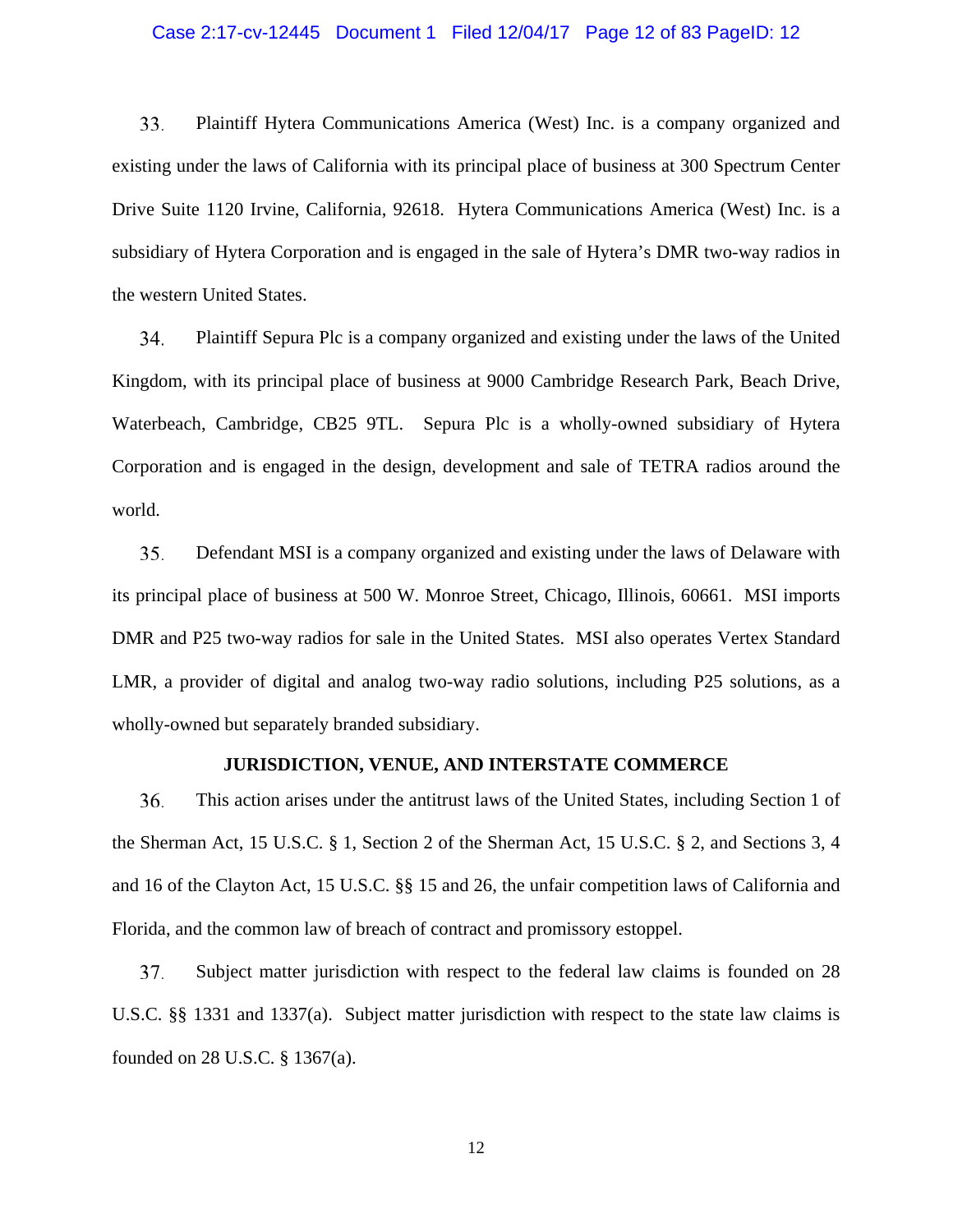# Case 2:17-cv-12445 Document 1 Filed 12/04/17 Page 13 of 83 PageID: 13

38. MSI may be found, transacts business, and is subject to personal jurisdiction in this judicial district. At all times relevant to this Complaint, MSI has engaged in contractual relationships with independent LMR dealers and customers, including public safety organizations, within this judicial district. MSI also has offices and/or facilities within this district.

39. The violations of law alleged in this Complaint took place in this judicial district and have injured Hytera in this district. Venue is therefore appropriate in New Jersey under Section 12 of the Clayton Act, 15 U.S.C. § 22, and under 28 U.S.C. § 1391(b) and (c).

40. The creation, marketing, sale, and provision of LMRs and the actions complained of in this Complaint occurred in and substantially affect interstate commerce.

# **THE LAND MOBILE RADIO FACTUAL AND INDUSTRY BACKGROUND**

41. The digital two-way radios at issue here are used widely. They are all around us.

42. When our nation's first responders – local and state police, fire departments and emergency medical services ("EMS") – communicate with each other and with a police or 911 dispatch center, they are using mission-critical two-way radios. When those responsible for our transportation (e.g., metropolitan and school bus services) receive and respond to communications, they are using two-way radios. They are used by security or operational staff of school districts, warehouses, manufacturing sites, hotels, shopping malls and entertainment venues. These two-way radios are used by anyone who wants to instantly communicate with each other.

43. What makes two-way radios both ubiquitous and unique compared to other modes of communications is the ability to push a single button to instantaneously talk to one or broadcast to many over a dedicated communications network. There is no fumbling to dial numbers, no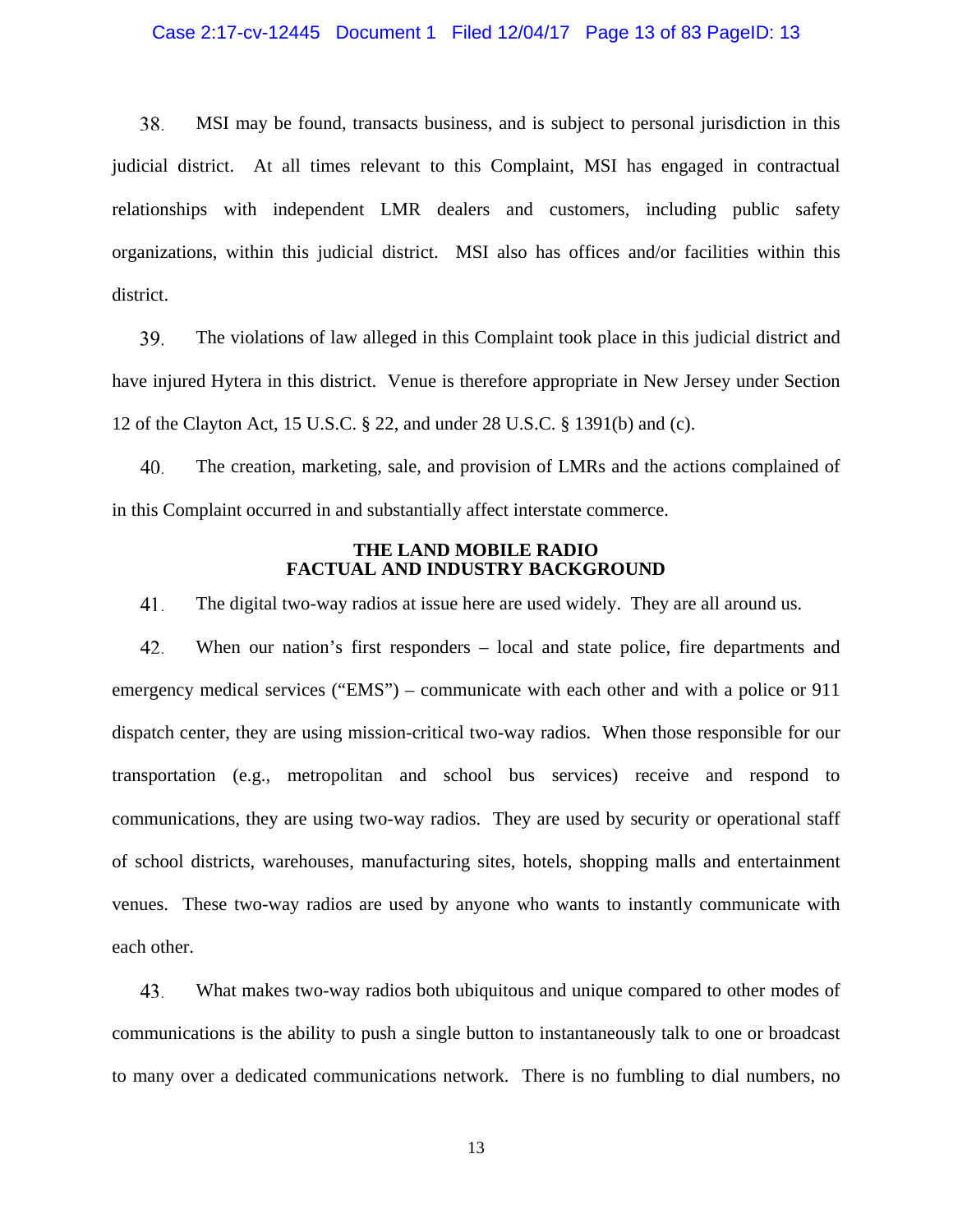# Case 2:17-cv-12445 Document 1 Filed 12/04/17 Page 14 of 83 PageID: 14

need to conference in multiple numbers, no waiting for the person on the other end to answer, and no dropped calls. In industry terms, these radio systems are referred to as Land-Mobile Radio or LMR systems.

44. Unlike the radios purchased by individual consumers for family and recreational use, today's public safety and professional LMR systems provide digital clarity, reduced radio interference, ruggedness, and functionality that is designed for public safety and business situations. The systems can be deployed for use at a single location (e.g., hotel, warehouse, sporting event venue) or over a wide geographic area or multi-site location (e.g., office park, campus, industrial site). The radio communications are not broadcast over public channels, but over a private radio network using spectrum licensed from the FCC for that purpose. Because LMR systems use licensed spectrum, as opposed to freely accessible public spectrum, they are sometimes synonymously called private mobile radio ("PMR") systems.

45. Hytera estimates that in 2015 the total value of the LMR market in the United States, including terminal and system sales, was approximately \$4.5-5 billion.

#### **A. The Land Mobile Radio System**

LMR systems are a collection of digital handheld, vehicular, and stationary radio 46. units designed to communicate voice and data through radio waves at specific frequencies and channels.

47. As depicted in Figure B, the typical components of an LMR network may include one or more of the following: a base station, a transmitter tower, a repeater tower, handheld (or portable) radios, and mobile (or vehicular) radios generally mounted inside vehicles. Some systems do not necessarily include all these elements. For example, some systems do not need a separate transmission tower.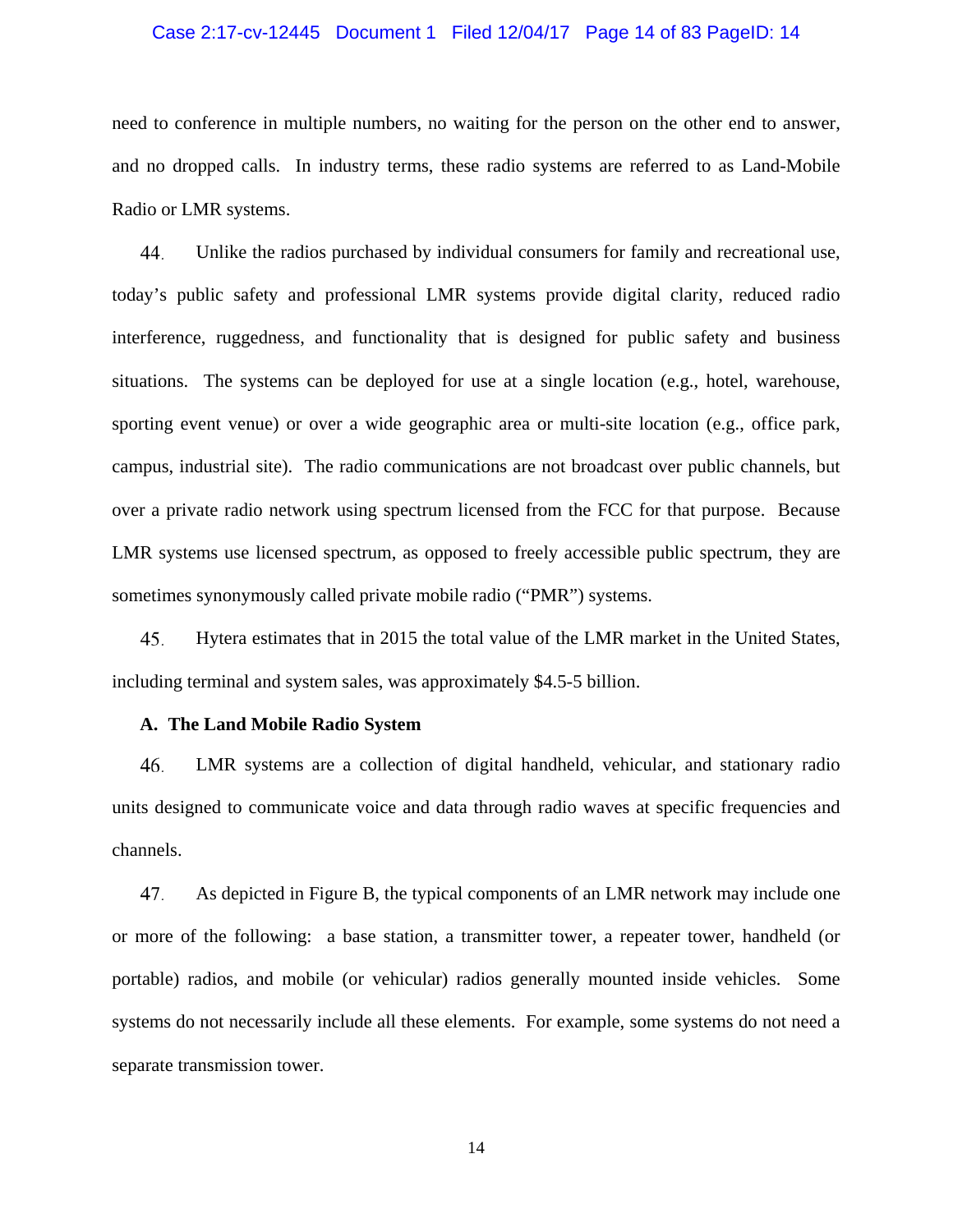

**Figure B – Government Accountability Office 2016 Report Diagram** 

48. In a typical LMR network, a base station is located in a fixed position and the base station (usually a mobile radio connected to a power supply and connected to a fixed outdoor antenna) is often used for communication with any number of handheld radios and mobile radios. Commercial or large public entities often place base stations in dispatch centers to communicate with handheld radios or mobile radios that are part of the fleet.

49. Handheld radios have a more limited transmission range (compared to base stations or mobile radios) because they are battery powered, have lower transmission power and less efficient antennas and are carried by individuals, such as fire fighters, security staff, maintenance personnel and hospitality workers. Mobile radios are often located inside a vehicle such as a police car or a delivery truck. Mobile radios use the vehicle's power supply, and this allows higher power (generally 10 times that of a handheld radio), plus a more efficient antenna, which allows the radios to provide a greater transmission range than handheld radios. Within an LMR system, handheld and mobile radios are typically referred to as terminals.

50. Some LMR systems contain repeaters that facilitate the long-distance communication among handheld radios, vehicular radios, and base station radios by receiving a radio signal and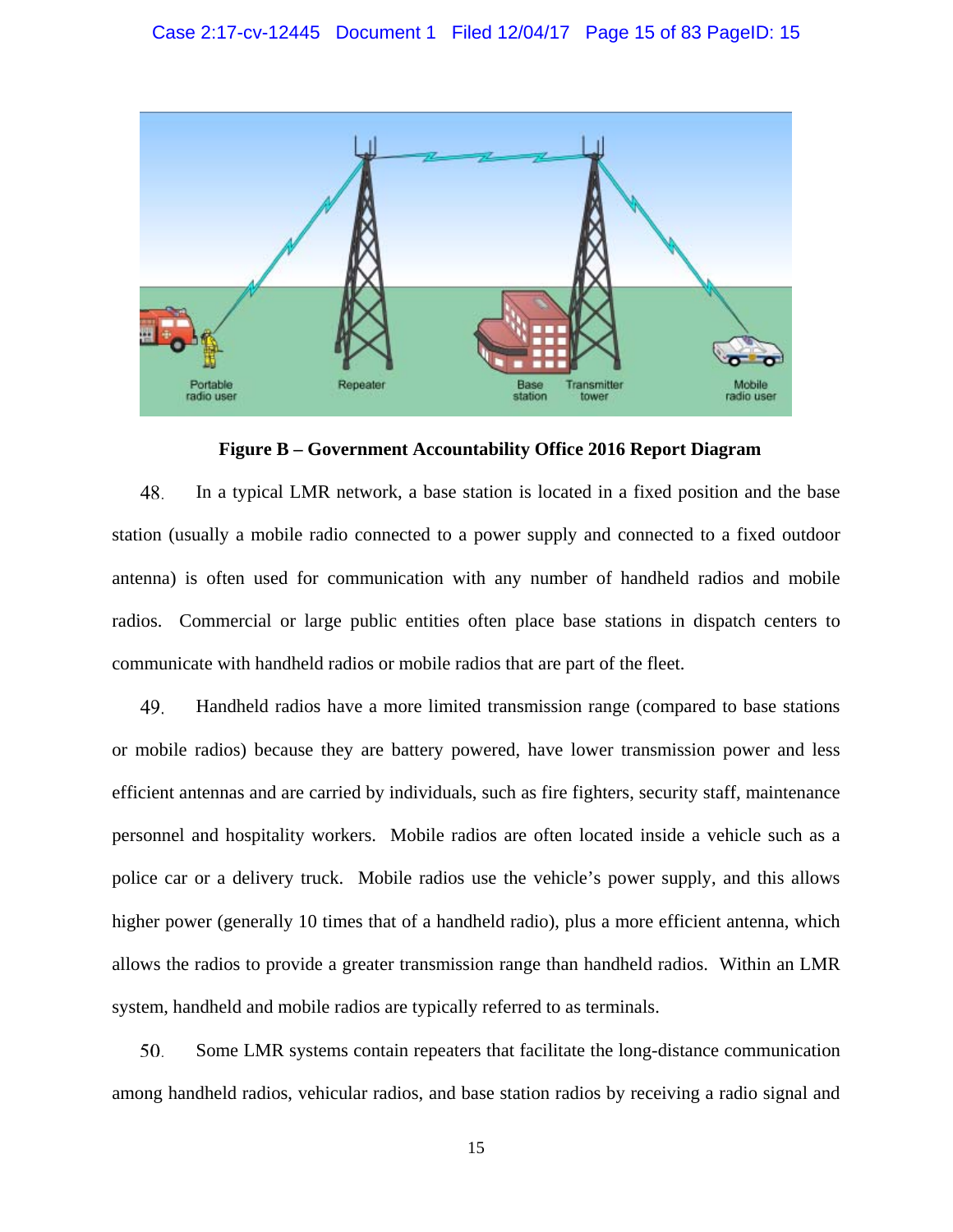# Case 2:17-cv-12445 Document 1 Filed 12/04/17 Page 16 of 83 PageID: 16

retransmitting the signal to those devices. Repeaters may be added to expand the geographic area covered or to ensure radio coverage within buildings and other structures.

51. The most basic LMR systems contain a base station and two handheld units, whereas more complex LMR systems contain multiple repeaters with hundreds of handheld and vehicular units. Such systems can utilize multiple repeater sites, each with multiple frequencies, to facilitate different types of communication within an entity.

52. Many LMR systems provide multiple channels for communicating. A system that can automatically direct voice traffic to an unused or a dedicated channel (versus the users selecting the channel themselves) is called a "trunked" system. A trunked system allows one speaker (e.g., a dispatcher) to communicate with another person or a group, and allows others on the private network the ability to communicate on a parallel channel without interrupting the other communication. For example, an event coordinator may want to have one channel reserved for catering staff and another channel for security.

# **B. Technology Overview**

53. LMR systems are further classified on the basis of the standards and radio frequencies through which they operate.

54. **FCC Spectrum for Different Applications.** LMR systems operate on a private network that allows the radio units to communicate with each other through a single frequency or through multiple frequencies depending on the size of the system. The FCC has allocated certain spectrum to be used for public safety and/or business two-way radio communications. For example, the FCC has specified various portions of the spectrum for public safety use: portions of the UHF and VHF spectrums, as well on the 700MHz, 800 MHz, and 900MHz bands.

55. **Analog.** Legacy analog systems were the dominant form of two-way radio communication until the last decade.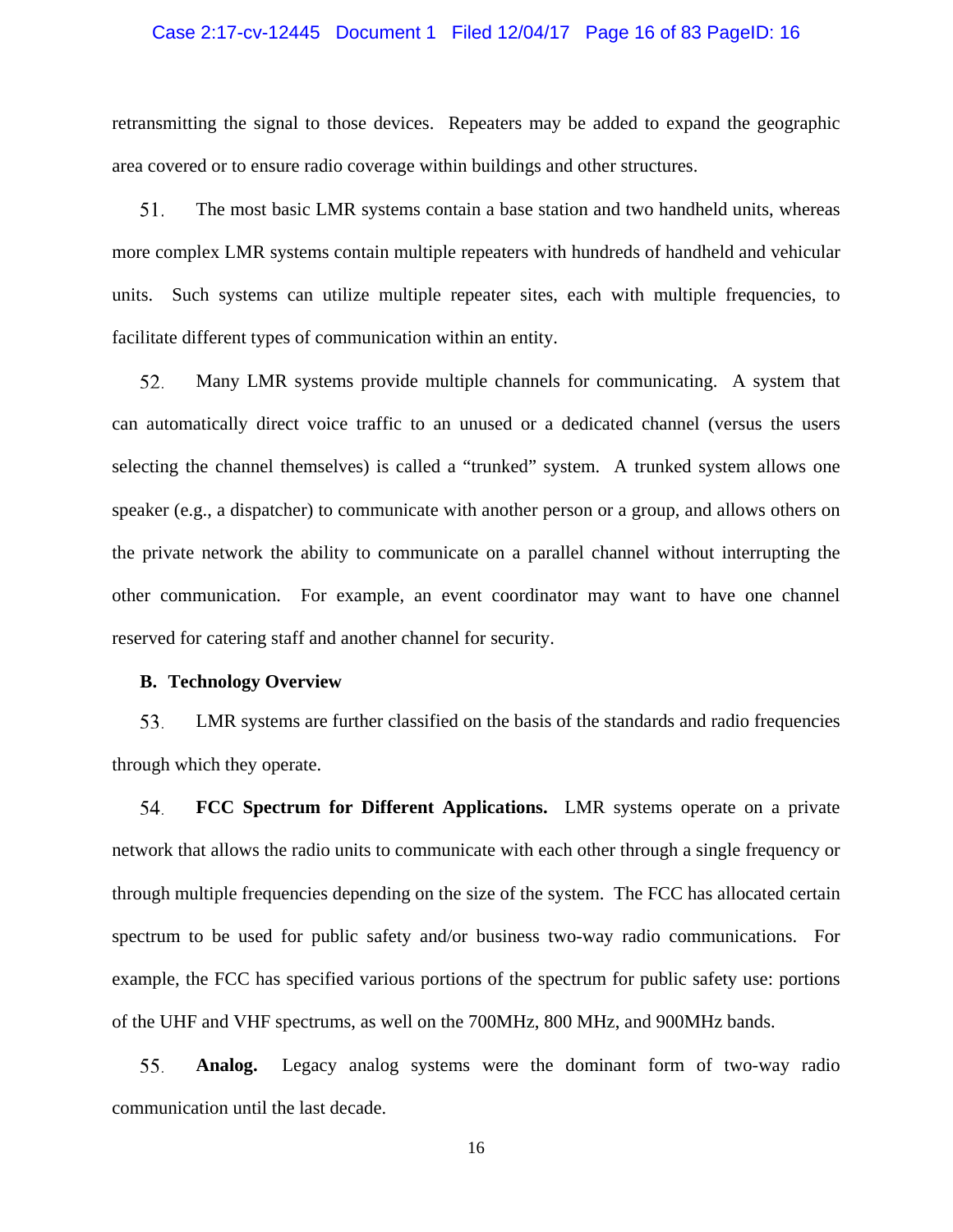# Case 2:17-cv-12445 Document 1 Filed 12/04/17 Page 17 of 83 PageID: 17

56. Mission-critical public safety and business customers in the United States are rapidly transitioning from analog to digital systems. Digital systems are preferred over analog due to the former's substantially greater quality and greater transmission capacity.

57. The migration to digital is ongoing and the purchase of new analog systems is declining. For example, for much of the industry, including Hytera, analog sales are limited primarily to "replacement sales," such as for the replacement of damaged or lost handsets to a customer with an installed legacy analog system.

58. Competitors today focus on converting legacy analog customers to digital. (LMR suppliers also compete for existing digital customers and altogether new radio customers.) MSI, for example, explains to its shareholders that MSI's business focus is "leading the ongoing global migration to digital products" and offering "APCO P25, TETRA, and DMR standardsbased voice and data communication devices and systems." P25, TETRA, and DMR are all digital systems.

59. **Digital Technologies Used in the United States.** Within the United States, customers have primarily used one of two technologies for their mission-critical public safety or business-critical radio communications: P25 and DMR, respectively.

In addition, TETRA technology has been widely used for public safety outside the 60. United States. MSI's conduct, however, has effectively blocked TETRA's adoption in the United States (as described herein). As a result, P25 remains the overwhelmingly dominant technology standard used for digital two-way radios sold to public safety customers in the United States.

61. Public safety customers are increasingly purchasing DMR products. Sales of DMR for public safety remain small relative to P25, but are an option for certain customers.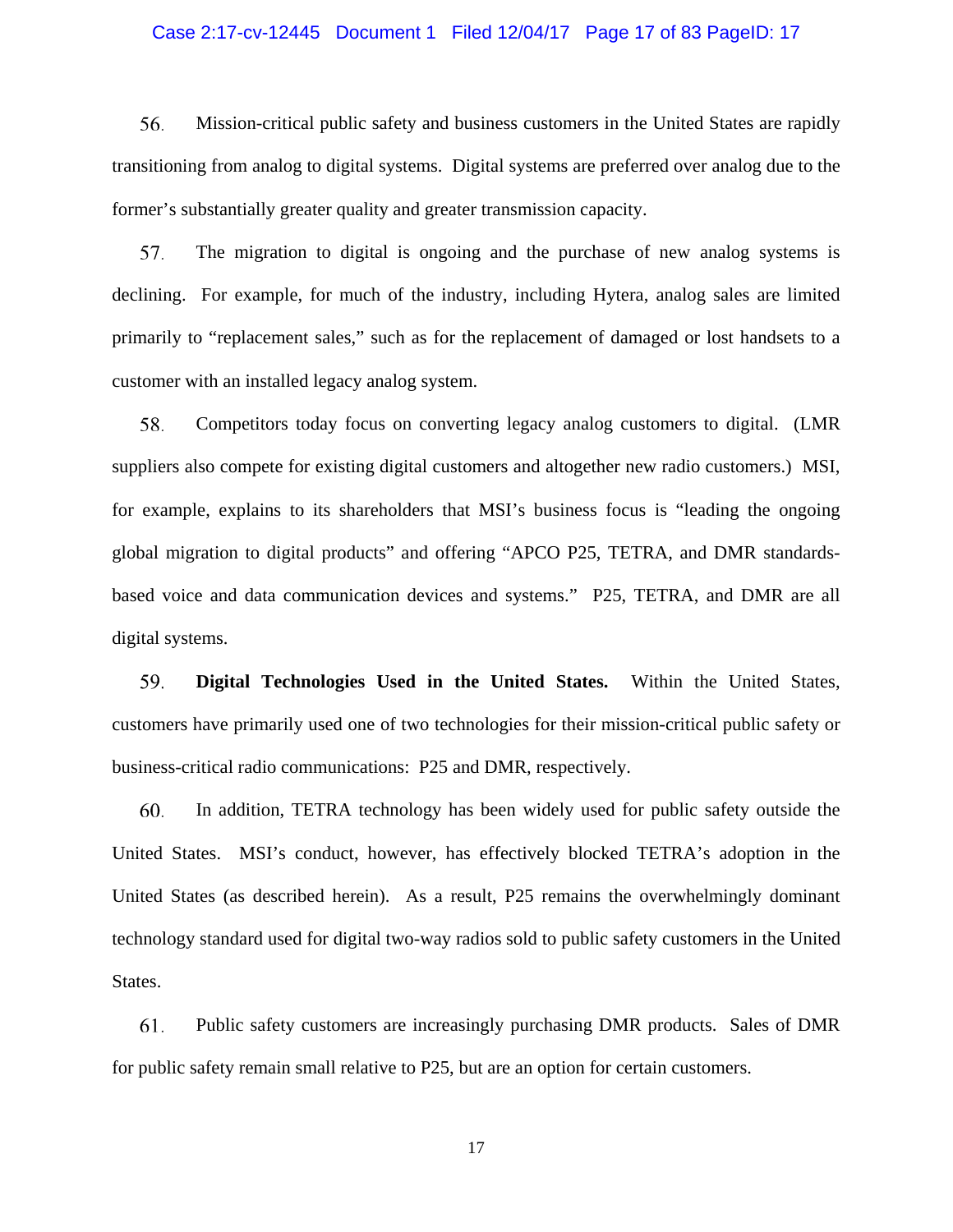# Case 2:17-cv-12445 Document 1 Filed 12/04/17 Page 18 of 83 PageID: 18

62. DMR is the dominant technology used by business and industry customers.

63. In addition dPMR/NXDN is an alternative, a niche digital technology that offers a narrow band technology DMR for customers who have very specific and, typically, limited frequency needs. Because dPMR/NXDN requires two times the infrastructure to set up, it is a much more costly LMR system, which further limits its adoption by commercial users.

64. MSI has a helpful chart it uses with its shareholders to break down how these standards are used by customers, and how MSI markets its products in response to customer requirements:

| Industry standard definition     | The Association of Public Safety<br><b>Communications Officials</b><br>Project 25 standard ("APCO-25") | The European Telecommunications<br>Standards Institute ("ETSI")<br><b>Terrestrial Trunked Radio standard</b><br>("TETRA") | ETSI, Digital mobile radio ("DMI<br>and professional commercial<br>radio ("PCR") standards |  |  |
|----------------------------------|--------------------------------------------------------------------------------------------------------|---------------------------------------------------------------------------------------------------------------------------|--------------------------------------------------------------------------------------------|--|--|
| Industry standard name           | APCO P25                                                                                               | <b>TETRA</b>                                                                                                              | <b>DMR</b>                                                                                 |  |  |
| Motorola Solutions product name  | <b>ASTRO</b>                                                                                           | Dimetra IP                                                                                                                | PCR MOTOTRBO (Digital)                                                                     |  |  |
| <b>Primary end users</b>         | Government, Public Safety                                                                              | Government, Public Safety                                                                                                 | Commercial                                                                                 |  |  |
| Primary geographic region of use | North America, Latin America,<br>Asia, Middle East, Africa                                             | Europe, Asia, Latin America,<br>Middle East, Africa                                                                       | All regions                                                                                |  |  |

Our Devices and Systems are based on the following industry technology standards:

# **Figure C – MSI 2016 Annual Report, at 3**

As the MSI chart at Figure C shows, MSI tells the world that customer demand is segmented between P25 and TETRA for government and public safety customers on the one hand, and DMR for professional commercial radio customers on the other.

65. **P25.** P25 is a digital two-way radio communication standard that generally operates between 12.5 kHz and 6.25 kHz bandwidth. P25 is commonly used by federal, state, and local public safety and law enforcement agencies in the United States. P25 was developed through the efforts of MSI, in conjunction with the Association of Public Safety Communications Offices ("APCO") and the National Association of State Telecommunications Directors ("NASTD"). The P25 standard was first adopted by the Telecommunications Industry Association ("TIA") in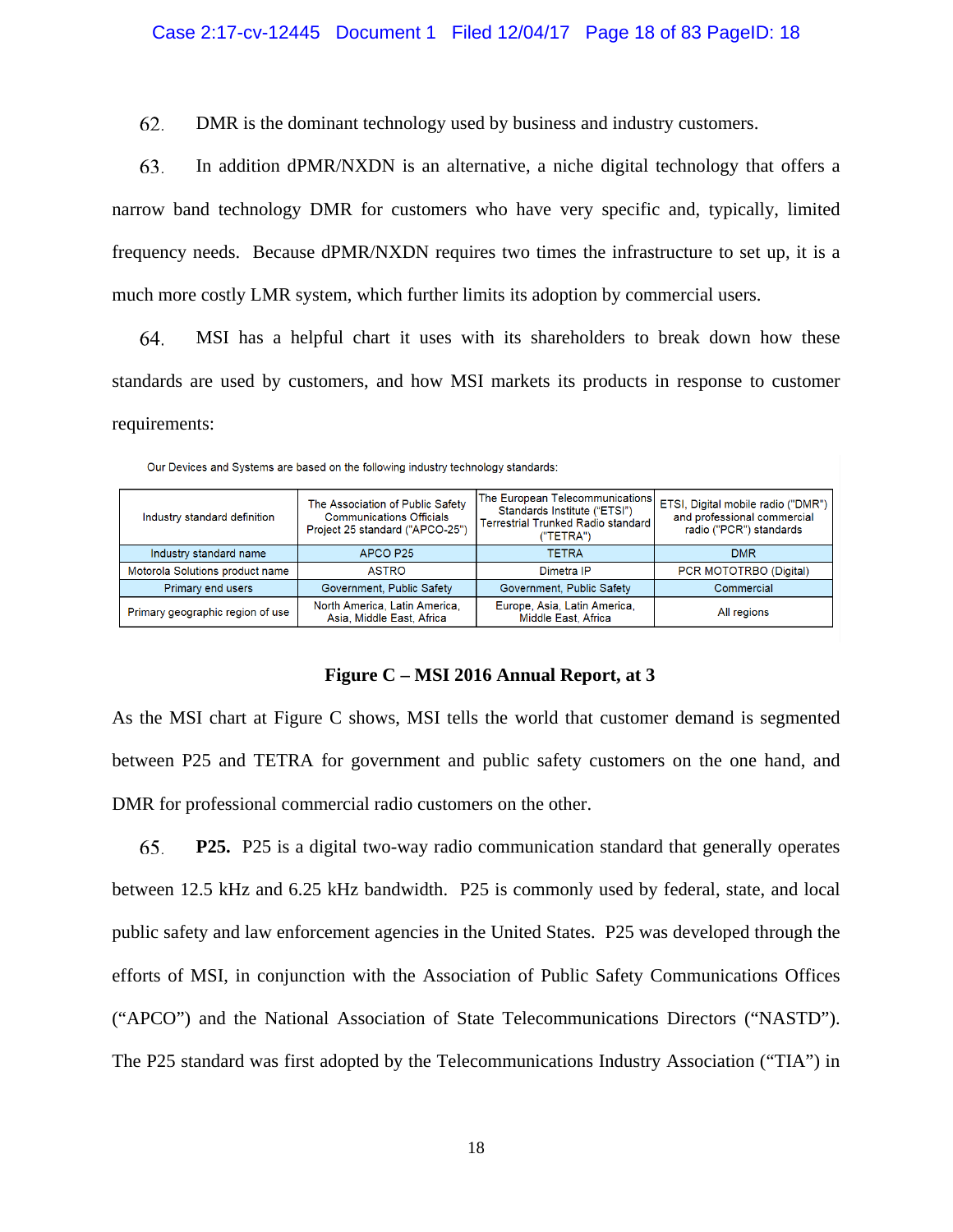# Case 2:17-cv-12445 Document 1 Filed 12/04/17 Page 19 of 83 PageID: 19

1989. P25 equipment must meet the APCO Project 25 standards to be classified as P25 compliant.

66. P25 Phase 1, still the most widely adopted form of P25, was designed and optimized for more rural and less densely populated areas of the United States. P25 Phase 1 uses Frequency Division Multiple Access ("FDMA") technology for channel selection and distribution. FDMA is a hold-over from analog communications, and functions by dividing user channels by frequency; i.e., if users want two channels, they must be allocated two frequencies. Having more users and channels requires more frequency bandwidth, additional infrastructure (repeaters, base stations, and power sources) and a separate spectrum license from FCC.

67. On information and belief, MSI is one of the primary sponsors and funders of many APCO functions, including the annual APCO meeting which takes place at various locations across the United States. MSI spends substantial amounts of money — millions of dollars annually to provide for all aspects of the APCO convention, from concessions and education programs at the conference, in addition to social events and after parties. MSI is the monetary sponsor of many APCO certification programs and MSI was often involved in creating and or setting the APCO certification standards, further tying the public safety industry to MSI. MSI does now and has in the past maintained significant influence with APCO through these contributions.

68. MSI is the dominant supplier of P25 products in the United States. At all times relevant to this Complaint, MSI has maintained a share of at least 70% or more of sales of new terminals and systems to public safety customers.

69. **TETRA.** TETRA was developed in 1995 by the European Telecommunications Standards Institute ("ETSI").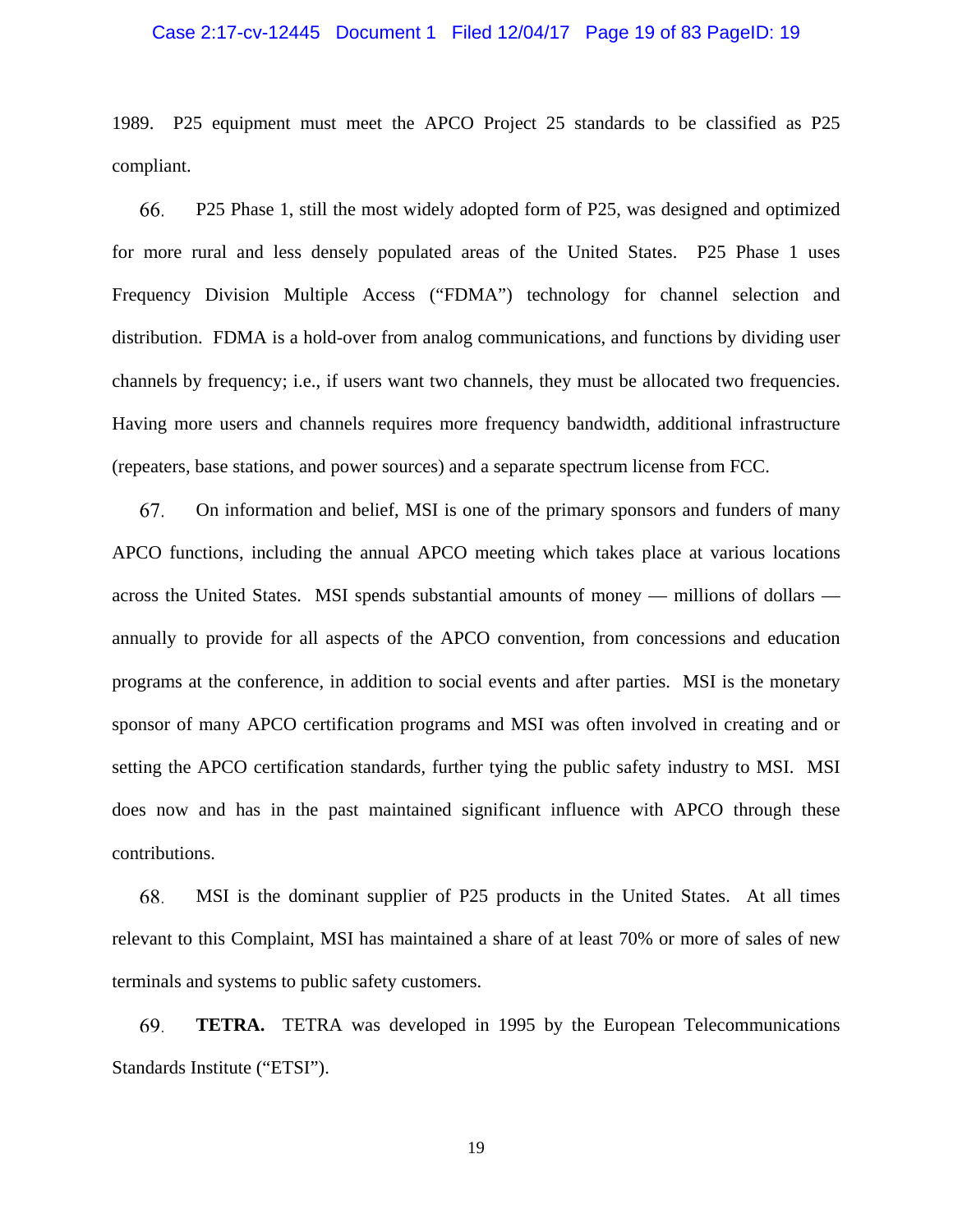# Case 2:17-cv-12445 Document 1 Filed 12/04/17 Page 20 of 83 PageID: 20

70. Like P25, TETRA is primarily used by government agencies and public safety organizations. Purchasers of TETRA two-way radios include military and law enforcement officers, emergency service providers, and rail transport staff. As described by MSI in Figure C above at paragraph 64, TETRA is implemented by public safety customers all over the world.

71. TETRA was designed and optimized for use in high-density population areas. Further, ETSI made the choice to use Time Division Multiple Access ("TDMA") technology for channel selection and distribution. TDMA allows several users to share the same frequency channel by dividing the signal into different time slots. The users transmit in rapid succession, one after the other, each using its own time slot. This allows multiple stations to share the same transmission medium (e.g., radio frequency channel) while using only a part of its channel capacity. TETRA uses 25 kHz bandwidth, allowing for four 6.25 kHz channels.

72. Prior to 2013, TETRA was not approved by the FCC for use in the United States. As described in more detail below, on information and belief, MSI has engaged in a concerted effort to exclude TETRA from the U.S. market to preserve and protect its monopoly in the market for public safety products in the United States. After overcoming MSI's stonewalling actions to prevent competition in the public safety market, PowerTrunk was the first company to sell TETRA products in the United States.

**DMR.** DMR is a fully public, open standard also developed within ETSI and is 73. backed by a variety of suppliers, including MSI and Hytera. DMR is a widely accepted standard worldwide. DMR operates within 12.5 kHz bandwidth.

74. The main suppliers of DMR products to business customers in the United States are Hytera and MSI. Since its launch through the present, MSI has dominated the sale of DMR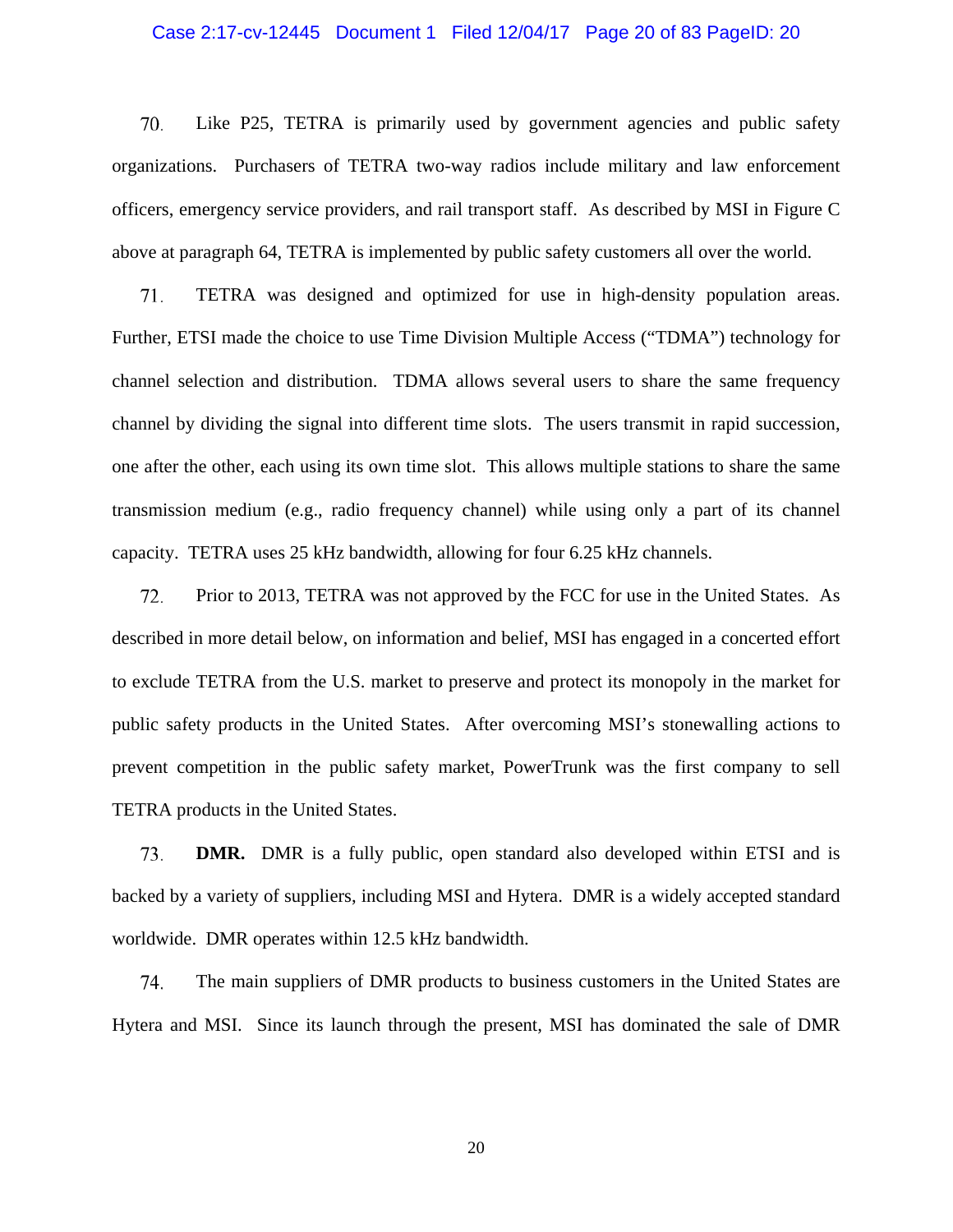# Case 2:17-cv-12445 Document 1 Filed 12/04/17 Page 21 of 83 PageID: 21

products in the United States and currently supplies more than 80% of new DMR terminals to the market on an annual basis.

75. The DMR standard developed by ETSI offers a diverse range of products aimed at the business and industry costumer, which requires a cost-effective LMR solution. The most common DMR System is a FCC-licensed system typically using a repeater, aimed at the professional business and industry market, with features such as group calling and texting, which are common needs for business users. These systems are targeted at users that need efficiency, advanced voice features, and data services. The DMR standard allows DMR to offer trunking capabilities, which allows DMR to be developed and offered as a potential competitor to full, trunked systems, such as TETRA or P25, and as a more cost-effective option for business and industry customers.

76. **dPMR/NXDN.** dPMR/NXDN, as explained above, is a niche digital technology to DMR aimed at segments of customers with specific channel and frequency spectrum needs. dPMR was developed by ETSI in parallel to the DMR standard for business and industry customers. dPMR is differentiated from DMR, as TETRA was from P25 Phase 1, due to the choice of channel selection protocols. dPMR/NXDN is an FDMA technology, while DMR is a TDMA technology, meaning the technologies are largely incompatible and cannot function on the same LMR System. (In the United States, this technology is often referred as just NXDN.)

77. dPMR/NXDN competes only for a limited segment because of cost and technological limitations. dPMR/NXDN is a FDMA-based solution that operates on a single, narrow 6.25 kHz band, meaning the principle selling point to customers is that in an area of congested spectrum (e.g., an urban area), a customer can more easily use that narrower spectrum band and operate one channel. However, as with all FDMA implementations, dPMR/NXDN suffers from a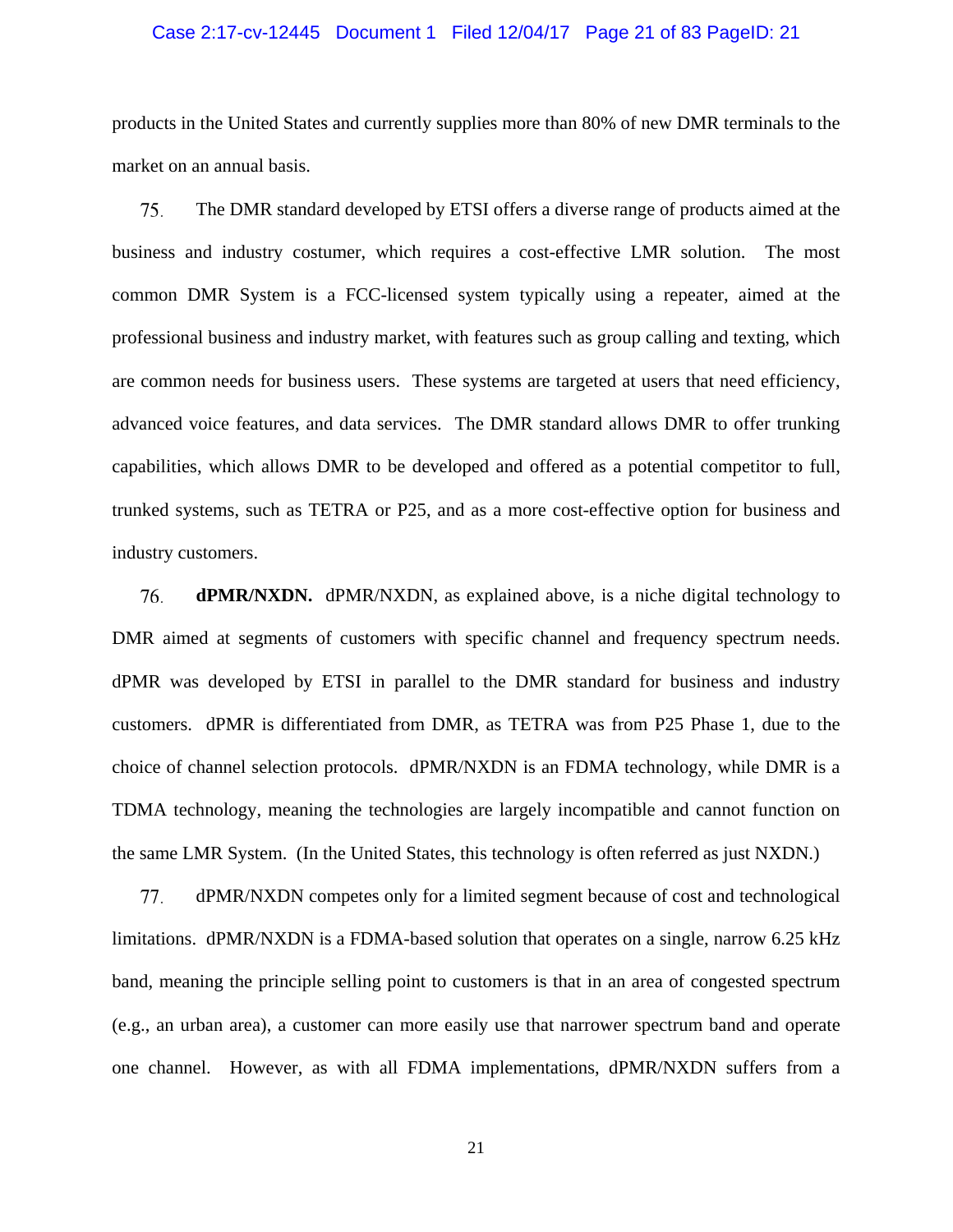# Case 2:17-cv-12445 Document 1 Filed 12/04/17 Page 22 of 83 PageID: 22

comparative lack of scalability (versus DMR, for instance) because adding each additional channel requires significant additional infrastructure in the way of additional repeaters, base stations, power supplies, etc. DMR, in contrast, while initially requiring a broader frequency band (12.5 kHz) can deliver two channels on each infrastructure system (versus one on a dPMR/NXDN system). For customers that are sensitive to fixed infrastructure costs or are in need of easy scalability, DMR is a preferred solution.

78. The providers of dPMR/NXDN products are limited to Kenwood and Icom. Hytera and MSI do not sell dPMR/NXDN products. The primary differentiator between DMR and dPMR/NXDN technologies is that because it uses TDMA technologies, DMR operates better in heavy load, professional settings, while FDMA products like dPMR and NXDN may suffer interference and lack of access.

79. Because of the cost advantage, broader frequency availability, and better reliability of DMR in heavy use scenarios, there is widespread adoption of DMR for commercial use. dPMR/NXDN is not a practical or an economic substitute for DMR. It is therefore impractical to expect customers to consider dPMR/NXDN a viable alternative.

#### **C. LMR Customer Requirements**

Use of the above technologies is driven by the key distinguishing characteristics of 80. the customers and their communications requirements. The industry recognizes these differences. MSI and Hytera, for example, each compete to design and build LMR terminals and systems, including the terminal and system design, features and applications, to meet the different requirements of their diverse customers. The LMR systems and terminals sold to public safety customers have unique characteristics and different pricing than what is sold to other customers.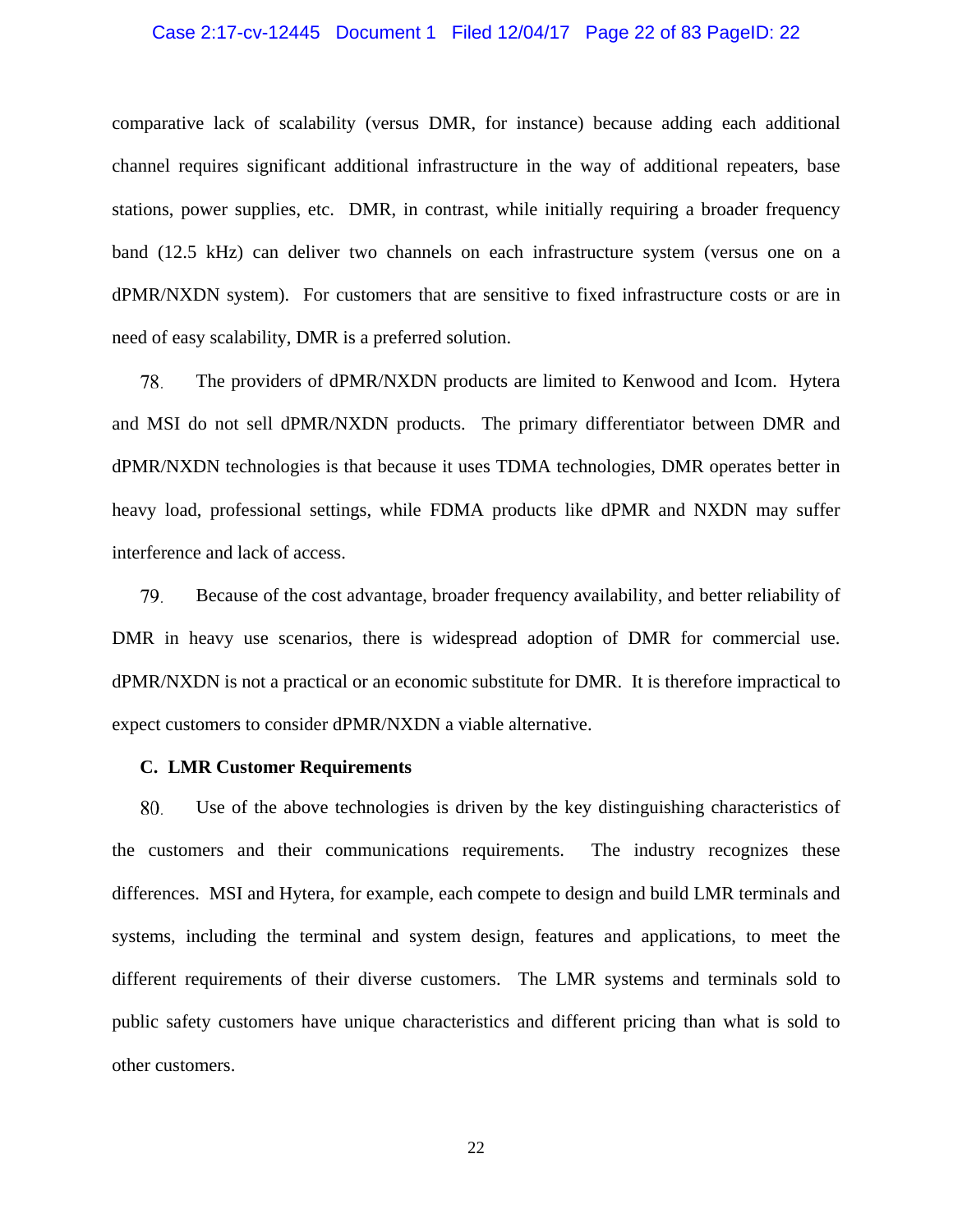# Case 2:17-cv-12445 Document 1 Filed 12/04/17 Page 23 of 83 PageID: 23

81. Generally, public safety customers are described as purchasing "mission-critical" LMR solutions, a term used by MSI to describe its business to its shareholders and to the public, and a term adopted more broadly by the industry. For example, MSI has described itself to investors and regulators as selling radios "specifically tailored" to meet the requirements of a "mission-critical communications customer base that spans many layers of government, public safety, and first responders, as well as commercial and industrial customers in a number of key verticals." Often, the industry will use the term "business-critical" to identify the professional customer who is not a "mission-critical" customer, but expects high quality, sophisticated and more cost-effective LMR solutions.

82. These customers are described more fully below.

83. **Mission-critical LMR Solutions.** By far, the largest customer segment for LMRs in the United States is the "mission-critical" segment. Customers in this segment range from public safety organizations and first responders to certain (mostly larger) utility and transportation customers. Approximately 70% of all LMRs sold in North America are purchased by public safety customers, with an additional 10% purchased by utility and transport customers. This customer segment might include the following:

- *First Responders:* police and sheriff's departments, fire and emergency medical services, ambulances, and disaster recovery agencies.
- *Federal Government Agencies:* federal law enforcement and emergency response entities.
- *Large Public Utility Companies:* electricity, gas, water, and telephone.
- *Local Government Agencies:* municipal office buildings and public works.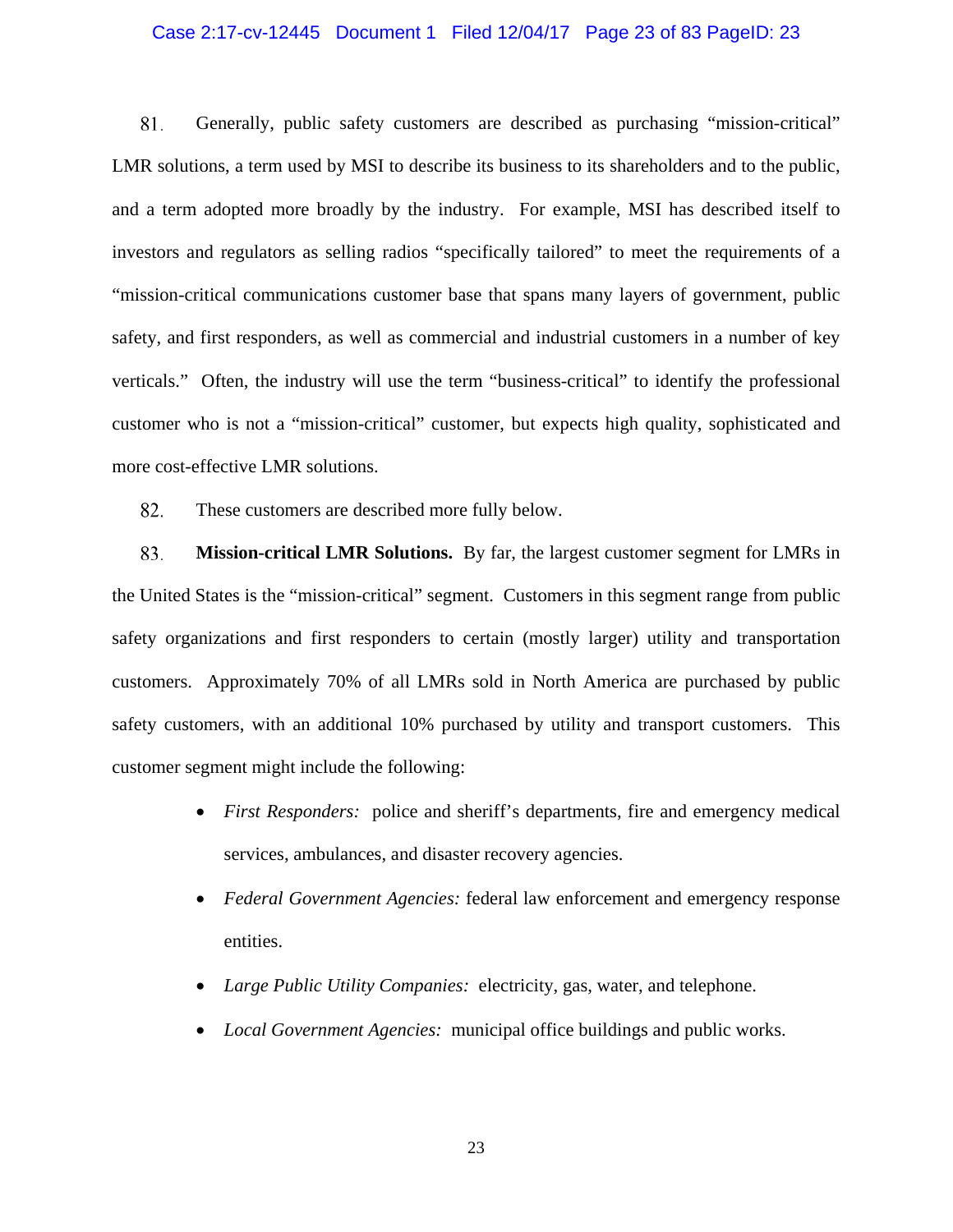# Case 2:17-cv-12445 Document 1 Filed 12/04/17 Page 24 of 83 PageID: 24

 *Public Transit:* municipal or regional transit system, including buses and railways.

There are important distinctions within "mission-critical" customers, however. 84. Public safety customers have specific requirements of their LMR systems, with a particular focus on reliability, longevity, scalability, and providing for interoperability among various public safety agencies. The radios must also be safe and functional in extreme environments, such as exposure to fire and submersion in water. Generally, public safety agencies expect these mission-critical communications products to have certain technical functionality, including encryption and redundancy that ensures the availability of their communications systems in all circumstances. The radios require interoperability across systems so that police may communicate, for example, with EMS and public transportation systems in emergencies.

85. A public safety contract will typically be awarded through a public bidding process. Many public safety entities use industry consultants to assist in drafting public bidding materials. These consulting firms often employ individuals with experience in the LMR industry, particularly former employees of MSI.

86. Public utility infrastructure and transportation customers have some of the same requirements of a public safety customer, but are not always in need of the scalability or other technological solutions (and costs) of a P25 or TETRA system. However, utility and transit customers also have to meet regulatory requirements for public purchasing and ensuring the safety and reliability of their LMR systems, while at the same time controlling costs. In the United States, utility and transport customers have chosen to utilize a range of technologies, including P25, TETRA, and DMR, as appropriate for their specific technological and regulatory needs.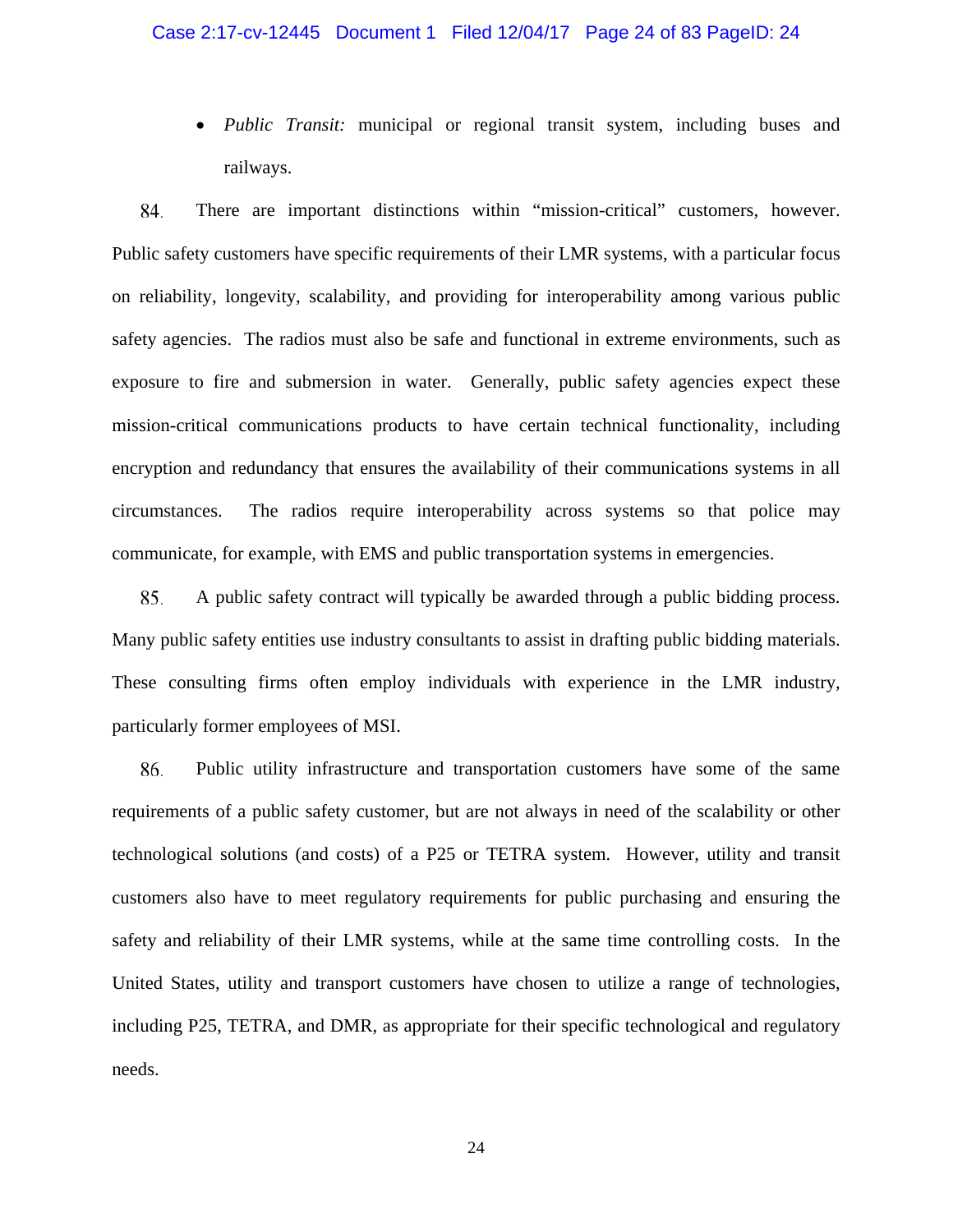# Case 2:17-cv-12445 Document 1 Filed 12/04/17 Page 25 of 83 PageID: 25

87. In addition to the sale of LMR hardware (handsets and accessories) and systems equipment (base stations, repeaters), providers of LMR solutions to "mission-critical" customers also often enter into critical service agreements with those customers. These services include integration services and management and support services. Integration services involve the integration and optimization of devices into existing networks, as well as handling software additions and upgrades to existing systems. Management and support services include repair, technical support, and hardware maintenance, as well as software related services, including network monitoring and cybersecurity issues. Due to the need for consistent uptime and reliable service, these service contracts are considered necessary and important parts of servicing the needs of any public safety customer.

88. **Business-critical LMR Solutions.** Sophisticated business and industry customers ranging from the hospitality industry to the delivery service industry are also significant users of two-way radios. Approximately 20% of LMRs sold in North America are sold to business and industry customers. For these customers the products at issue in this Complaint are critical to their business operations and they are, thus, referred to by MSI and others in the industry as "business-critical" or "operations critical" two-way professional radios. Examples of business and industry customers might include the following:

- Construction Companies and Contractors: Commercial and residential builders; electrical excavating, plumbing and roofing companies.
- *Hospitality Industry:* Casinos, hotels, resorts, tour companies.
- *Private Security:* On-site security personnel, private home security.
- *Schools:* From grade schools to universities, schools provide two-way radios to teachers and administrative staff.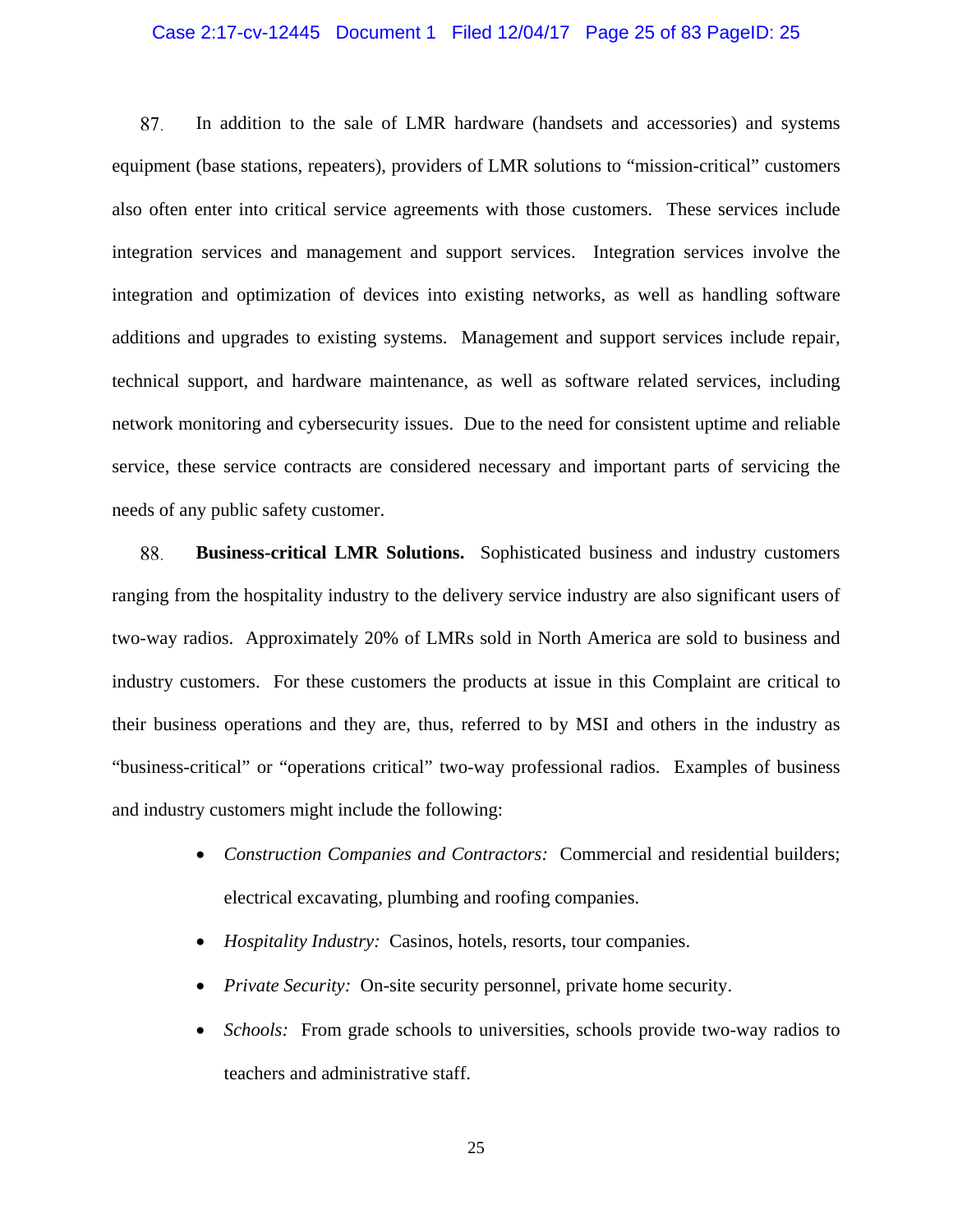# Case 2:17-cv-12445 Document 1 Filed 12/04/17 Page 26 of 83 PageID: 26

- *Service Industry:*Delivery companies, towing companies, landscaping companies, janitorial and building maintenances staff.
- *Transportation Companies:* Taxis, limousines, buses, and semi-trailer trucks.

Customers for "business-critical" LMR solutions include a wide range of potential 89. implementations, such as warehousing and distribution centers, large retail operations (e.g., a "big box" store), hotels and other large scale hospitality providers, schools, and sports venues, among others.

90. The defining characteristic of the business and industry class of customers is the need to consider a more cost-optimized LMR solution compared to the technologies typically considered by public safety customers. In many cases, the redundancy, security, and interoperability capabilities of a technology like P25 may not be necessary for many such customers. In the United States, the business and industry segment of customers has primarily adopted DMR as the standard cost-efficient option.

# **MSI'S EXCLUSIONARY CONDUCT**

91. MSI has engaged in a multi-faceted scheme to substantially foreclose competition in the United States. MSI's anti-competitive acts include:

- *Exclusive Dealing* MSI engages in de facto exclusive dealing with independent distributors through a potent "carrot and stick" combination of incentives for exclusivity and threats of termination for those who seek to promote competing products. This defeats the independence of the dealer and creates de facto exclusivity.
- *Tying/Leveraging –* MSI ties lucrative P25 maintenance contracts for the public safety market to a dealer's exclusively purchasing and reselling MSI's DMR product. This strategy leverages MSI's monopoly of public sector business to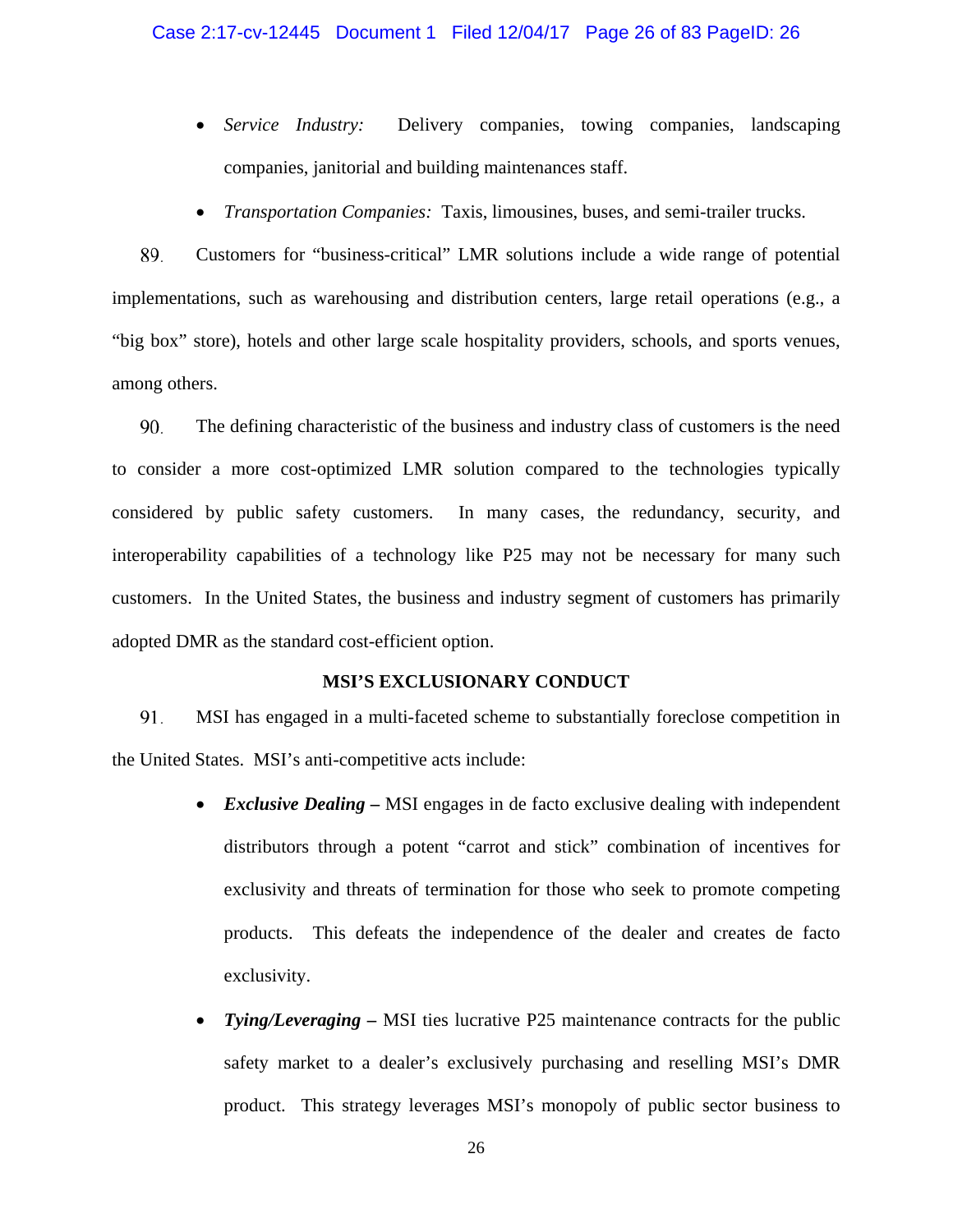stifle competition in the more price-sensitive business and industry market. Again, this anticompetitive conduct gives the independent dealer no effective choice but to not carry Hytera's competing DMR product for fear of losing access to MSI's P25 service business, which MSI dominates in the United States.

- *Serial Abuse of Regulatory and Judicial Proceedings –* MSI repeatedly and without regard to legal merit abuses regulatory and judicial systems to block, delay, and raise the cost of competition. MSI has engaged in repeated, serial sham activity before U.S. courts, U.S. agencies, and state bodies, together with serial litigation outside the United States, to raise Hytera's costs. This serial abuse is the foundation of a misinformation campaign to destroy Hytera's reputation with customers in the United States. MSI's actions are individually and collectively baseless and brought with the objective of abusing the process and not for legitimate relief.
- *Abuse of Standard Setting Process –* MSI's participation in standard setting itself raises significant antitrust issues. In the case of DMR standards, these concerns could only be overcome by MSI's commitment to license any intellectual property claims it has over the DMR standard on FRAND terms. MSI has not done this. Instead, once it caused industry competitors and users to adopt MSIpromoted industry standards, MSI then engaged in licensing at unreasonable and discriminatory royalty terms to raise its rivals' costs and deter competition.

92. MSI's acts are designed to and have the effect of, eliminating effective competition for mission-critical radios sold to public safety customers and for business-critical professional radios sold to business and industry customers. This conduct results in less choice and higher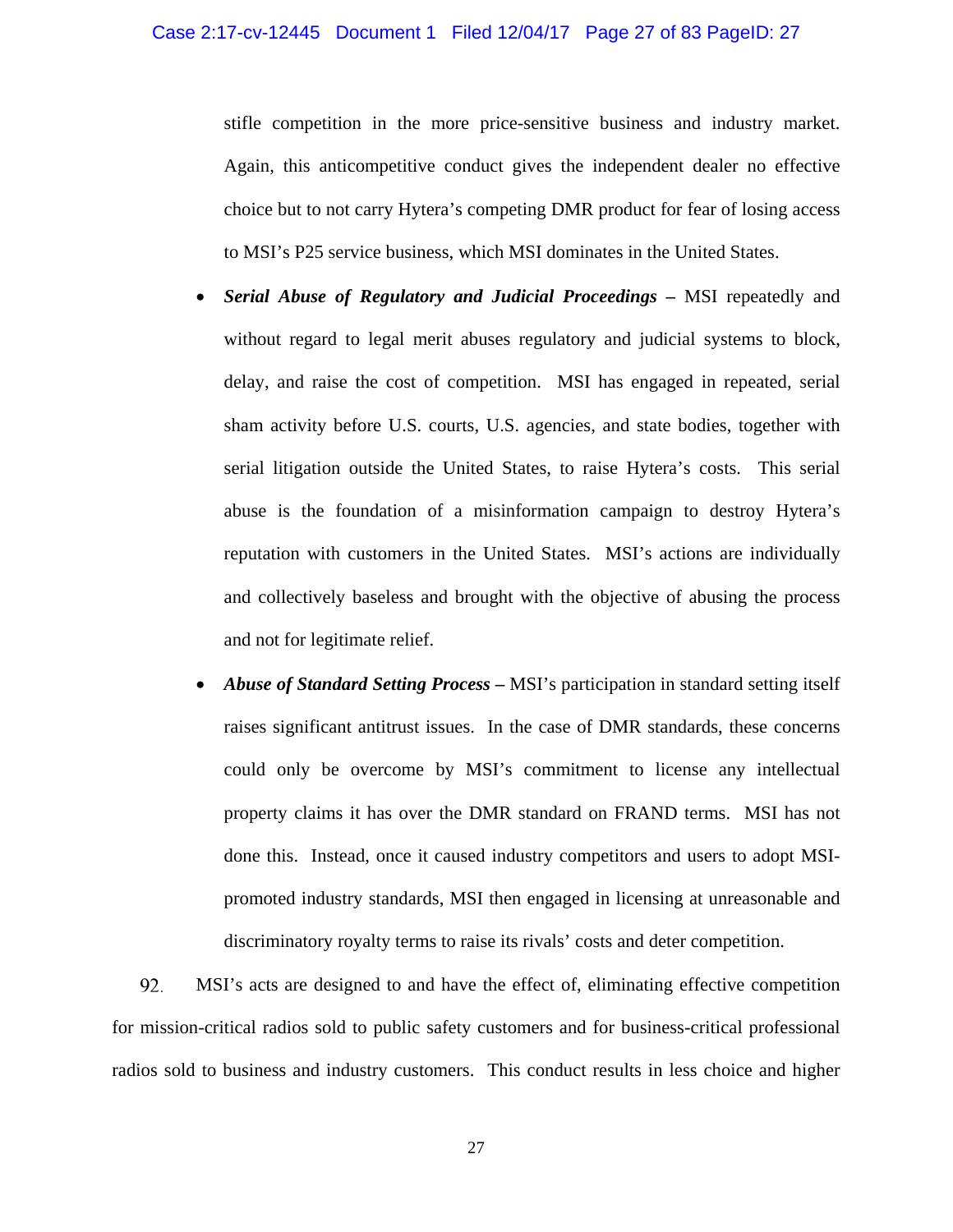# Case 2:17-cv-12445 Document 1 Filed 12/04/17 Page 28 of 83 PageID: 28

costs for customers, destroys competition, and harms Hytera individually in the form of lost sales and profits.

# **A. Exclusive Dealing**

93. In 2011, MSI implemented a program, under a new name, to entice independent dealers to resell and distribute MSI products in three different MSI business segments, including the radio, wireless, and enterprise solutions business segments. Renamed as the "PartnerEmpower Program," MSI's contractual relationship with independent dealers uses a system to award points to dealers based on their success in reaching metrics. A dealer's success in MSI's scheme is contingent on the dealer's compliance with revenue thresholds, technical and sales training, percentage of MSI sales quotas obtained, commitment to the MSI brand and other criteria – notably exclusivity criteria – set by MSI.

94. Within each of the individual business segments (either in a particular technology or vertical market), PartnerEmpower dealers could be classified as "Authorized," "Specialist," or "Elite" based on the total points achieved in the criteria described above. In addition to these three classifications, a dealer could also attain a program level designation, which rewards dealers based on their performance across the variety of MSI business segments referenced above. The program level designations are "Silver," "Gold," and "Platinum," with the Platinum level offering the most benefits for the dealer—or the channel partner, as MSI commonly refers to its dealers. The individual segment designations generally correspond to the program level designations, and thus Elite dealers are often Platinum dealers. While each program level receives certain benefits, Platinum and Elite partners are granted exclusive access to additional compensation benefits such as an annual rebate program, which can provide up to 2% in rebates to dealers. Platinum and Elite partners also receive more payouts from MSI's Marketing Development Fund, which provides cash and other financial incentives for dealers to market MSI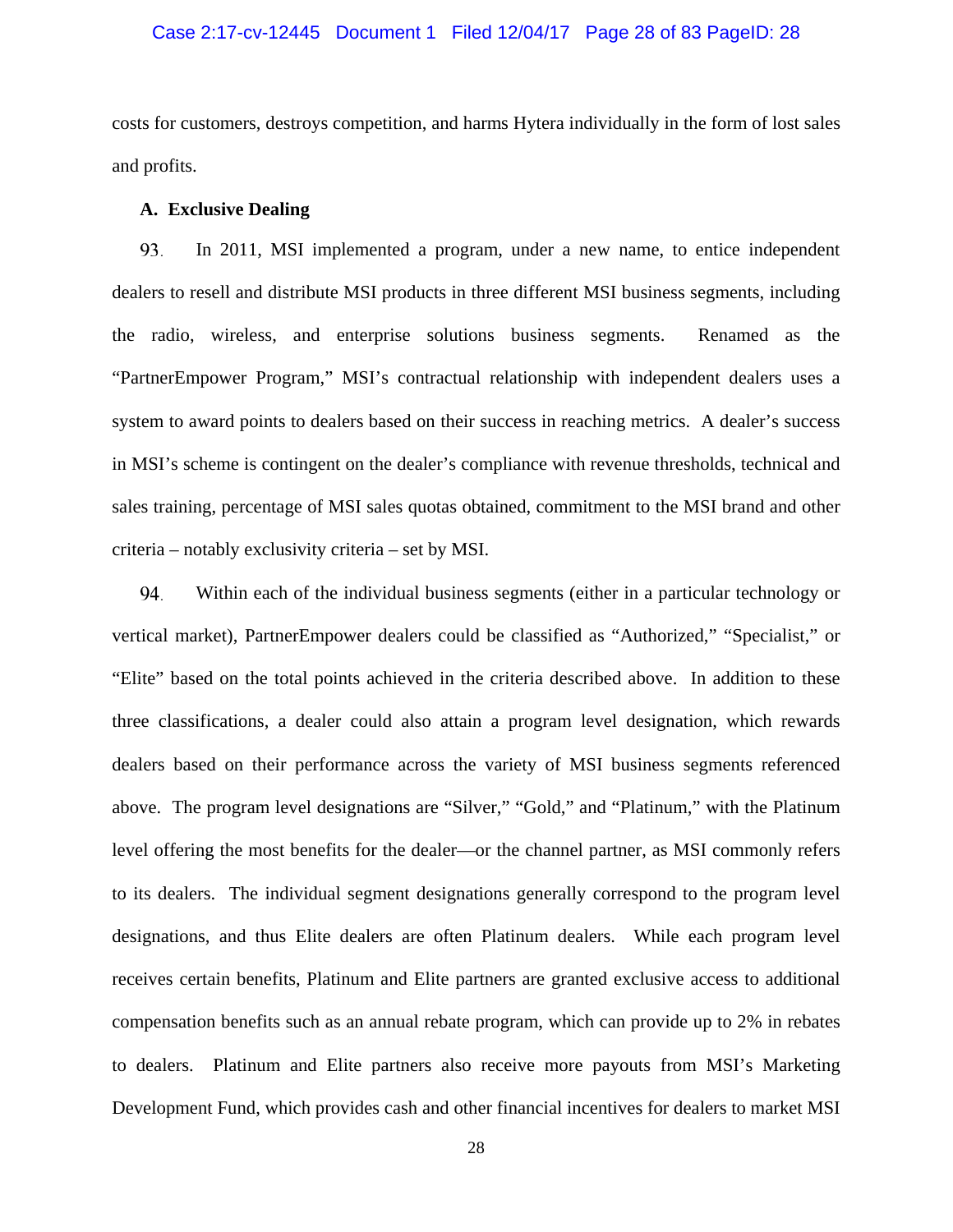# Case 2:17-cv-12445 Document 1 Filed 12/04/17 Page 29 of 83 PageID: 29

products. On information and belief, the dealers who generated the most MSI business received the most marketing funds. MSI also ensures that dealers who are close to finalizing deals with purchasers receive additional marketing funds.

95. The primary effect of MSI's PartnerEmpower program agreements with its dealers is to incentivize dealers to only sell MSI products. The PartnerEmpower program mixes product exclusivity, which is within the dealer's ability to control, and overall volume, which may not be entirely under the control of a dealer. For instance, a dealer's overall sales volume may depend on a number of factors, including the dealers own efforts and sales tactics, but also the vagaries of customer demand and also competition with other MSI dealers (or with MSI itself) that may also be chasing the same business. By contrast, a dealer can agree to be exclusive to MSI, and thereby materially improve its ability to get the benefits of being a Platinum Dealer. MSI's benefits are scaled to realize MSI sales exclusivity. Dealers that carry MSI products rely on these benefits in order to attract customers, remain competitive with other MSI dealers, and maintain profitability.

96. **2017 IWCE Meeting of MSI Dealers.** The "stick" in MSI's de facto exclusivity scheme is its threat to punish, including by way of termination any independent dealer that seeks to offer competitive products, i.e., act as an independent dealer. The threat was widely communicated to independent dealers in March 2017 at the International Wireless Communications Expo ("IWCE") in Las Vegas, Nevada.

97. MSI held its 2017 Channel Partner Expo, a meeting of MSI dealers, at the same time as the 2017 IWCE in Las Vegas. At this meeting, MSI's campaign to enforce its policy of exclusive relationships with dealers accelerated.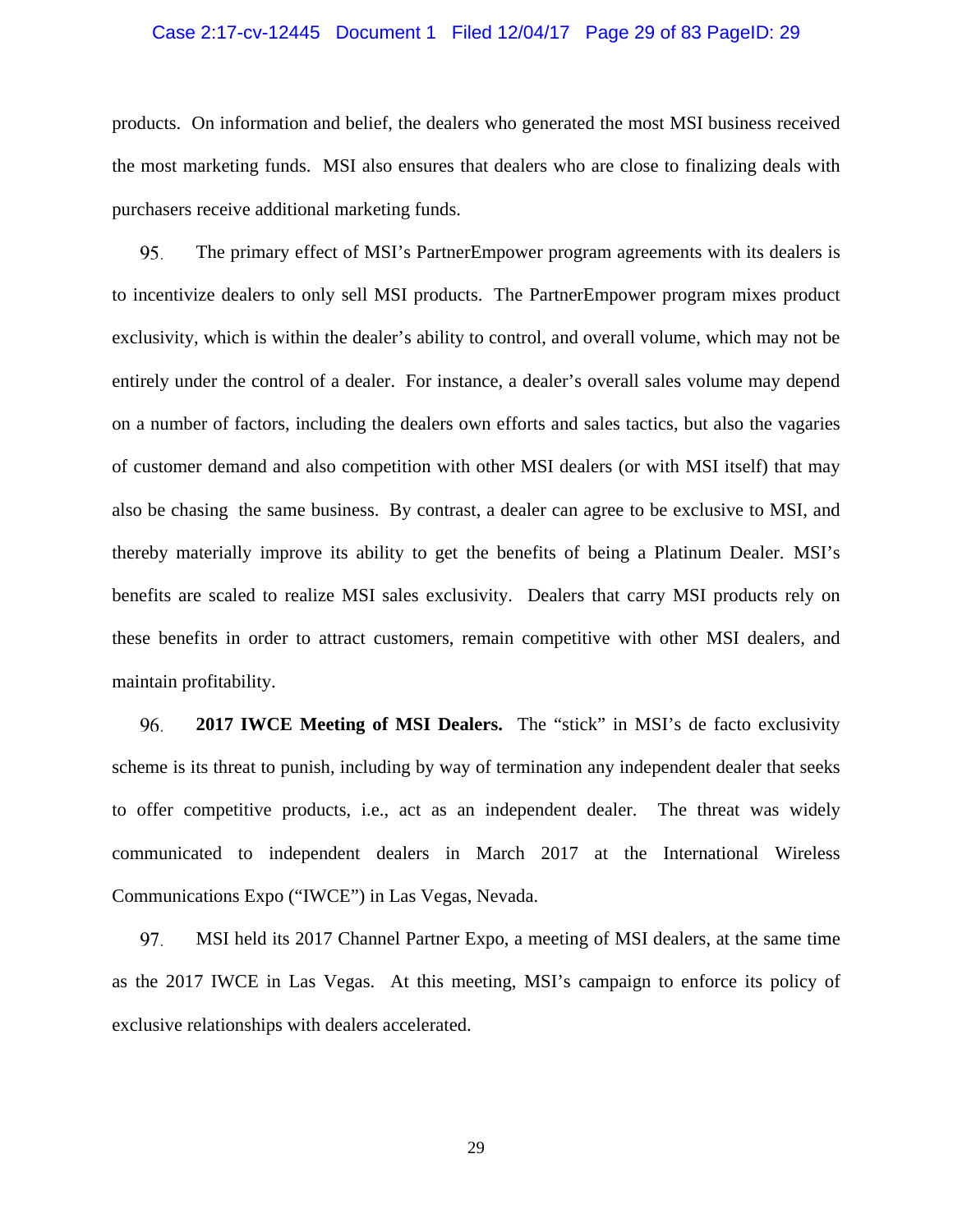# Case 2:17-cv-12445 Document 1 Filed 12/04/17 Page 30 of 83 PageID: 30

98. The IWCE is the premier trade show for the mobile radio industry and is organized annually. Representatives from across the industry attend IWCE, including representatives of all major manufacturers, as well as many dealers from around the country.

99. On information and belief, MSI held a meeting at the 2017 IWCE/Channel Partner Expo with independent dealers from across the United States. This dealer-only meeting was notable for many people because of its focus on Hytera. **MSI CEO Greg Brown gave a speech to** dealers from across the country indicating that MSI was upset about the competition from Hytera in the United States. These official comments and other MSI statements were orchestrated at IWCE and later with the goal of threatening the cancellation of dealerships for selling competing Hytera product lines. This was understood in the industry to be a threat to coerce independent dealers into de facto exclusivity with MSI.

100. **Subsequent 2017 Threat to Terminate Non-Exclusive Dealers – Letter to Dealers.** On information and belief, MSI sent in the summer of 2017 a written memorandum to dealers in the United States threatening dealers with termination of their dealership with MSI if they carry competing Hytera product lines.

101. By means of these letters, threats, and the resulting dealer fear induced by this conduct, MSI hopes to enforce a de facto scheme of exclusive dealerships within the Relevant Markets.

102. **Impact on Dealer Competition.** MSI's publicly stated policy of threatened termination of dealers selling products of a competitor has been given effect across the country in the last year. MSI's ongoing policy has had the effect of excluding Hytera from competing for many current MSI dealers. The largest dealers operate in and across the United States and have access to a range of customers across all customer categories. This can be seen in a simple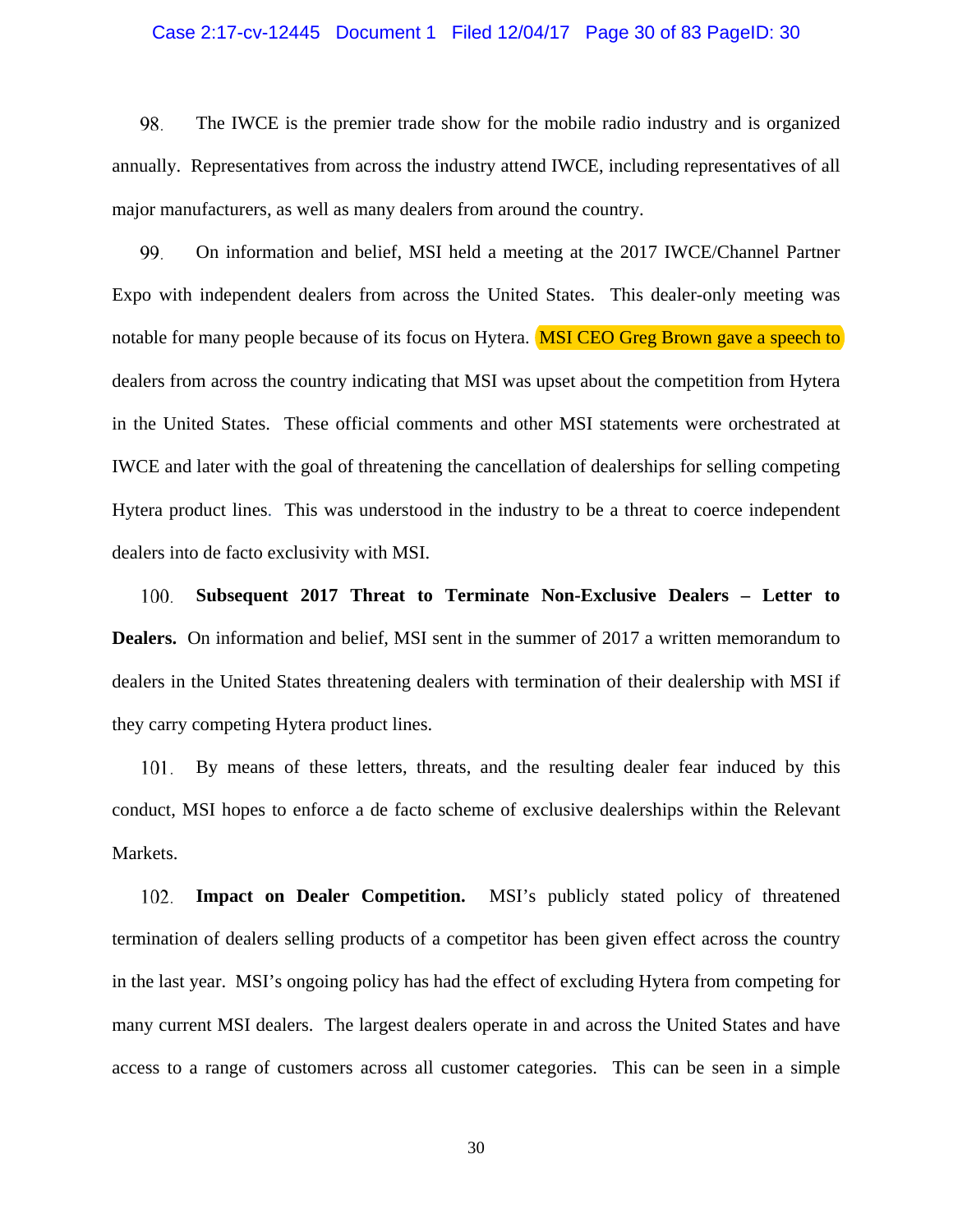# Case 2:17-cv-12445 Document 1 Filed 12/04/17 Page 31 of 83 PageID: 31

internet search for two-way radios – all of the major dealers advertise locally via the Internet and their websites exclusively market MSI.

These larger dealers are necessary and the most efficient agents to bidding on projects 103. in the United States. These dealers in particular are subject to and restricted by MSI's exclusive dealing, leveraging, and threats to terminate dealers if they choose to deal with Hytera. On information and belief, because of the anticompetitive acts of MSI, many of these large dealers act exclusively for MSI. Indeed, Hytera has lost or has been forced to forego numerous business propositions with these larger dealers as a result of MSI's conduct threatening independent dealers to not deal with Hytera.

104. In addition to the largest dealers, MSI also has taken actions against the smaller independent dealers to prevent entry of competing manufacturers, including Hytera.

105. For instance, a current MSI dealer in Vermont was initially receptive to Hytera's outreach to discuss the dealer carrying Hytera products. On information and belief, MSI responded to this outreach by threatening to terminate the dealer's ongoing servicing and other business. MSI's threat led that dealer to terminate discussions with Hytera, preventing Hytera from entering into any arrangement with the dealer.

Similarly, a representative of a South Carolina dealer informed Hytera that they were 106. terminated by MSI as a service and maintenance partner and that the dealer believes that this action was taken, at least in part, as retaliation for the South Carolina dealer's decision to sell Hytera products. The South Carolina dealer expects the next step may be that MSI will terminate their dealership relationship entirely because they were told by an MSI representative that MSI did not like the fact that the dealer was selling other manufacturers' products, especially Hytera products. On information and belief, the South Carolina dealer understands that other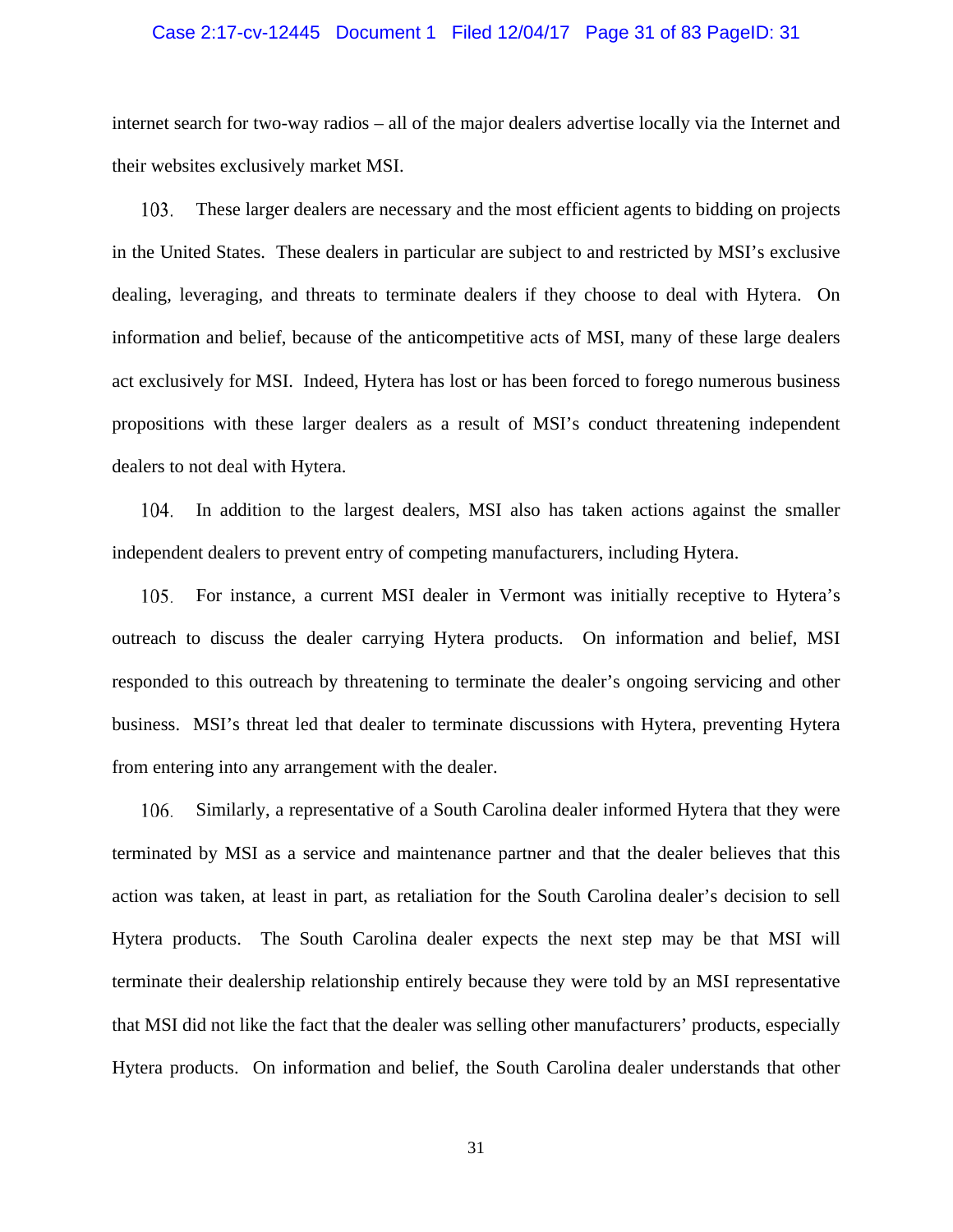# Case 2:17-cv-12445 Document 1 Filed 12/04/17 Page 32 of 83 PageID: 32

MSI dealers have similarly been threatened with having their service partnership terminated if they chose to continue selling Hytera products.

As an additional example, a former MSI dealer in New York, was terminated as an 107. MSI dealership because it chose to also sell Hytera products. Subsequent to its termination, this New York dealer informed Hytera that it learned that other MSI dealers that sold Hytera products had also been terminated. Those dealers were given the same reasoning as the New York dealer had been given: MSI was terminating its relationships with smaller dealers due to a change in market strategy. However, this statement was false and pre-textual: the New York dealer knows of other MSI dealers with a smaller volume of MSI products sold that were not terminated. The difference is that the New York dealer Hytera spoke to also decided to sell Hytera products.

108. A large dealer in California withdrew from negotiations to sell Hytera products and ceased communications with Hytera after the IWCE Conference in March 2017. Prior to the IWCE Conference, the owner of the dealership had met with Hytera multiple times and expressed interest in carrying and selling Hytera products. At the time of Hytera's preliminary discussions with the dealer, Hytera learned that the dealer was almost exclusively selling MSI products, but the dealer expressed interest in switching to Hytera to replace his MSI Vertex LMR business. After the threats MSI made at the IWCE, the dealer renounced any ties to Hytera and stopped returning Hytera's calls and emails.

Yet another dealer operating in California sought to add Hytera product in addition to MSI products that it already sold. When it did so, MSI terminated the dealer. Not content with terminating the dealer, MSI made the termination very public so as to magnify the effect – the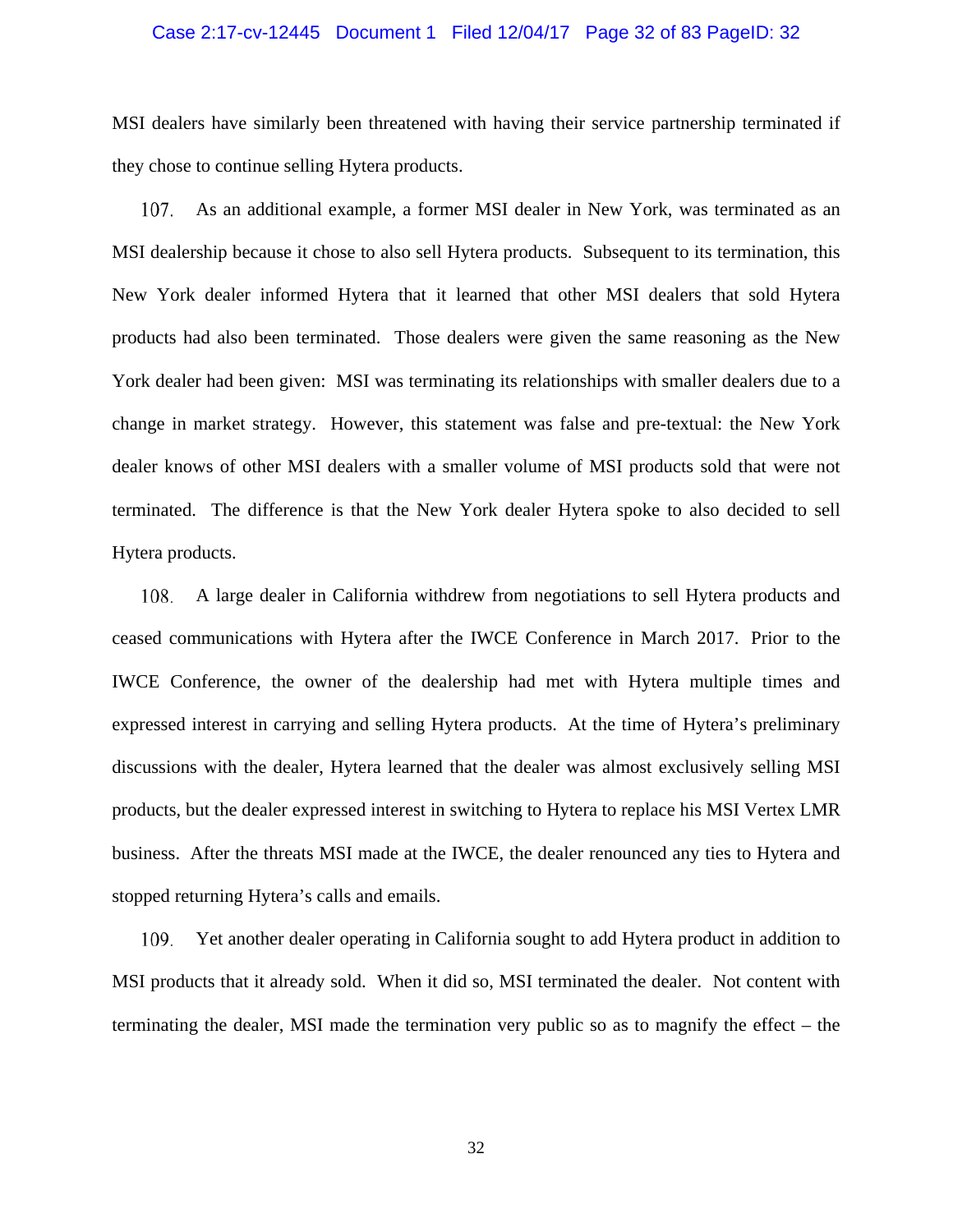# Case 2:17-cv-12445 Document 1 Filed 12/04/17 Page 33 of 83 PageID: 33

termination served as a very public reminder to other dealers to not cross MSI and add a competing product line.

Another dealer in Colorado was threatened with withdrawal of all of MSI's Vertex 110. Standard products because the dealer was also carrying Hytera products. On information and belief, MSI's Vertex Standard distributor told the dealer that if the dealer wanted to continue to do business with the distributor, the dealer could not advertise Hytera or the distributor would withdraw its sales to the dealer.

111. Further, MSI intimidated a Dallas area dealer of Hytera and MSI products into terminating its relationship with Hytera as an authorized repair center. The dealer is still a Hytera dealer, but it was asked by MSI representatives to terminate the service center relationship with Hytera in order to maintain its MSI distribution business, and the Dallas-area dealer did in fact terminate its service center relationship with Hytera as a result of this threat. In addition, that same dealer has been influenced not to advertise its relationship with Hytera or its sales of Hytera products.

112. MSI's retaliation is not limited to occasions when dealers carry or sell only Hytera products. For instance, based on a discussion with a former MSI dealer in Atlanta, Georgia, Hytera understands that MSI terminated this dealer purportedly because MSI no longer felt they had a good partnership, even though the former dealer was meeting MSI's sales numbers. MSI terminated the dealer around the time that the Atlanta-area dealer won a bid using Kenwood products in competition with another MSI dealer. The former MSI dealer understands that MSI terminated its dealership because the dealer also sells Kenwood products and was winning bids against MSI dealers.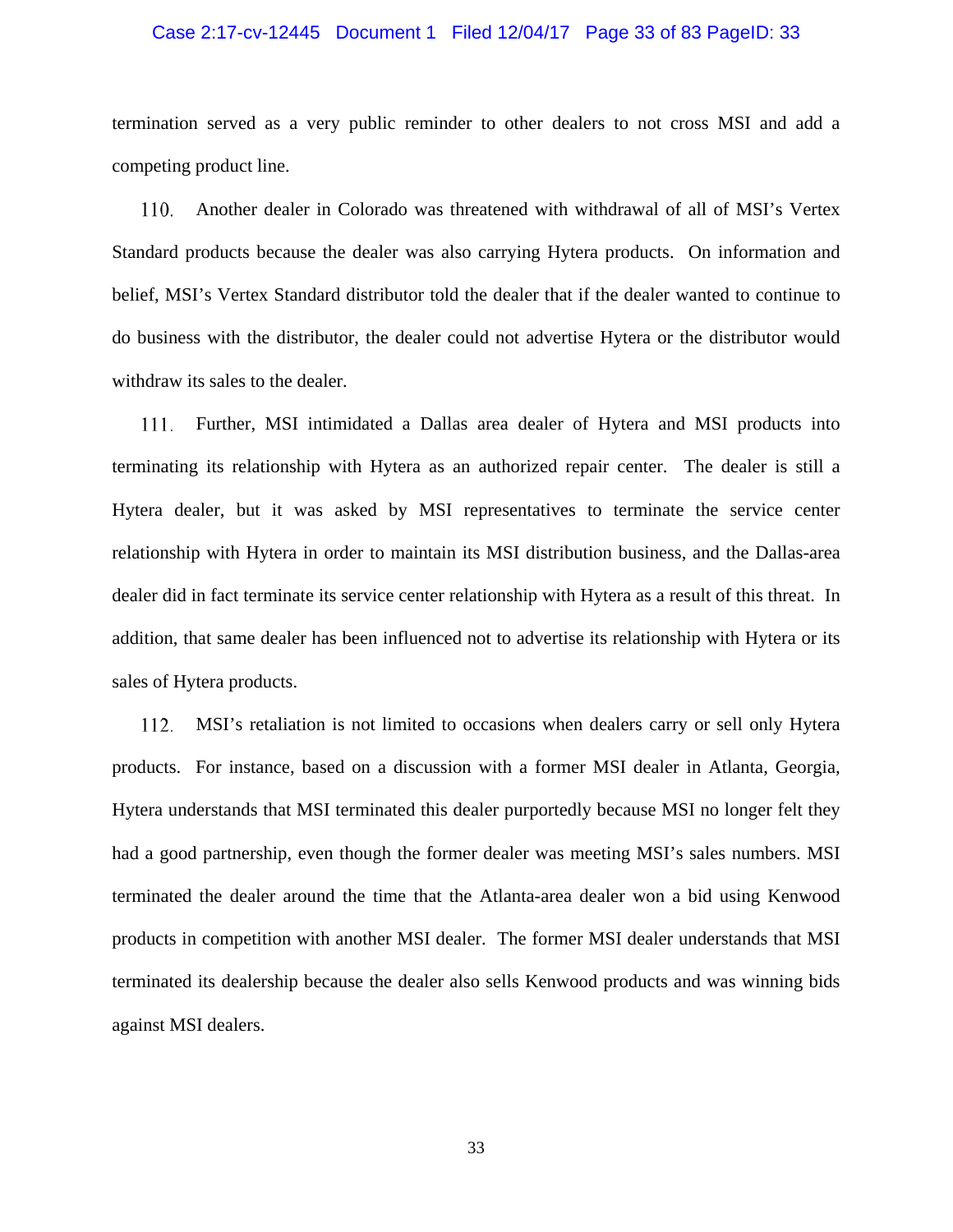# Case 2:17-cv-12445 Document 1 Filed 12/04/17 Page 34 of 83 PageID: 34

113. Similarly, on information and belief, an MSI dealer in Western Massachusetts lost its manufacturer's representative status, and thus its ability to provide service and maintenance to public safety customers, because the dealer was selling Kenwood products.

Hytera is aware of another large MSI dealer in the New York area that informed 114. Hytera that it received MSI correspondence threatening parts of the dealership if the dealer were to sell Harris.

115. On information and belief, a large MSI dealer located in New Jersey and New York, tried to sell Icom products to a New York housing authority and was punished by MSI for doing so. In that instance, MSI pulled service contracts estimated to range from hundreds of thousands of dollars to \$1 million a year as punishment for selling the Icom product. A representative from this New Jersey-New York dealer informed Hytera that MSI uses its public safety related business, particularly the revenue streams from the public safety service and maintenance contracts that a dealer receives as an MSI Manufacturer's Representative as leverage over its dealers.

116. On information and belief, these terminations become public knowledge because MSI publicizes the dealership terminations by word of mouth and directs its other dealers' to actively target the former dealers' customer accounts. In so doing, MSI seeks to enforce its anticompetitive efforts to maintain de facto exclusivity over any independent dealers that choose to carry MSI products, with the goal of foreclosing competition from competing suppliers such as Hytera.

#### **B. Leveraging of Public Sector Dominance**

**MSI's Public Safety Dominance in the United States.** The public safety sector, 117. including emergency services, military, police, etc. is the largest sector of the LMR industry in the United States. As described above, the public safety sector is largely dominated by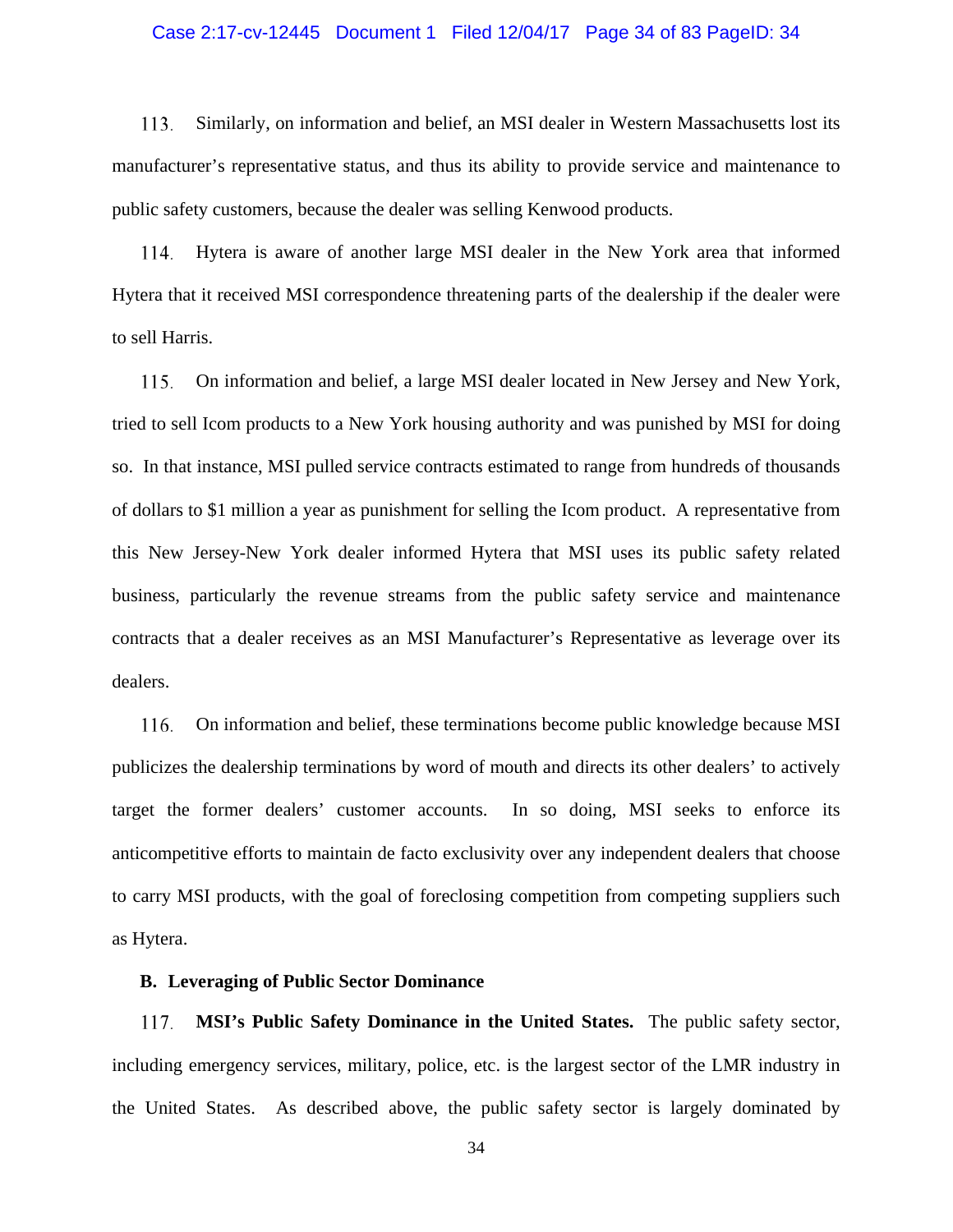# Case 2:17-cv-12445 Document 1 Filed 12/04/17 Page 35 of 83 PageID: 35

standardized technologies, with APCO's P25 being the dominant standard in the United States (with MSI the dominant supplier).

On information and belief, the annual market for new hardware in public safety 118. contracts in the United States is approximately \$2 billion and, on information and belief, MSI has more than a 70% share of these sales of the terminals and systems used in the public safety sector. More importantly, MSI is the dominant provider of maintenance and service to public safety customers for their installed base of P25 systems.

119. **MSI's Actions to Maintain Public Sector Dominance: Exclusion of TETRA**. MSI has built a moat around the U.S. public safety market. This effort protects MSI's position in not only public safety products but also in other markets where it competes. MSI relies on its dominance in the U.S. public safety sector to exert pressure on and demand exclusivity from its dealer channel partners in the United States.

As described above, TETRA is a leading LMR standard used by public safety users, 120. and is the primary standard used outside of the United States. TETRA directly competes with APCO's P25 standard, a technology advocated and dominated by MSI, which is the predominant standard used by the public safety sector in the United States.

In order to protect its dominant position in the public safety sector, from 2009 121. through at least 2016, MSI engaged in a coordinated scheme to retard the growth of TETRA in the United States. Initially, MSI acted to control and influence relevant trade associations and industry bodies in order to prevent the approval of TETRA by the FCC (despite MSI itself being an advocate of TETRA outside the United States). After TETRA was eventually approved for sale in the United States, MSI continued this scheme by challenging and protesting the award of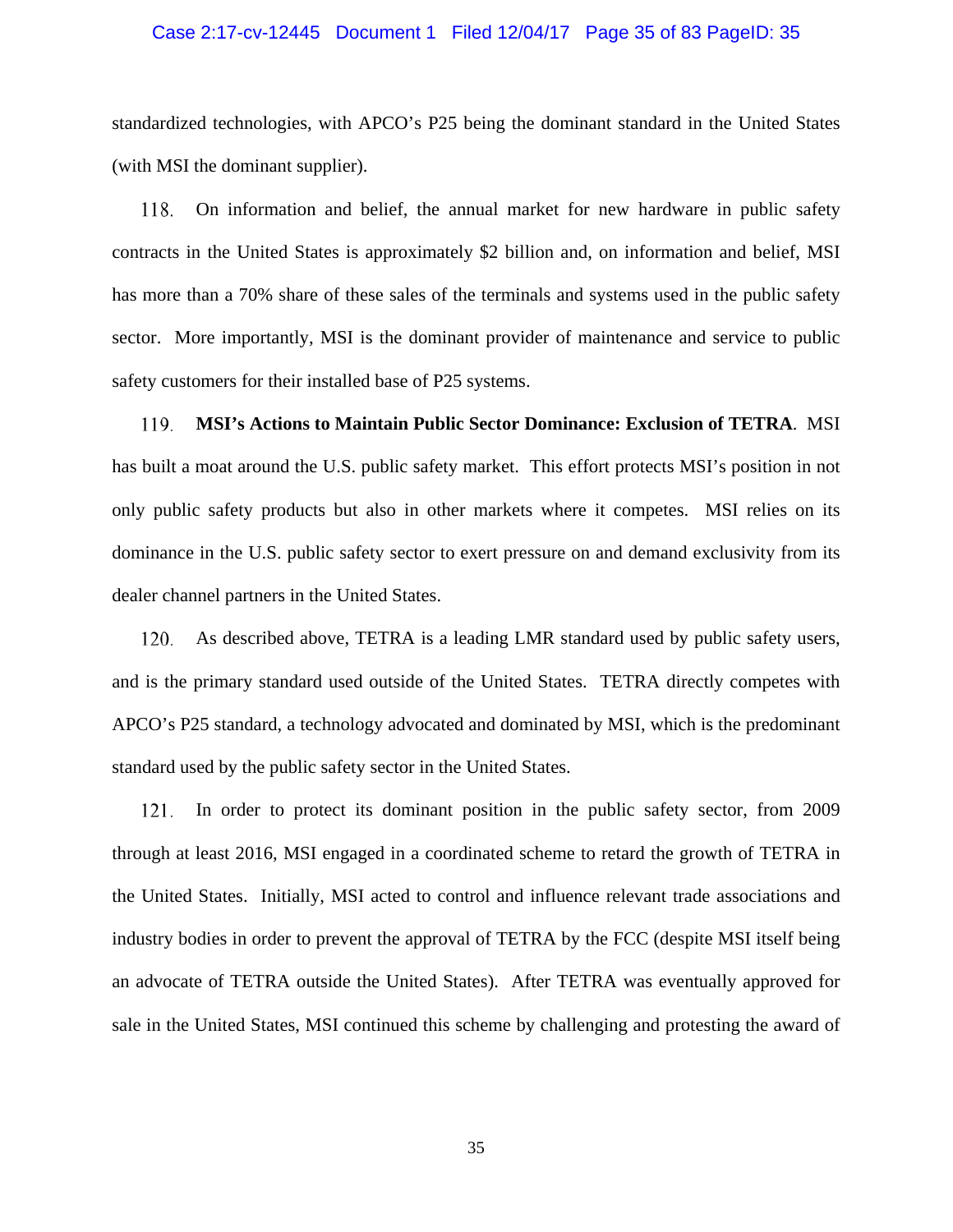# Case 2:17-cv-12445 Document 1 Filed 12/04/17 Page 36 of 83 PageID: 36

any contracts to TETRA providers in an attempt to limit the availability of TETRA products in the United States.

MSI's scheme included continuous opposition to the acceptance of TETRA by the 122. FCC, including opposition to the TETRA Association's initial request for a technical waiver from the FCC for TETRA technologies to operate within the United States. MSI engaged in this opposition, and coordinated the opposition of APCO and TIA, even as MSI is itself a major supplier and developer of TETRA products outside the United States. MSI opposed the adoption of TETRA in order to preserve its existing dominance in the market for mission-critical radios sold to public safety, transportation, and utility customers.

123. MSI's opposition to TETRA in the United States was acknowledged across the industry. For example, Urgent Communications, an industry publication, noted that MSI "holds the cards in terms of how the technology gets introduced into the U.S." Given TETRA's global success, sophisticated technology setting, and interoperable open platform, introducing new technologies with much more data communications capacity such as TETRA would have significantly impacted MSI's existing business presence and market share in public safety, utilities, militaries, and transportation companies.

PowerTrunk has sought to overcome MSI's opposition and sell its TETRA equipment 124. and technology in the U.S. market. PowerTrunk's efforts, however, have only resulted in increased MSI efforts to squelch TETRA-based competition.

For example, on March 14, 2012, the New Jersey Transit Authority ("NJ Transit") 125. awarded Alcatel-Lucent a contract for bus radios, using PowerTrunk as a subcontractor for the radios. This was the first major TETRA win in the United States. After this award, MSI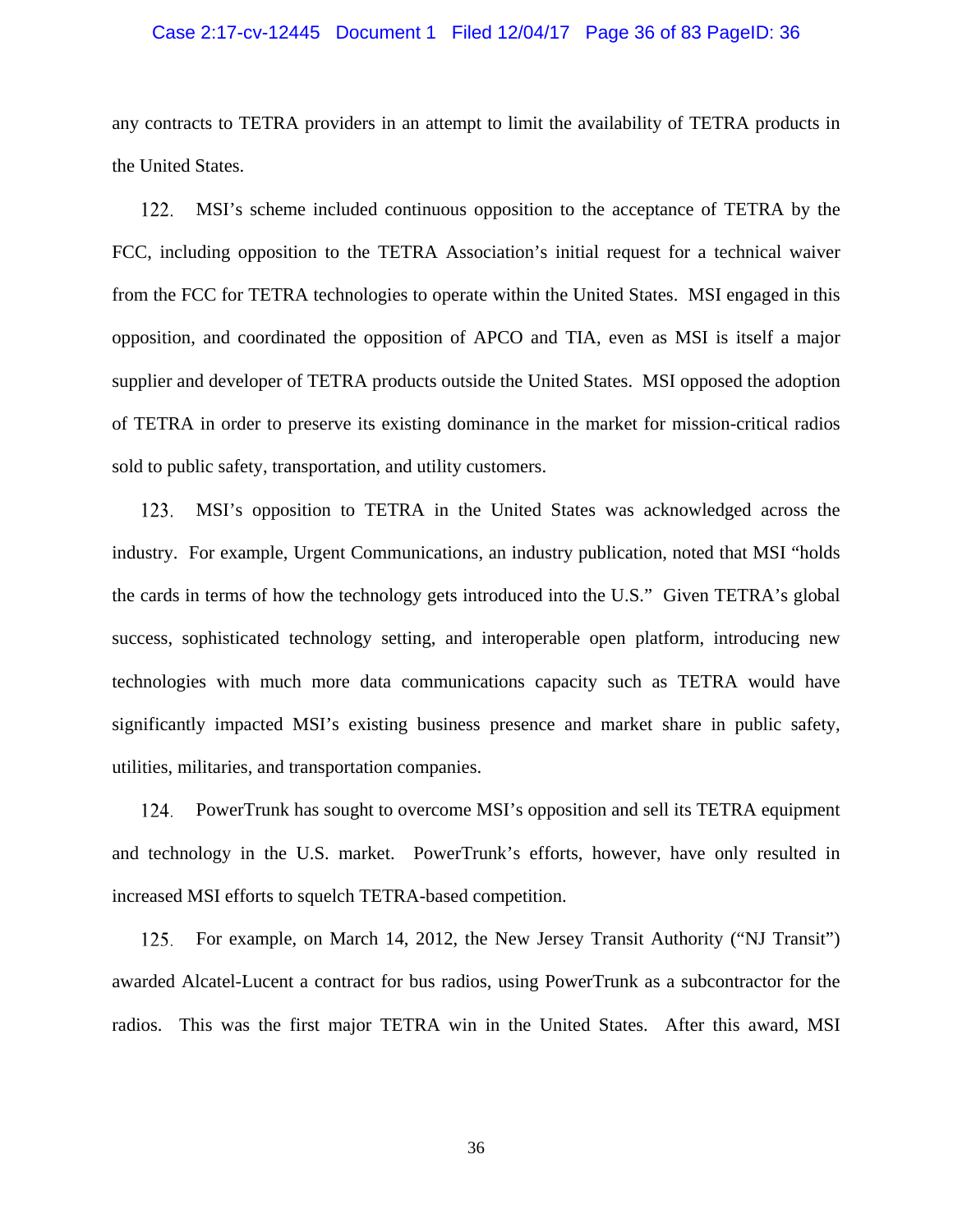## Case 2:17-cv-12445 Document 1 Filed 12/04/17 Page 37 of 83 PageID: 37

petitioned the FCC to repeal its order authorizing TETRA's operation in the United States. The FCC rejected that petition.

Despite MSI's attempts to thwart PowerTrunk's progress, on April 15, 2013, 126. PowerTrunk obtained its first FCC certificate for TETRA equipment in the 700 MHz public safety spectrum. This equipment effectively mooted MSI's purported interoperability objections before the FCC, as it allowed the same device to switch between TETRA and P25 operability. This multimode equipment was developed uniquely for the U.S. market, at significant research and development cost to PowerTrunk.

MSI continued to oppose PowerTrunk's TETRA-based entry into the United States 127. and PowerTrunk, in turn, persisted in competing in the face of MSI's continued opposition. PowerTrunk won its largest contract on February 22, 2016, when the New York City MTA Bus Committee awarded Parsons Transportation Group of New York, Inc. and PowerTrunk (as a subcontractor) the contract for a new radio system. Despite its years-long campaign against TETRA, MSI itself submitted a bid to the NYC MTA that provided for a TETRA solution, which is not surprising since MSI has supplied TETRA systems and subscriber equipment to the British police and the London Underground at a fraction of the price of P25 radios in the U.S. However, the NYC MTA rejected MSI's proposal because it lacked essential information and had significant weaknesses, including the lack of FCC type acceptance certificates for its proposed subscriber equipment (a mandatory RFP requirement by award time). MSI attempted to rely on the dual-band (TETRA/P25 interoperable) technology that it had spent years criticizing but had not yet fully developed. MSI lost and yet continued to petition to overturn that loss without any legitimate basis.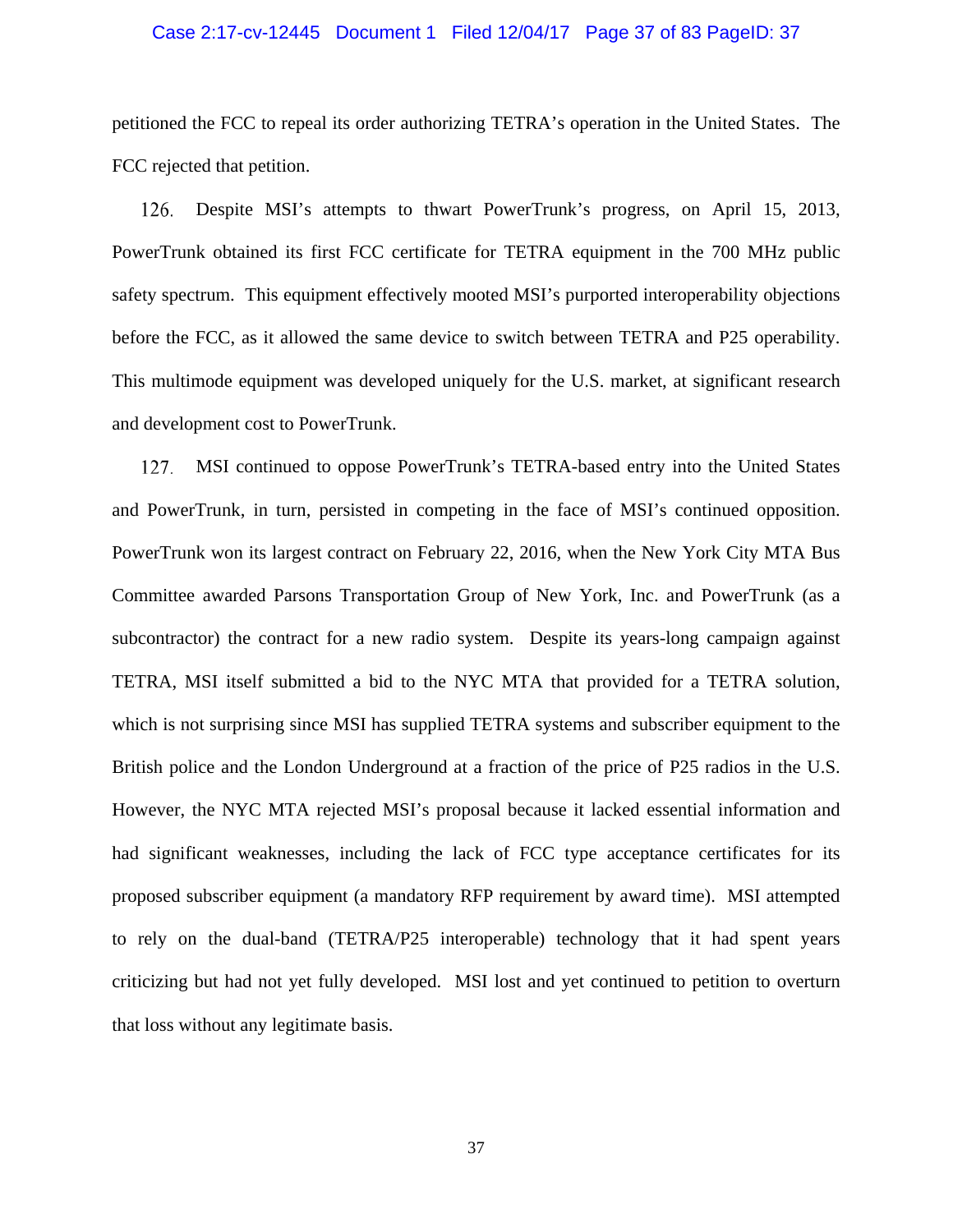## Case 2:17-cv-12445 Document 1 Filed 12/04/17 Page 38 of 83 PageID: 38

128. As described above, through repetitive and contradictory petitioning, MSI has consistently used its power to stall and distort PowerTrunk's efforts to bring TETRA to the United States. This has had the effect of maintaining and expanding MSI's dominance of the sale of LMRs to mission-critical customers – public safety, transportation, and utility customers.

129. **MSI's Use of Public Sector Service Contracts to Require Exclusivity from Dealers.** When a dealer becomes an official Manufacturer's Representative for MSI, the dealer receives a percentage of all MSI sales in the region in which they operate (not merely a percentage of store sales). Manufacturer's Representatives for MSI are given exclusive responsibility for public sector accounts. MSI Manufacturer's Representatives agree to register business opportunities with MSI, thereby effectively allowing MSI to redirect certain opportunities or business to other dealers at MSI's discretion.

130. Dealers receive significant incentives from being a Manufacturer's Representative. The most profitable element of this relationship comes from fulfilling the service and maintenance contracts for public safety, emergency responder, and some utility customers for MSI's products, and not necessarily the commission. Many MSI dealers rely on this consistent service/maintenance income to support their businesses. For instance, take the example of a county sheriff's office purchasing an MSI P25 system. This system might include \$100,000 worth of equipment. The MSI Manufacturer's Representative would only receive approximately 5-6% or \$5,000-\$6,000 in commission on that system. However, the public sector customer is also likely to pay MSI \$100,000 per year to maintain that system, and MSI would in turn pay the manufacturer's representative \$50,000 per year to do the maintenance. The share of sales and maintenance contracts provided to MSI dealers, on a continuing basis, is a substantial value to MSI dealers.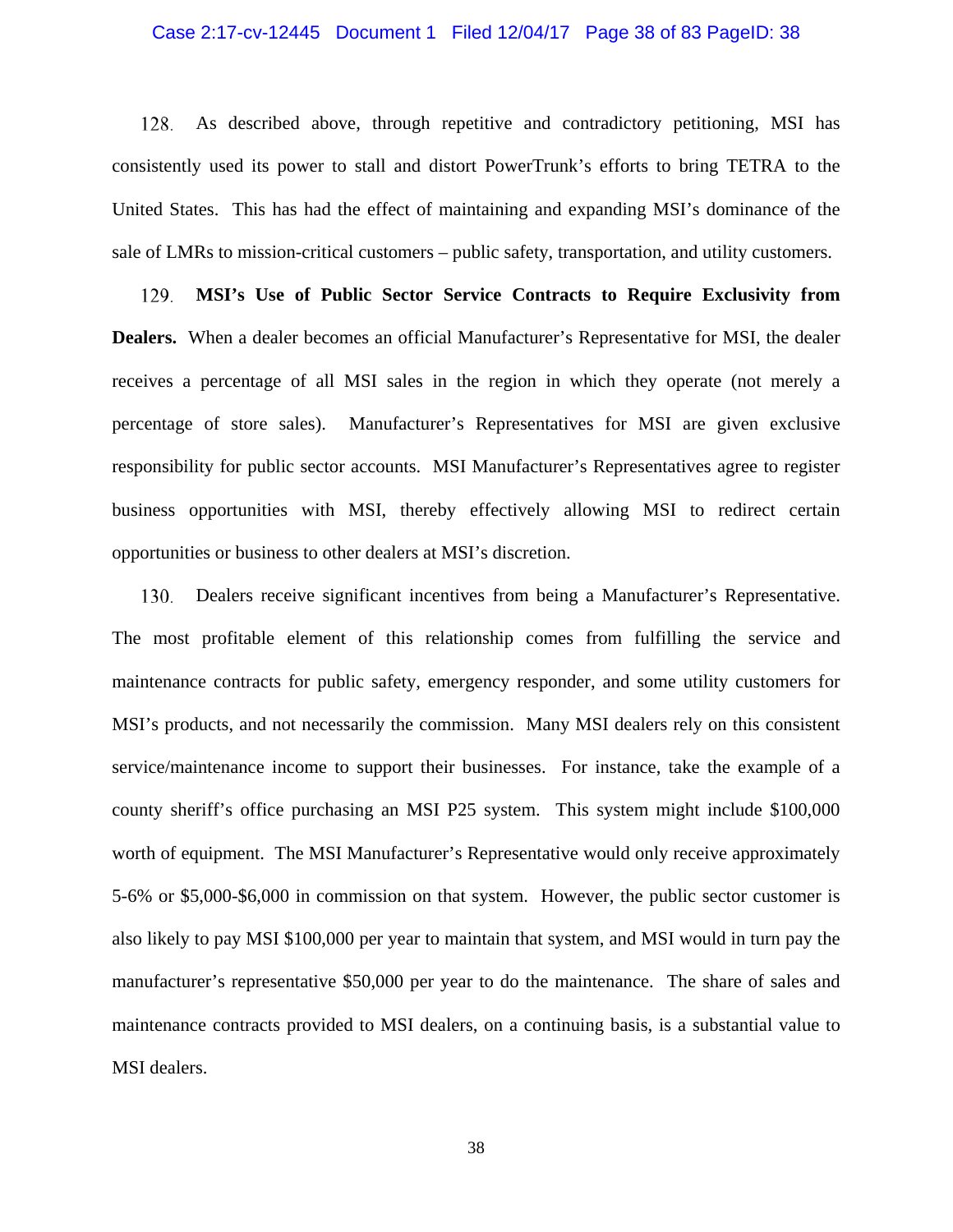## Case 2:17-cv-12445 Document 1 Filed 12/04/17 Page 39 of 83 PageID: 39

131. If an MSI Manufacturer's Representative chooses to carry competing products, MSI has the ability to, and does in fact, re-assign these lucrative service accounts away from dealers that choose to carry competing products. On information and belief, MSI has threatened numerous dealers with termination of their Manufacturer's Representative status if they chose to carry competing Hytera products.

Most importantly, MSI is able to leverage these relationships with dealers to prevent 132. dealers from selling competing products for any purpose, whether it is to public safety customers, private utilities, or commercial customers.

## **C. Serial Sham Litigation and Petitioning**

As part of their overall scheme to harm Hytera and to drive up Hytera's cost of doing 133. business, MSI has engaged in a series of legal proceedings against Hytera in the United States and around the world. MSI's litigation strategy has included the serial filing of claims in the United States, both in federal court and before the International Trade Commission ("ITC"), as well as before various courts in Australia and Germany. MSI has filed no fewer than six separate litigations against Hytera and its subsidiaries since March 2017, with the goal and intent of driving up Hytera's costs and using the mere existence of the pending litigation to defame Hytera's products and business prospects in the United States. MSI is also believed to have engaged in a series of sham petitions to the FCC and the NYC MTA with the objective of harming Hytera and its subsidiary PowerTrunk in order to prevent or retard competition from Hytera generally and, more specifically, the entrance of TETRA technologies to the United States.

In an industry defined by mission-criticality and business-criticality, an LMR 134. vendor's reputation takes on heightened importance and is a barrier to entry and expansion. Baseless allegations that call into doubt an LMR vendor's regulatory compliance, product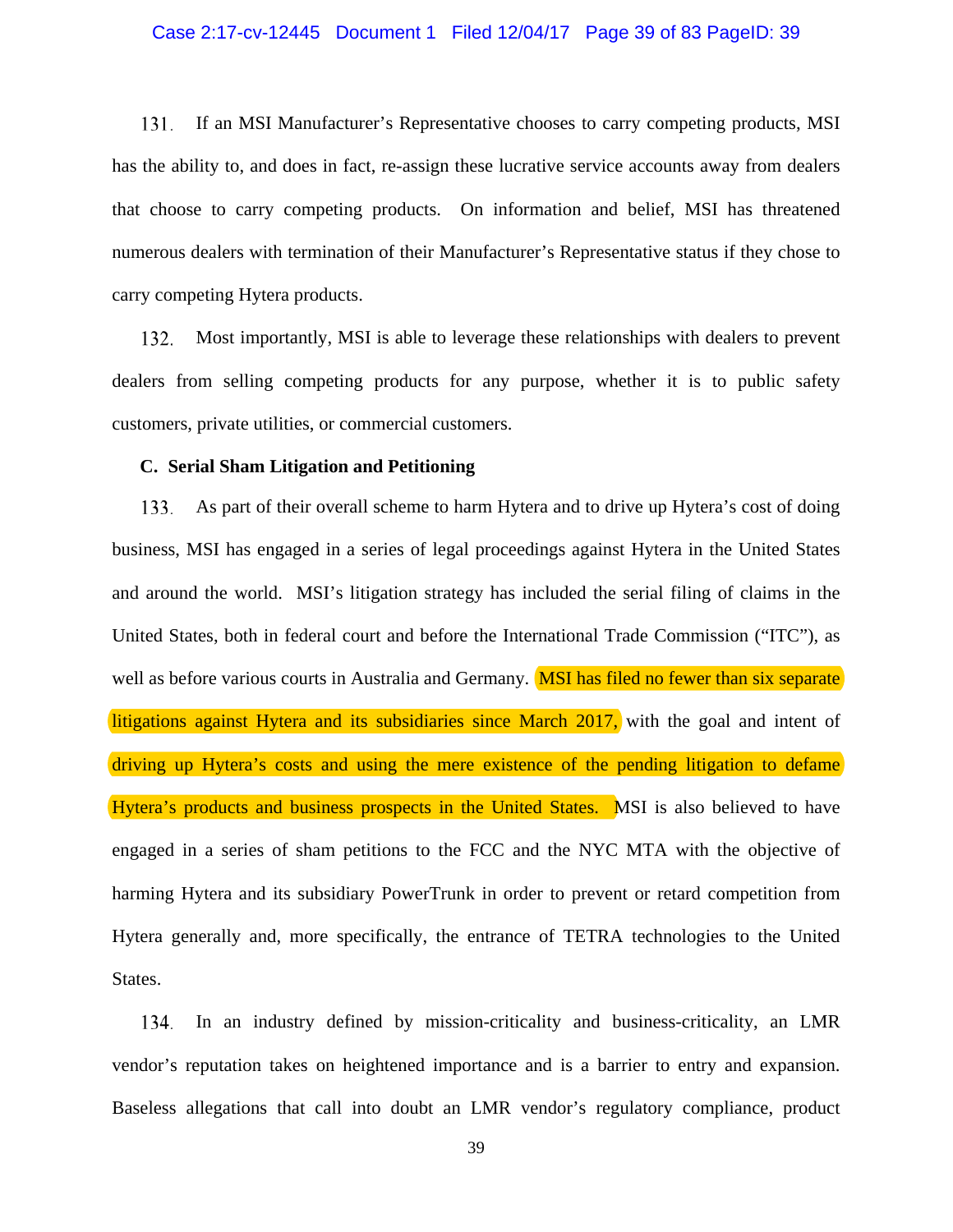## Case 2:17-cv-12445 Document 1 Filed 12/04/17 Page 40 of 83 PageID: 40

robustness, and continuity of service serve no purpose but to dampen competition on the merits. Yet, that is the tactic MSI has pursued in response to competition from Hytera. The below chronology illustrates this well. The biggest event of the year for the industry in the United States – maybe even worldwide – is the annual IWCE trade show, held this year in Las Vegas. LMR vendors use the IWCE event to grab attention for their company and products. For example, most product launches occur at the IWCE. In March 2017, MSI instead used the IWCE event to attack the reputation of Hytera and sow fear, uncertainty, and doubt as to the viability of Hytera and its products. In conjunction with MSI's CEO statements and other contemporaneous MSI statements threatening to penalize or terminate dealers that also carry Hytera, MSI launched a series of actions designed to undermine Hytera's reputation and to further undermine and threaten Hytera dealers.

135. The 2017 IWCE event kicked off on March 27 and ran through March 31. Two weeks before, MSI filed two separate actions, a trade secret theft complaint and a patent infringement complaint. Then as if that was not enough to generate attention, MSI launched a second patent infringement case smack in the middle of IWCE on March 29. Then, not content with the publicity generated from those actions, MSI continued its campaign and launched patent litigation in multiple foreign venues between April and July. Throughout this timeframe, MSI has been using the litigations as a sales weapon. Hytera has learned that at IWCE Las Vegas and since then, MSI has used the fact that it has sued Hytera as an anticompetitive weapon, telling dealers and customers, for example, that Hytera will be gone from the United States in a year, and that Hytera will not be around to serve customers as a result of its litigation tactics. MSI's baseless claims have no legitimate purpose; MSI's purpose is instead to sow anxiety in the market.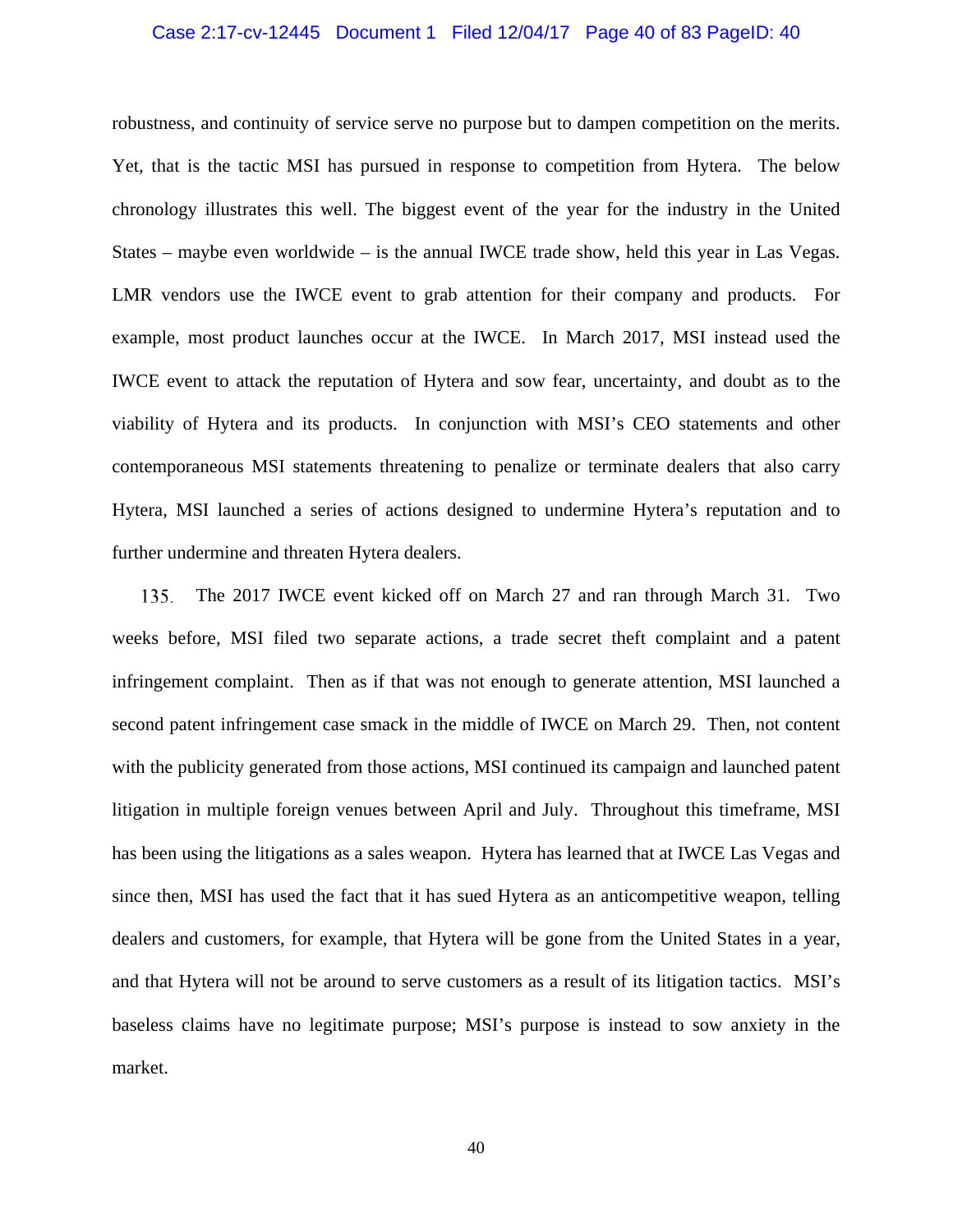## Case 2:17-cv-12445 Document 1 Filed 12/04/17 Page 41 of 83 PageID: 41

MSI's current serial sham conduct is an anticompetitive weapon that MSI has used 136. for years. The following are recent examples known to Hytera.

**March 2016 - FCC Submission Regarding Award of Contract by New York City**  137. **Metro Transit Authority.** In March 2016, just days after the NYC MTA Bus Radio system contract was awarded to Parsons/PowerTrunk, MSI submitted a Petition for Clarification to the FCC in an attempt to stall the progress of TETRA in the United States. In the March 2016 Petition, MSI took the position that any product to be approved by FCC for use on the 700 MHz public safety channels must be technically capable of operating on P25 channels *before* approval by FCC (i.e., not just being modifiable to operate on P25 channels). This position was directly in opposition to MSI's position taken two years previously in a comment to the FCC, when MSI took the position that requiring technical compliance with P25 protocols prior to FCC equipment authorization would be "too burdensome" to the industry. MSI's changed position, taken only after the award of a large TETRA contract became a reality, is indicative of MSI's intent to hold up and delay the advancement of TETRA in the United States, and to drive up the costs and requirements of bringing lower-cost TETRA solutions to U.S. customers.

138. **March 2016 – MSI Protest to New York City Metro Transit Authority.** After the award of the NYC MTA Bus Radio system contract, MSI also submitted a misleading and inaccurate protest to the NYC MTA. Highlighting MSI's tactics was its claim in the protest that the TETRA solution offered by Parsons/PowerTrunk was not approved to operate in the 700 MHz band used by the NYC MTA, despite MSI itself having offered a TETRA-based solution in response to the RFP. Among other inaccuracies, MSI also incorrectly claimed that the TETRA radios offered by PowerTrunk were not interoperable with P25 radios, despite PowerTrunk having specifically developed an interoperable dual-band product for the U.S. market. The MTA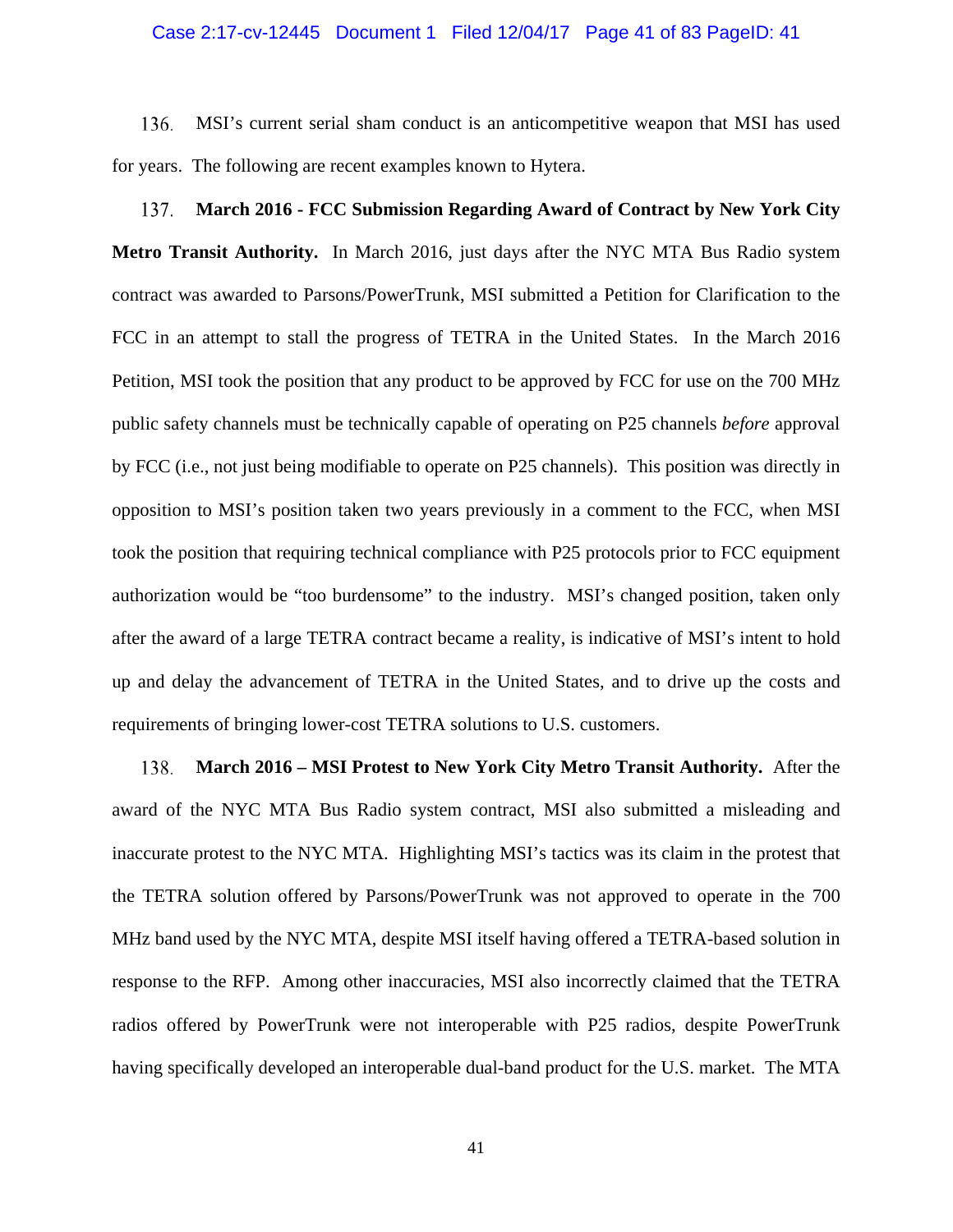## Case 2:17-cv-12445 Document 1 Filed 12/04/17 Page 42 of 83 PageID: 42

ultimately rejected each of these claims as unfounded. The NYC MTA's complete denial of MSI's protest highlights MSI's purpose of delay and inflicting cost on PowerTrunk in an attempt to delay the implementation of the TETRA solution chosen by the NYC MTA.

139. **March 2017 – Northern District of Illinois Trade Secret Litigation.** (*MSI Solutions, Inc. et al. v. Hytera Communications Corporation Ltd. et al*., Case No. 1:17-cv-01973 (N.D. Ill. Mar. 14, 2017)). In considering Hytera's motion to dismiss MSI's complaint, the Court found that "[MSI]'s claims appear to be untimely based upon the representations made by Defendants." On November 27, 2017, Hytera filed a motion for summary judgment before Judge Samuel Der-Yeghiayan of the Northern District of Illinois showing that MSI's claims are time-barred, and that MSI knew they were time-barred at the time they were brought.

140. **March 2017 – Northern District of Illinois Patent Infringement Litigation. (***MSI Solutions, Inc. v. Hytera Communications Corporation Ltd. et al.,* Case No. 1:17-cv-01972 (N.D. Ill. Mar. 14, 2017)). This complaint, asserting claims for infringement of the same patents at issue in the ITC proceedings, is currently stayed until at least February 7, 2018, pending outcome of the ITC litigation described below.

**March 2017 – ITC Investigation of Certain Two-Way Radio Equipment and**  141. **Systems, Related Software and Components Thereof.** MSI filed a Complaint with the ITC on March 29, 2017, and the Commission voted to proceed with the investigation approximately one month later. The products at issue in the investigation are generally Hytera's LMRs and related support devices. MSI claims a violation of Section 337 of the Tariff Act of 1930, as amended, in the importation into the United States and requests that the ITC issue a limited exclusion order and cease and desist orders, which, if granted, would prohibit Hytera from importing the accused products into the United States. The patents asserted in the ITC proceeding are the same as those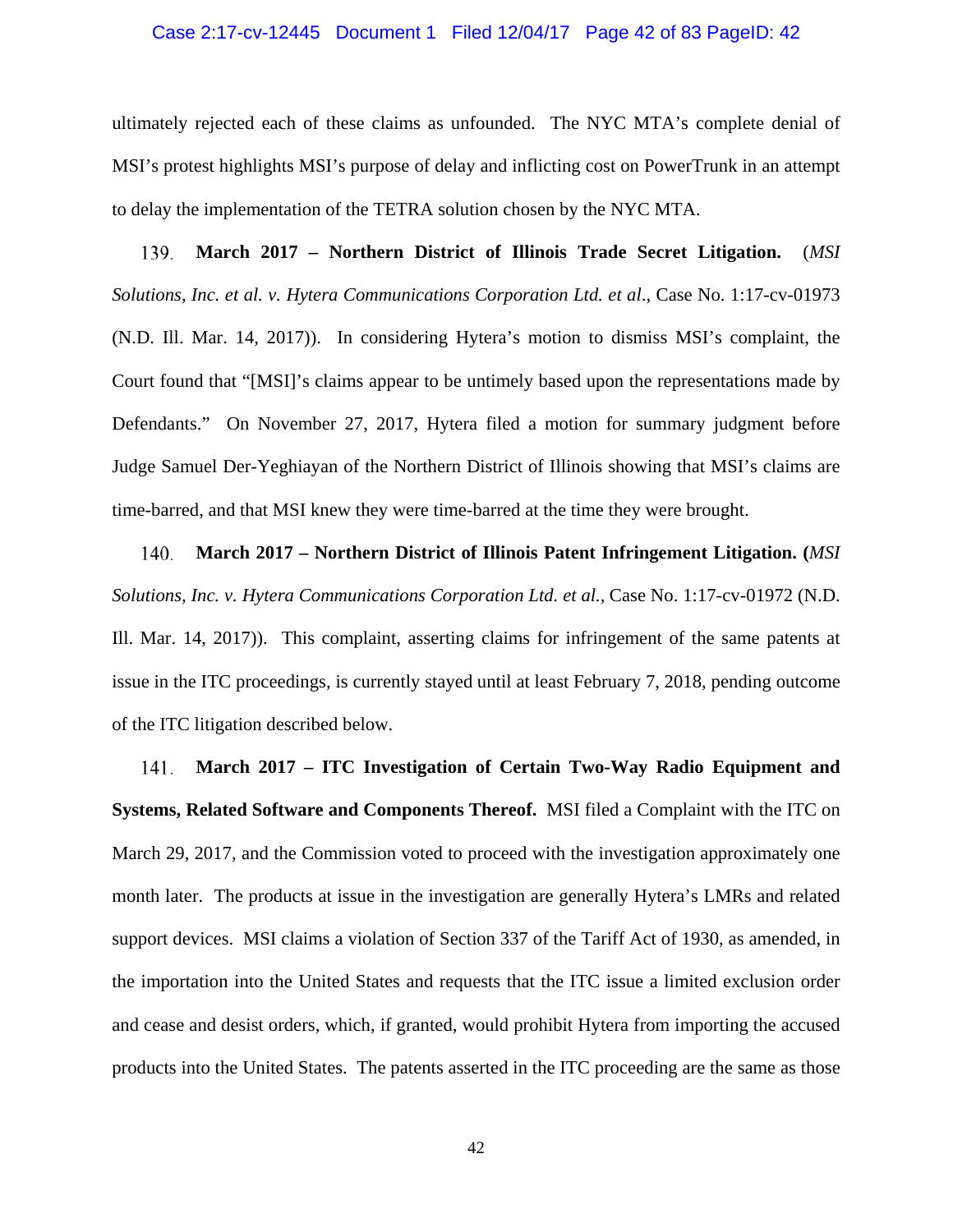## Case 2:17-cv-12445 Document 1 Filed 12/04/17 Page 43 of 83 PageID: 43

asserted in the N.D. Ill. Patent Infringement Litigation, including the '869 and '991 patents, which are standard essential patents. MSI, as a participant in collective industry standard setting, committed to license these patents and has instead used the patents as a weapon to try to block Hytera's DMR product. MSI's violation of its standard setting obligation is described in greater detail below at paragraphs 153 through 169.

142. **March 2017 – FCC Certification Raid.** In addition to the dealer threats described in connection with the IWCE event in Las Vegas in 2017, Hytera believes MSI induced additional conduct at the IWCE in an attempt to sabotage Hytera's access to customers and dealers. For an event like the IWCE where product demos will be given, manufacturers like Hytera will apply to the FCC to obtain a temporary frequency in order to demonstrate technology at the show. At the 2017 IWCE, the FCC came to investigate Hytera's booth, a distraction and disruption during this key industry event, with harm to Hytera. The FCC investigation was targeted; Hytera understands that the FCC only visited Hytera's booth at the show acting on a specific – and unfounded – allegation that Hytera was operating unlicensed radios. The FCC concluded there was no violation: the Hytera products were licensed. This coincided with the highly choreographed MSI actions during IWCE to target Hytera as described above. Hytera expects that discovery will confirm that MSI was the source of the FCC raid. Hytera is unaware of any other similar FCC raid on another vendor.

143. **April 2017 – Patent Infringement Litigation in Regional Court of Düsseldorf, Germany.** MSI has engaged in a series of litigations in Germany, the first of which was filed shortly after the beginning of the U.S. patent proceedings. MSI filed this litigation for the purpose of abuse and to inflict additional cost on Hytera in order to defend this matter in a third jurisdiction, without any regard to the merit of the litigation itself. In particular, the patent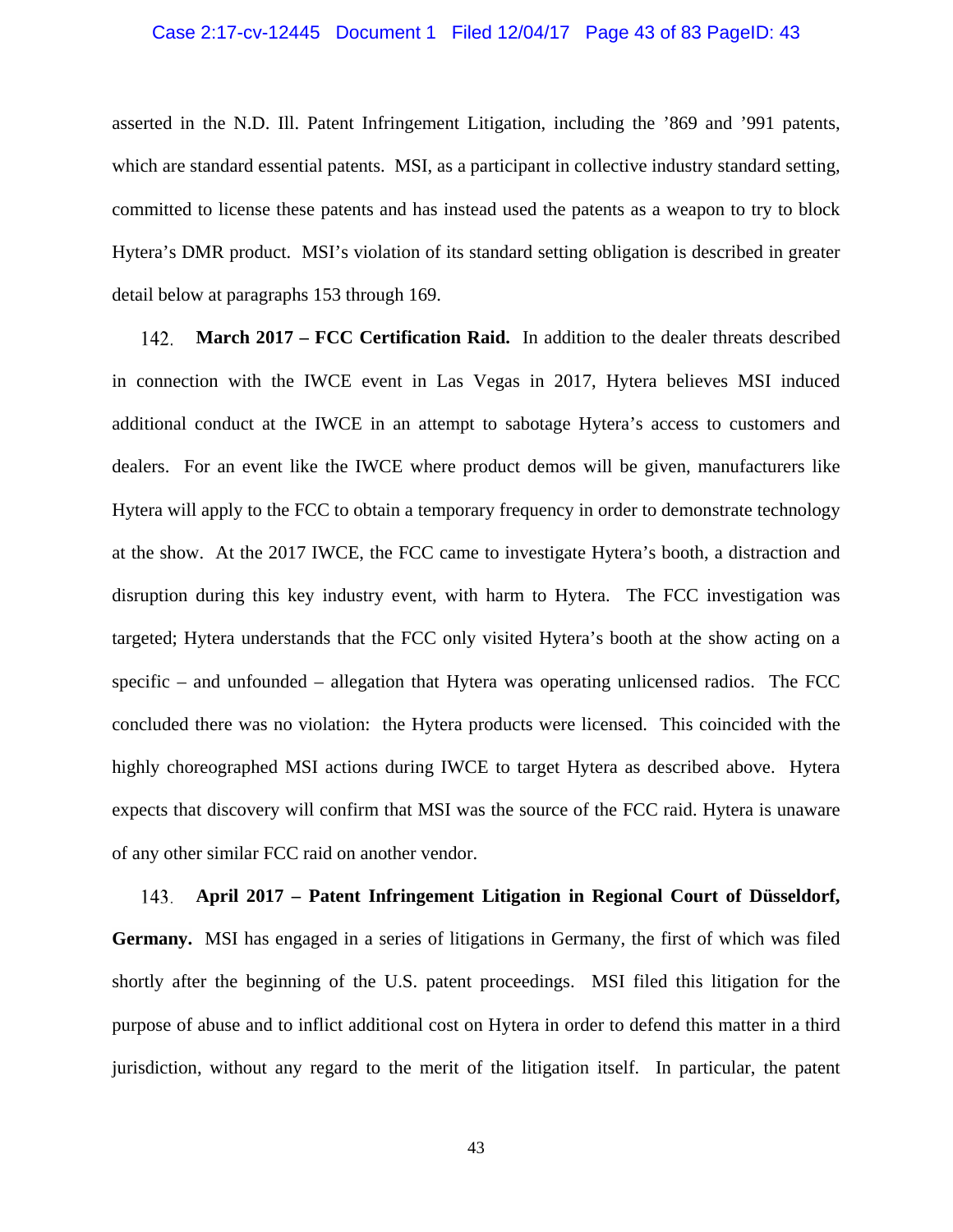## Case 2:17-cv-12445 Document 1 Filed 12/04/17 Page 44 of 83 PageID: 44

asserted in this litigation by MSI is the European registration of the '991 patent, the same patent asserted in the ITC Proceeding and the Australian proceeding described below. MSI chose neither to issue a cease and desist letter or other warning nor to notify Hytera in Germany prior to commencing this legal action, showing that MSI was not interested in resolving any dispute with Hytera but simply in raising Hytera's costs.

144. **July 2017 – Patent Infringement Litigation in Regional Court of Mannheim, Germany.** In July 2017, MSI filed a separate litigation in the Regional Court of Mannheim regarding a unique patent not yet asserted in the U.S. proceedings. There was no jurisdictional reason for bringing this additional suit in a separate German venue than where they had sued just two months earlier. Instead, MSI filed this additional litigation in a separate venue for the purposes of inflicting additional cost and burden on Hytera. Further, MSI chose not to issue a cease and desist letter or other warning that is typical or to notify Hytera in Germany prior to commencing this legal action, showing that MSI was not interested in resolving any dispute with Hytera but simply in raising Hytera's costs.

145. **July 2017 – Patent Infringement Litigation in Federal Court of Australia.** Later in July 2017, MSI asserted yet another patent infringement litigation in the Federal Court of Australia in New South Wales. Although MSI was required under Australian Federal Court rules to attempt to resolve the matter prior to filing, MSI made only a perfunctory attempt to notify Hytera of its potential claims and to seek a resolution, settlement, or license without commencing litigation. Hytera received initial notice of the suit in Australia four days before MSI filed its case, so Hytera was not even given a realistic opportunity to respond. MSI once again filed this litigation for the purpose of abuse and to inflict additional cost on Hytera in order to defend this matter in a third jurisdiction, without any regard to the merit of the litigation itself.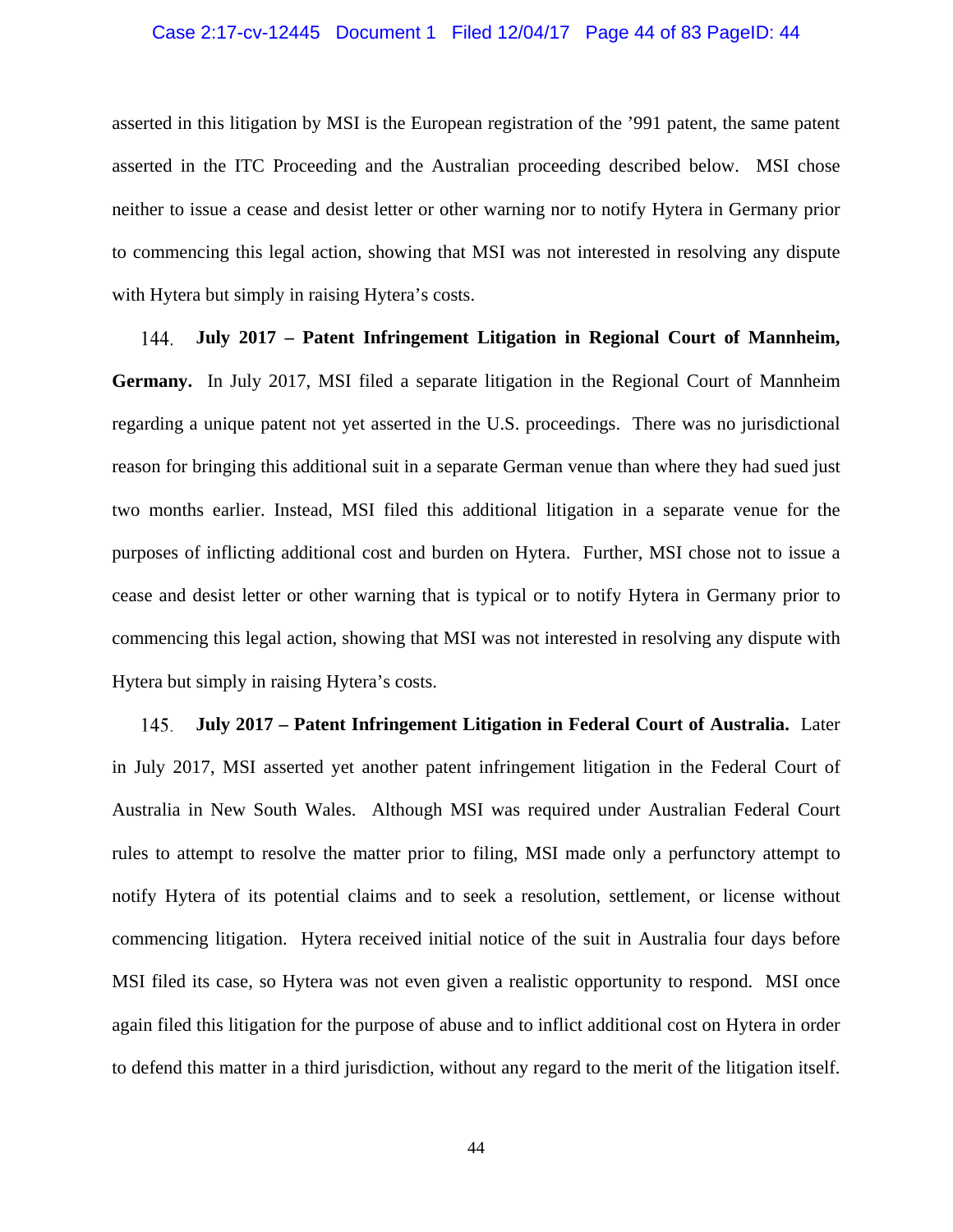## Case 2:17-cv-12445 Document 1 Filed 12/04/17 Page 45 of 83 PageID: 45

In particular, the Australian patent litigation once again includes the Australian registrations of the '869 and '991 patents, which Hytera contends are standard essential patents to the Relevant DMR Standards. MSI and Hytera have entered into a license agreement covering standard essential patents for DMR technologies, but MSI has denied that these two patent families are standard essential and has failed to include them under the terms of the agreed license or otherwise make a FRAND licensing offer.

146. In short, as part of its overall scheme to drive up Hytera's costs and inflict burden through the use of otherwise legal process, MSI has engaged in litigation in as many as six forums on top of multiple petition of U.S. government agencies, all within the last 18 months.

#### **D. Patent Related Conduct**

**Standard Setting in the Digital Mobile Radio Industry**. The adoption of industry-147. agreed standards is essential for the digital mobile radio industry to function effectively. In a given system, all of the system's components (e.g., base stations and hand held units) must seamlessly interface with each other. This means that a hand unit from one manufacturer works with a base station manufactured by another company. In the digital mobile radio industry, this is particularly important where certain wireless radio networks are dedicated to emergency, firstresponders. Several standards development organizations ("SDOs") have been the forum for the development and adoption of standards related to digital mobile radio. Relevant to this Complaint, the European Telecommunications Standards Institute ("ETSI") is an SDO through which MSI combined with competitors and other industry participants to set the DMR standard. MSI's coordination with competitors within ETSI was legitimate only to the extent that it committed ex ante to license its intellectual property ("IP") on FRAND terms to any and all potential users anywhere in the world of the resulting DMR standard.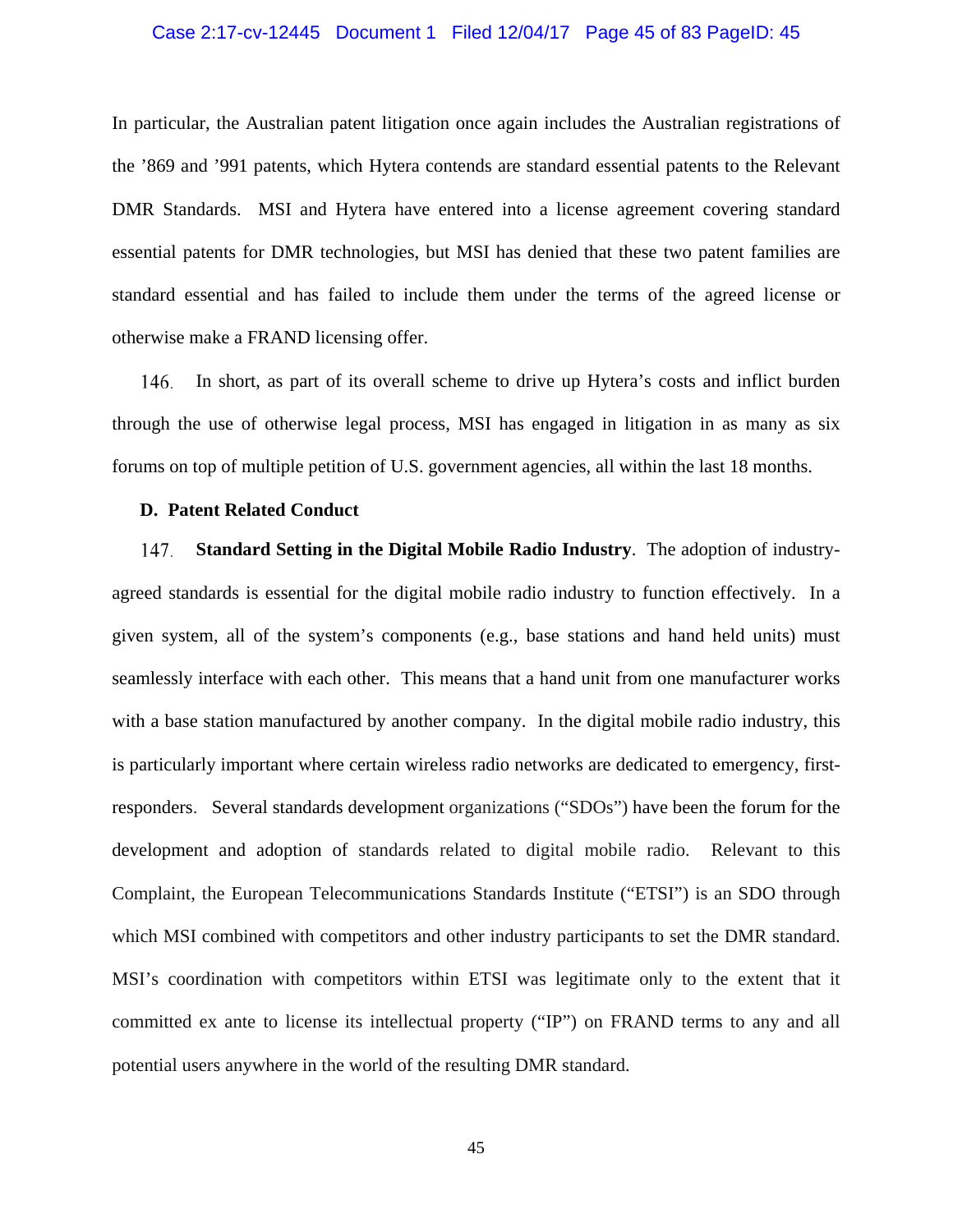## Case 2:17-cv-12445 Document 1 Filed 12/04/17 Page 46 of 83 PageID: 46

148. The ownership of relevant IP and related IP licensing practices are critical issues in SDOs' consideration of standards proposals. If the coordination by competitors on the implementation of a standard requires the use of particular IP, such as a patent, the IP owner may acquire the ability to prevent, delay, or distort the development of technology implementing that standard and thereby undermine the purpose of the SDO.

149. In order to reduce the likelihood that implementers of their standards will be subject to abusive practices by patent holders, SDOs have adopted rules, policies, and procedures that address the disclosure and licensing of patents that SDO participants may assert in relation to the practice of the standard under consideration. These rules, policies, and/or procedures are set out in the intellectual property rights policies ("IPR policies") of the SDOs.

150. Many IPR policies – including those at issue in this litigation – encourage or require participants to disclose on a timely basis the IPR, such as patents or patent applications that they believe are sufficiently relevant to standards under consideration. These disclosures permit the SDOs and their members to evaluate technologies with full knowledge of disclosed IPR that may affect the costs of implementing the standard.

151. IPR policies – including those at issue in this litigation – require participants claiming to own relevant patents to negotiate licenses for those patents with any implementer of the standard on FRAND terms. As their inclusion in the IPR policies of various SDOs suggests, such commitments are crucial to the standards development process. They enable participants in standards development to craft technology standards with the expectation that an owner of any patented technology will be prevented from demanding unfair, unreasonable, or discriminatory licensing terms and thereby be prevented from keeping parties seeking to implement the standard from doing so or imposing undue costs or burdens on them.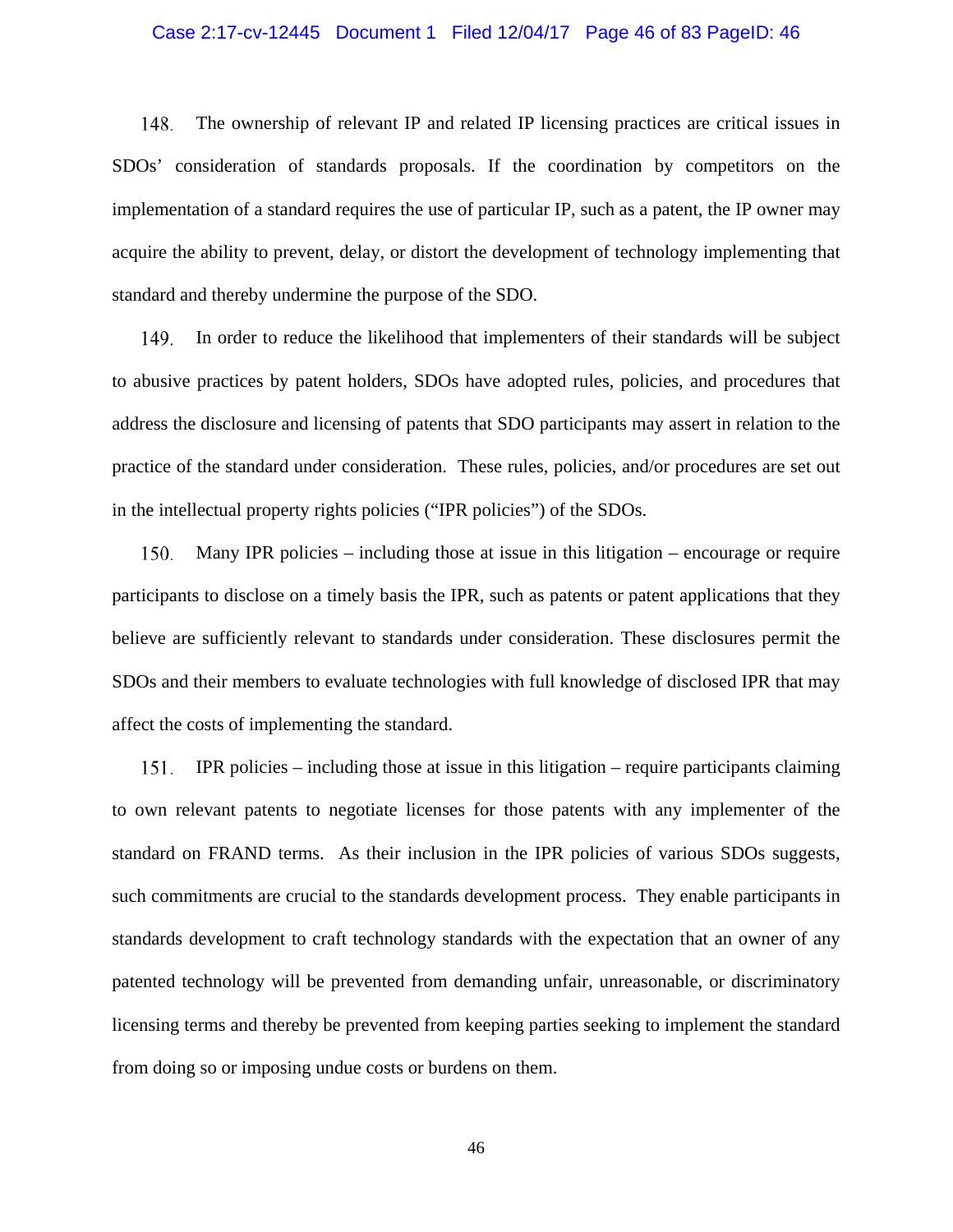## Case 2:17-cv-12445 Document 1 Filed 12/04/17 Page 47 of 83 PageID: 47

152. Accordingly, SDOs typically require that their members declare whether they believe they hold patents necessary for compliance with a particular standard, and if so whether they are willing to license such patents on FRAND terms. Patents necessary to implement a particular standard are known as "essential patents" for the standard to which they relate.

153. **ETSI Obligations Undertaken by MSI.** MSI, through its subsidiary and/or affiliate Motorola Solutions (UK), is a current member of ETSI and, on information and belief, has been a member of ETSI at all times relevant to this Complaint.

154. MSI, through Motorola Solutions (UK), is and was a supporting ETSI member of the following ETSI standards related to DMR (collectively, the "Relevant DMR Standards"):

- Electromagnetic compatibility and Radio spectrum Matters (ERM); Digital Mobile Radio (DMR) Systems; Part 1: DMR Air Interface (AI) protocol, ETSI TS 102 361-1 standard ("ETSI TS 102 361-1 standard").
- Electromagnetic compatibility and Radio spectrum Matters (ERM); Digital Mobile Radio (DMR) Systems; Part 2: DMR voice and generic services and facilities ETSI TS 102 361-2 standard ("ETSI TS 102 361-2 standard").

155. Both the ETSI TS 102 361-1 and ETSI TS 102 361-2 standards have gone through numerous versions over the time of their development. ETSI TS 102 361-1 was first published as Version 1.1.1. in April 2005, and was most recently updated with its ninth version, version 2.4.1, in February 2016. ETSI TS 102 361-2 was first published as version 1.1.1. in April 2005, and was most recently updated with its seventh version, version 2.3.1, in February 2016.

At all times relevant to the revision and development of the Relevant DMR Standards, MSI was a member of ETSI and a contributing member and sponsor of the development of those standards.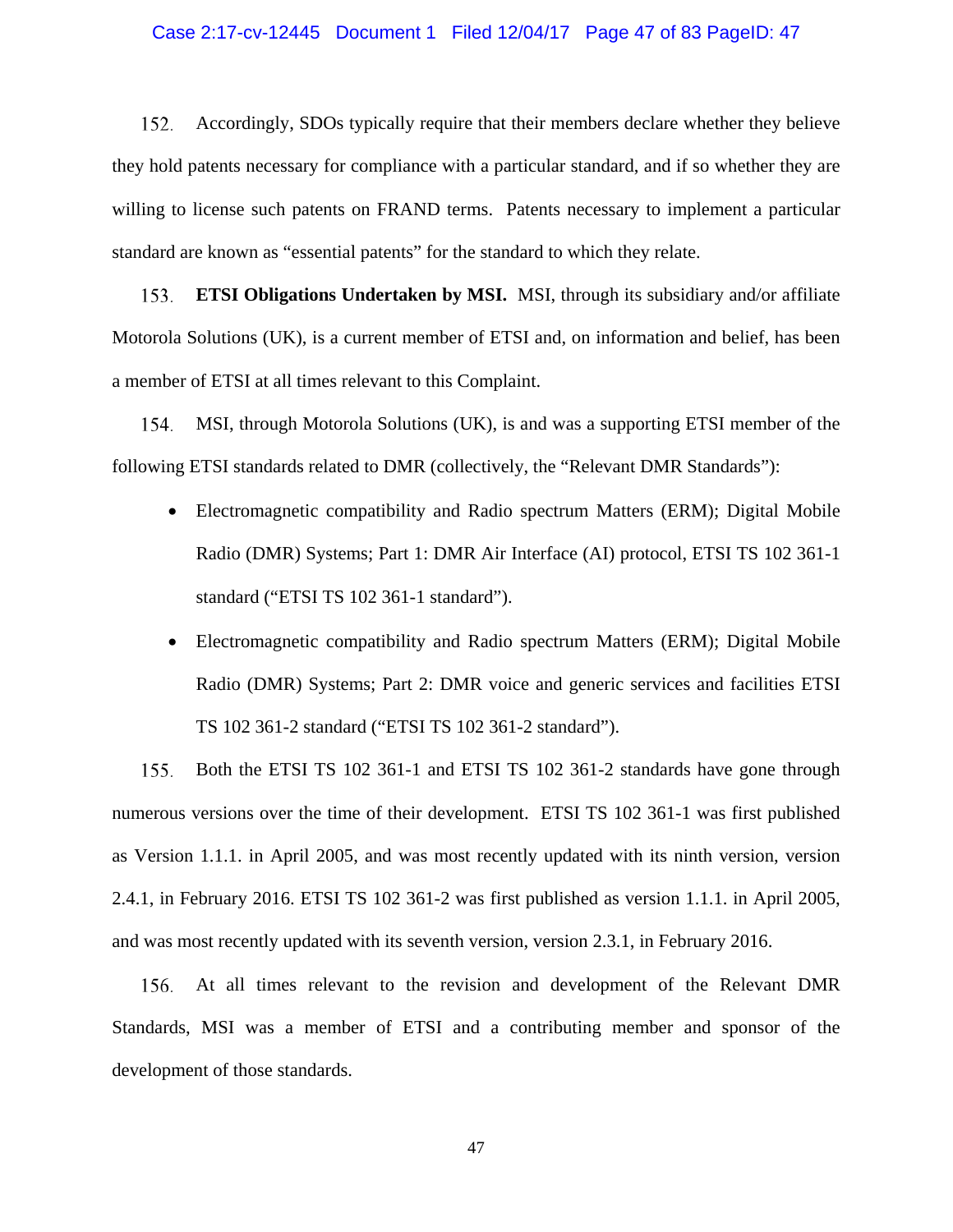# Case 2:17-cv-12445 Document 1 Filed 12/04/17 Page 48 of 83 PageID: 48

157. Participants in the ETSI standard setting efforts, including MSI, in the course of the development of the above described DMR standards, are subject to the ETSI Intellectual Property Right Policy ("ETSI IPR Policy"). The ETSI IPR Policy (which has been revised slightly over the years) is presently contained at Annex 6 of the ETSI Rules of Procedures. Section 4.1 of the ETSI IPR Policy makes it clear that each participant in the ETSI standard setting process has a duty to use "reasonable endeavours" to disclose standard essential patents in connection with the development of any ETSI Standard:

4.1 Subject to Clause 4.2 below, each MEMBER shall use its reasonable endeavours, in particular during the development of a STANDARD or TECHNICAL SPECIFICATION where it participates, to inform ETSI of ESSENTIAL IPRs in a timely fashion. In particular, a MEMBER submitting a technical proposal for a STANDARD or TECHNICAL SPECIFICATION shall, on a bona fide basis, draw the attention of ETSI to any of that MEMBER's IPR which might be ESSENTIAL if that proposal is adopted.

158. Section 15.6 of the ETSI IPR Policy defines an "Essential IPR" as follows:

"ESSENTIAL" as applied to IPR means that it is not possible on technical (but not commercial) grounds, taking into account normal technical practice and the state of the art generally available at the time of standardization, to make, sell, lease, otherwise dispose of, repair, use or operate EQUIPMENT or METHODS which comply with a STANDARD without infringing that IPR. For the avoidance of doubt in exceptional cases where a STANDARD can only be implemented by technical solutions, all of which are infringements of IPRs, all such IPRs shall be considered ESSENTIAL.

159. Section 6.1 of the ETSI IPR Policy contains the commitment of every participant in

the ETSI standard setting practice, including MSI, to license any identified standard essential

patent on FRAND terms:

6.1 When an ESSENTIAL IPR relating to a particular STANDARD or TECHNICAL SPECIFICATION is brought to the attention of ETSI, the Director-General of ETSI shall immediately request the owner to give within three months an irrevocable undertaking in writing that it is prepared to grant irrevocable licences on fair, reasonable and non-discriminatory ("FRAND") terms and conditions under such IPR to at least the following extent: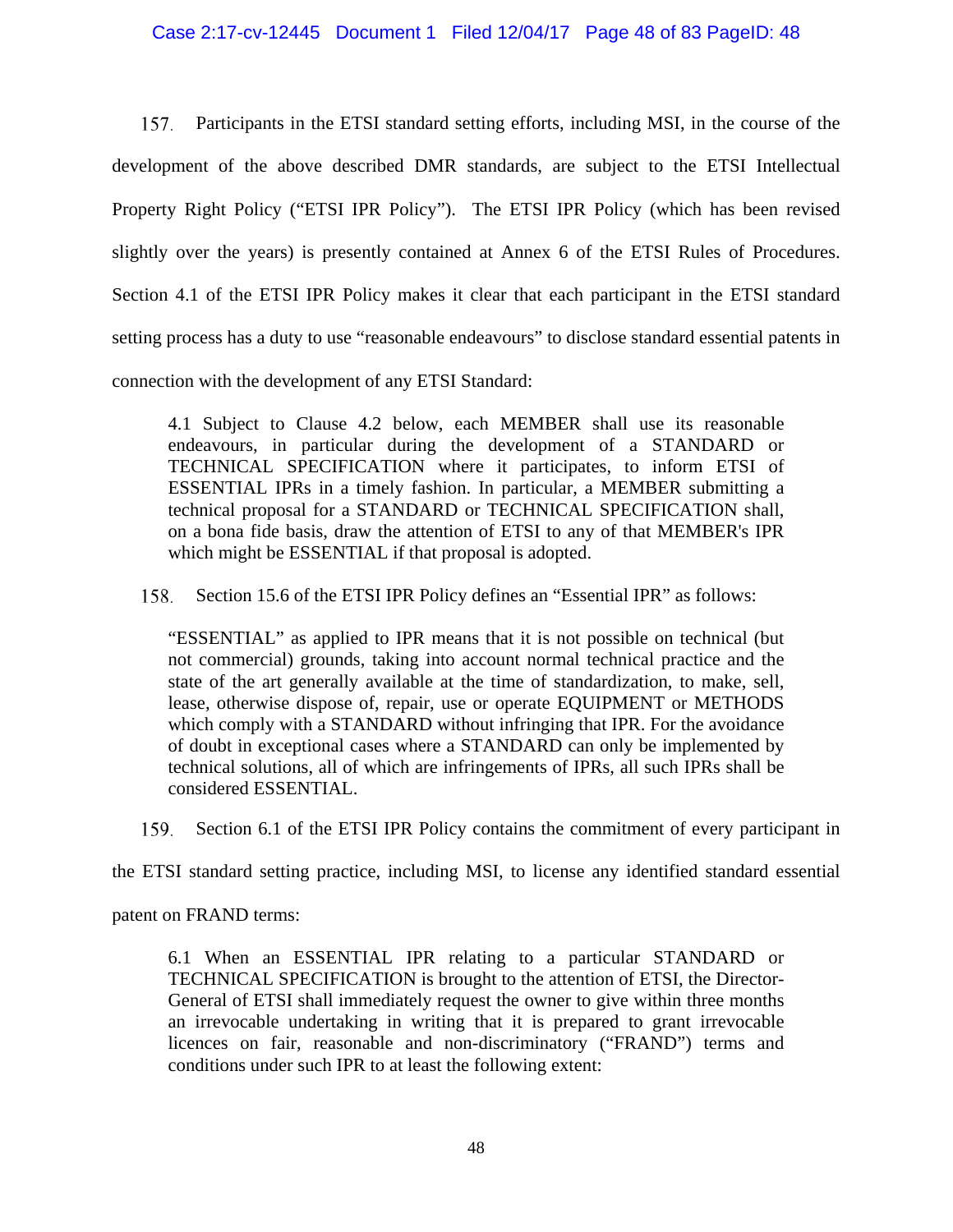# Case 2:17-cv-12445 Document 1 Filed 12/04/17 Page 49 of 83 PageID: 49

MANUFACTURE, including the right to make or have made customized components and sub-systems to the licensee's own design for use in MANUFACTURE; sell, lease, or otherwise dispose of EQUIPMENT so MANUFACTURED; repair, use, or operate EQUIPMENT; and use METHODS.

160. MSI has agreed to the Essential IPR policy of ETSI and has agreed to license essential IPRs (patents) subject to the DMR standard (ETSI TS 102 361 standard) under FRAND terms, including in a standard essential patent license agreed to with Hytera. Indeed, on MSI's "Standard-Based Licensing" website, MSI has publicly committed MSI to make its essential patents available to prospective licensees on a FRAND basis, including patents related to the ETSI DMR Standards.

**MSI's Failure to Disclose SEPs and Subsequent Patent Litigation.** As described 161. above, MSI has engaged in a global campaign of patent litigation against Hytera, including asserting claims for patent infringement based on at least two patents that are standard essential to the Relevant DMR Standards. These patents were not disclosed to ETSI in the course of MSI's participation in the DMR standard setting process, nor did MSI ever make a FRAND offer to Hytera to license these patents or offer to include the two patents under the terms of the agreed license agreement between Hytera and MSI. The two patents that are Essential Patents to the Relevant DMR Standards are:

- U.S. Patent 7,369,869, which was filed with the USPTO on July 26, 2004 and issued May 6, 2008. The '869 patent was published as US2006/0018292 on January 26, 2006.
- U.S. Patent 8,279,991, which was filed with the USPTO on December 9, 2008, issued October 2, 2012, and claims priority to a provisional application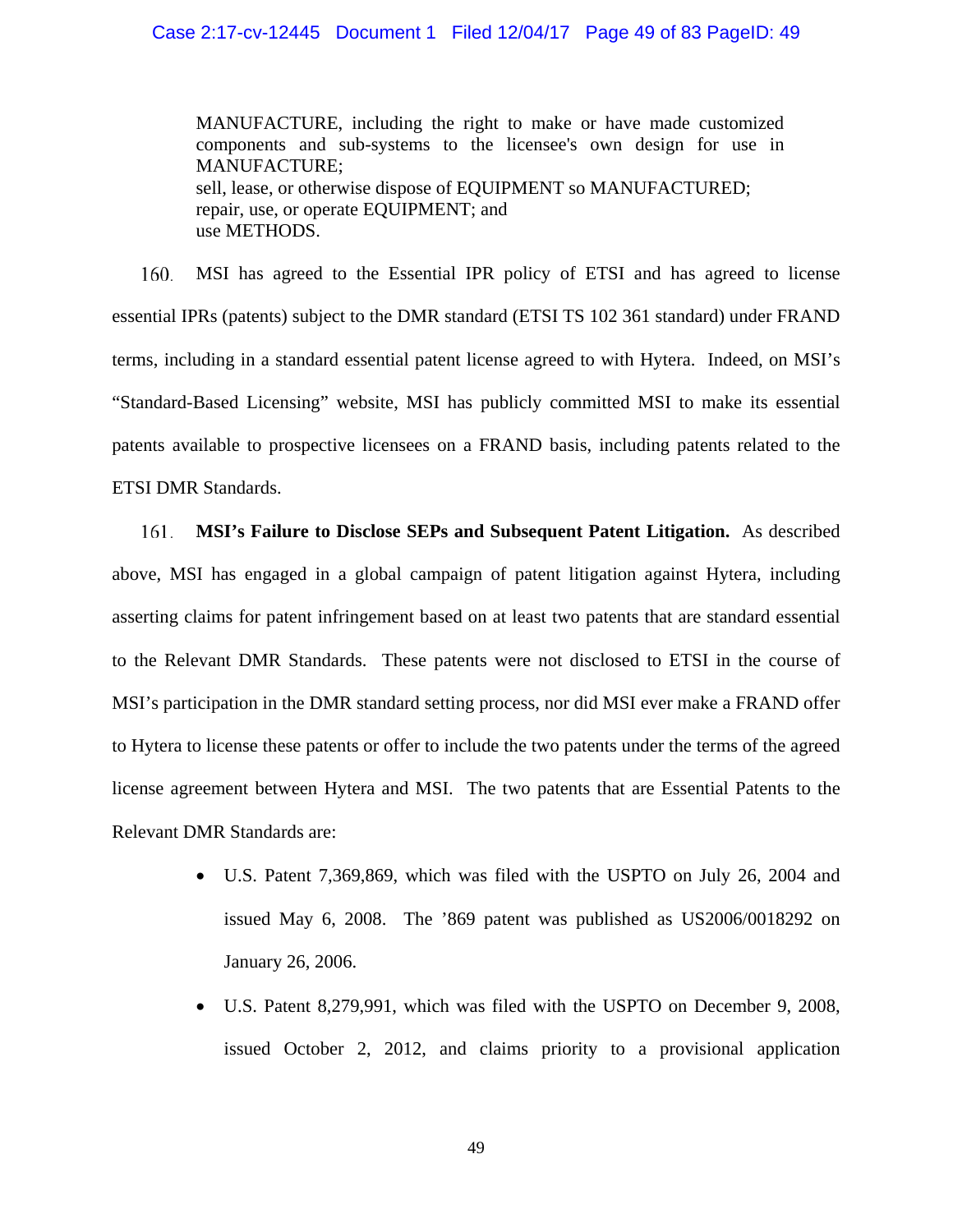## Case 2:17-cv-12445 Document 1 Filed 12/04/17 Page 50 of 83 PageID: 50

61/102,770 on October 3, 2008. The '991 patent was published as US2010/0086092 on April 8, 2010.

162. As described above, the Relevant DMR Standards were in development as early as April 2005 and continued at least through 2016. On information and belief, MSI was aware of the pendency of its applications for the '869 and '991 patents throughout the development of the Relevant DMR Standards. Indeed, the '869 and '991 patents were issued during the pendency of both of the Relevant DMR Standards and MSI knew or reasonably should have known these patents should have been disclosed in the ETSI standard development process for the Relevant DMR Standards.

163. As of April 2017, MSI maintains a list of the patents that MSI considers Essential IPRs for the Relevant DMR Standard, a list which as of October 2017 includes four patent families. The '869 and '991 patents are not listed as essential IPRs to the Relevant DMR Standards.

MSI should have listed the '869 and '991 patents as essential patents to the Relevant 164. DMR Standards. In the pending patent litigation filed by MSI against Hytera, MSI alleges that Hytera's DMR products infringe both the '869 and '991 patents because the products use software and source code that implement one of the Relevant DMR Standards. In so doing, MSI has relied on portions of the Relevant DMR Standards as a basis for its claims of infringement for both the '991 and '869 patents.

165. Hytera's understanding is that, under MSI's interpretation of the relevant patent claims, to avoid infringement of the '869 and '991 patents would be to disable the accused features in the accused Hytera products, which would prevent Hytera from complying with the associated portion of the DMR standard.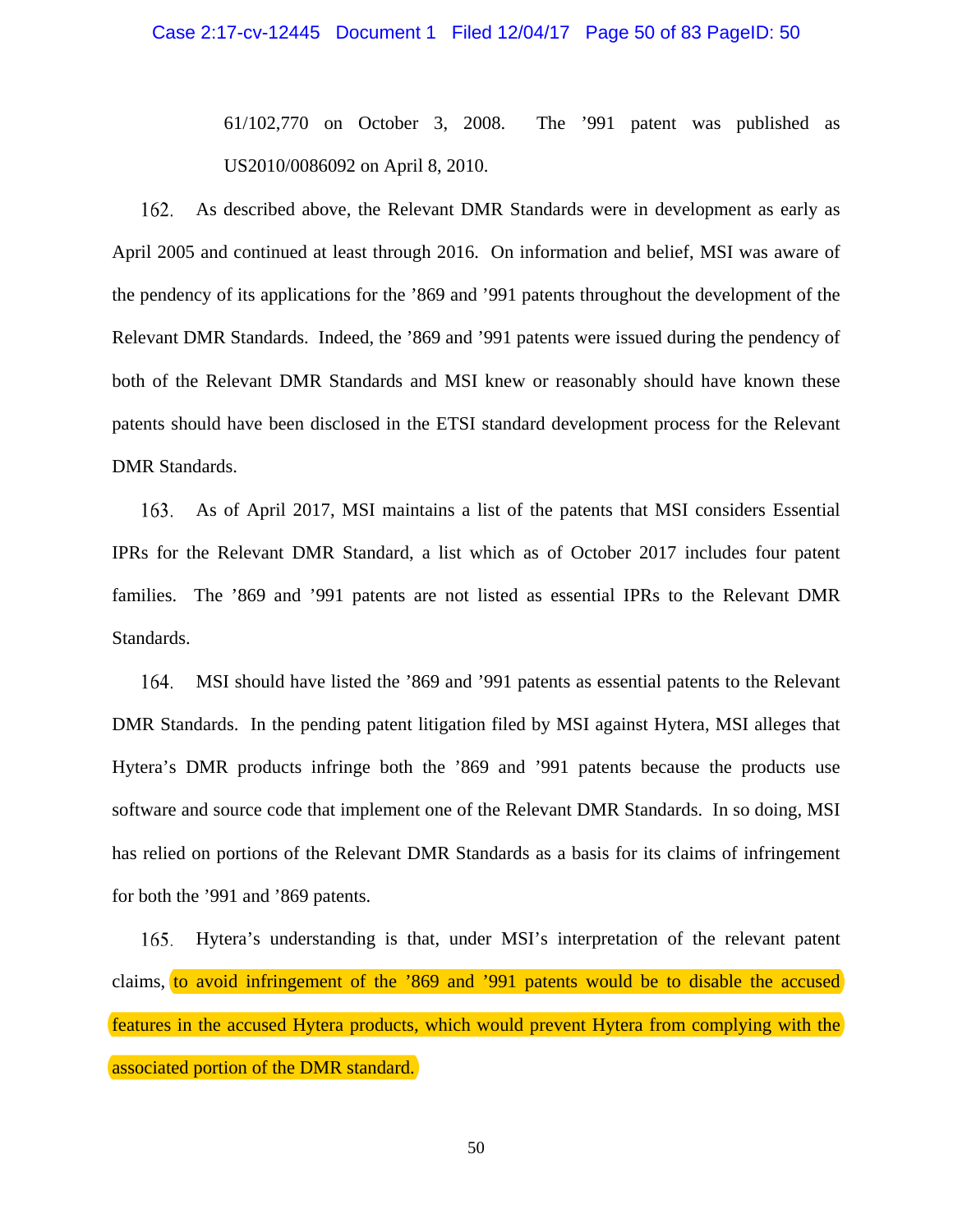## Case 2:17-cv-12445 Document 1 Filed 12/04/17 Page 51 of 83 PageID: 51

166. At no time has MSI disclosed the '869 and '991 patents in connection with the ETSI Standard development process. In particular, MSI did not disclose either patent in connection with its participation in the development of the Relevant DMR Standards.

167. **Refusal to License SEPs to Hytera and Patent Litigation**. Because MSI failed to disclose the '869 and '991 patents in the course of the development of the Relevant DMR Standards, MSI breached its obligations under the ETSI IPR Policy to ETSI and Hytera as a participant in the ETSI standard development process. In particular, MSI failed to exercise its "reasonable endeavours" as required by the ETSI IPR policy to disclose the '869 and '991 patents as Essential IPR in the course of a standard's development.

Moreover, at no time did MSI make or offer to Hytera a license offer regarding the 168. '869 and '991 patents as Essential IPR to the Relevant DMR Standards. Because MSI has failed to make a FRAND license offer to Hytera for the '869 and '991 patents as Essential IPR to the Relevant DMR Standards, MSI has breached its obligation to ETSI and to Hytera under the ETSI IPR Policy.

169. Instead of making any licensing offer to Hytera, MSI has brought suits in the United States, Australia, and Germany alleging infringement of either or both the '869 and '991 patents or their foreign counterparts in the United States, Australia, and Germany, which violates MSI's obligations under the ETSI IPR Policy.

#### **THE RELEVANT MARKETS**

#### **A. Relevant Product Markets**

170. Based on information available to date, there are two relevant product markets: (1) the market for Mission-critical LMR Solutions with distinct sub markets for (a) public safety and emergency responder customers, and (b) utility and transportation customers; and (2) the market for Business-critical LMR Solutions for commercial and industry customers. The relevant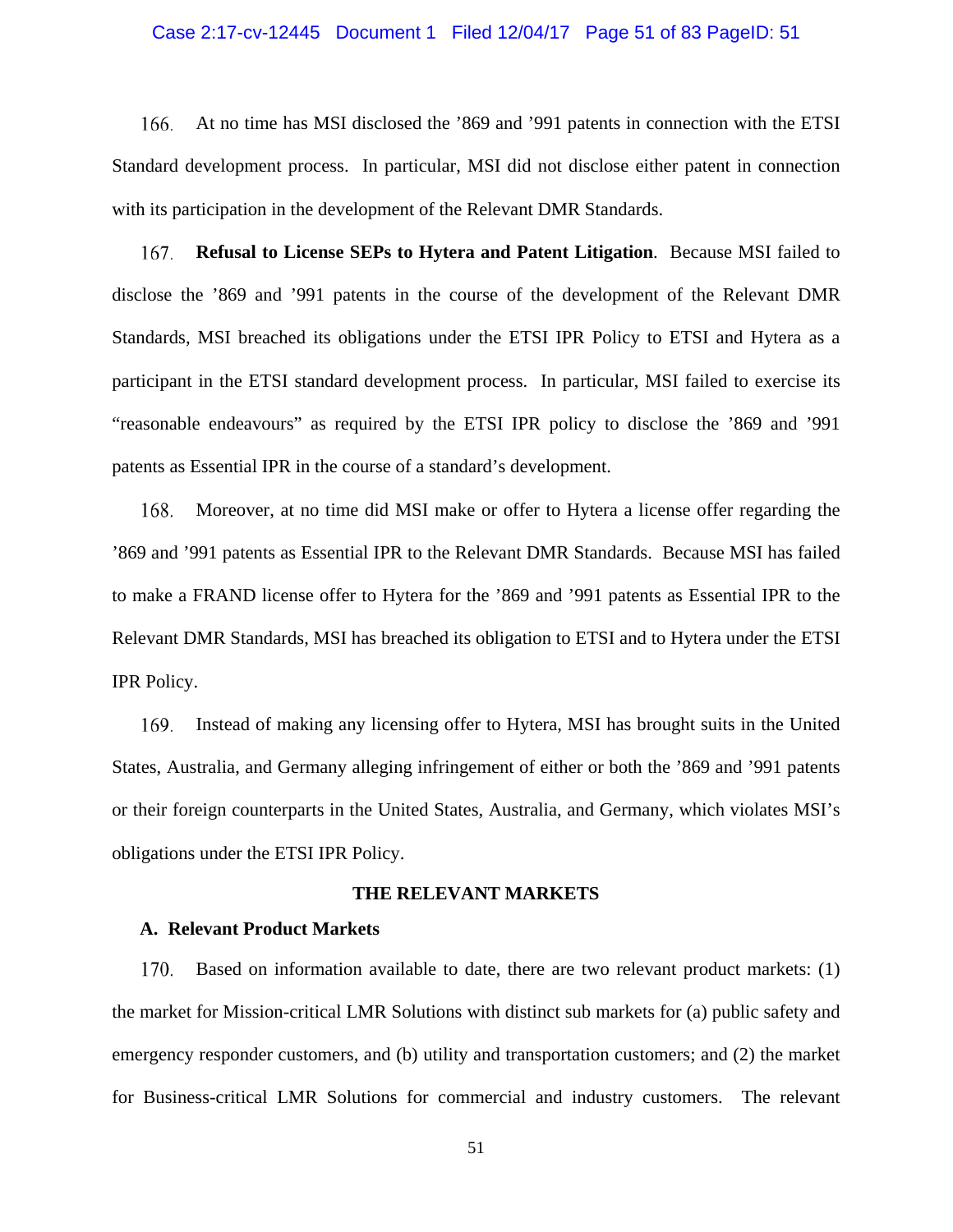## Case 2:17-cv-12445 Document 1 Filed 12/04/17 Page 52 of 83 PageID: 52

geographic market for all of the relevant product markets is the United States. As used in this Complaint, LMR Solutions include hardware, software, and if requested by the customer, integration and maintenance services for two-way land-mobile radio communications.

171. MSI and the industry recognize these relevant product markets. Indeed, MSI has stated in its annual report to investors and filed with regulators that it "compete[s]" in these two "core markets": (1) a "mission-critical communications customer base that spans many layers of governments, public safety, and first responders," and (2) "commercial and industrial customers in a number of key verticals." MSI states that there are key traditional "public safety and commercial markets" that it sells into and that there are also other markets, which it describes as "verticals," that include transportation and utilities.

172. MSI designs its products to address different customer requirements consistent with these markets. These differences include what MSI describes in its annual report to shareholders as "tailored form factors" and "unique feature sets." Hytera and other manufacturers also sell products tailored to meet the requirements of different customers.

173. These MSI statements to shareholders of the markets in which it competes are helpful in framing the relevant markets at issue in this Complaint.

**Mission-critical LMR Solutions.** The first product market relevant to this case is the 174. market for Mission-critical LMR Solutions. The characteristics of Mission-critical LMR Solutions are redundancy, cybersecurity, scalability, and interoperability with public safety networks. These systems must be designed to maintain viability in an emergency situation. Customers that demand these types of solutions have some common characteristics: they offer essential services (first responder, public safety, subway, power, water) that must continue to function through all emergency situations, and they need communications equipment that will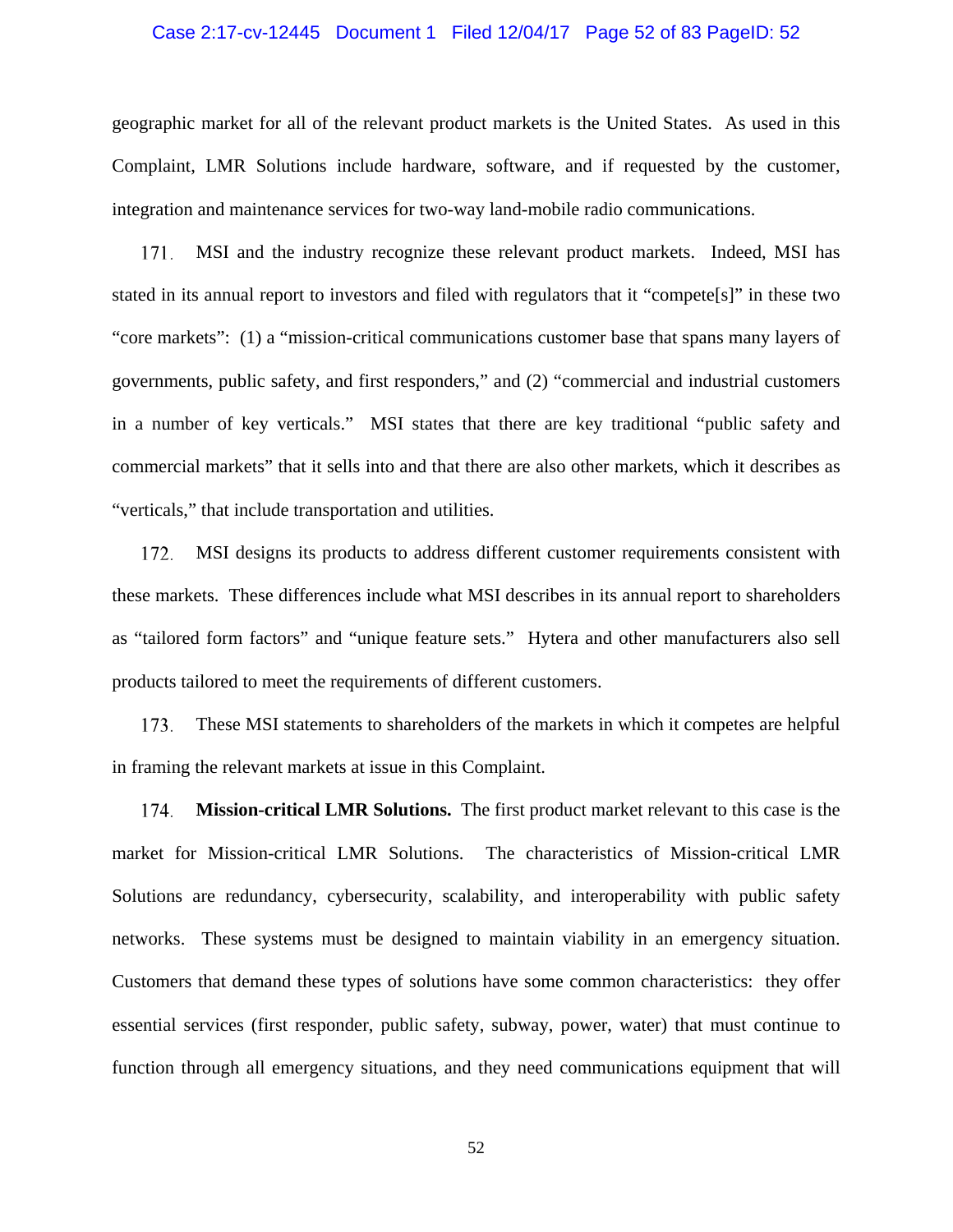## Case 2:17-cv-12445 Document 1 Filed 12/04/17 Page 53 of 83 PageID: 53

allow them to reach that goal. They are also often subject to regulatory requirements (e.g., from the FCC) regarding data security, privacy, and interoperability. Further, because of the requirement for consistent operation, and viability within an emergency situation, most Missioncritical LMR Solutions include hardware (terminals, systems), accompanying software, as well as long-term maintenance and service contracts with the LMR provider.

Within the market for Mission-critical LMR Solutions, there are two separate and 175. distinct submarkets: (1) public safety and emergency responder customers; and (2) utility and transportation customers.

Within the public safety and emergency responder submarket, LMR solutions that fail 176. to offer the required level of redundancy, security, and interoperability between public safety agencies are not reasonable substitutes for LMR solutions that do provide for those requirements. Within the United States, other LMR solutions have not generally been considered by the industry or public safety customers to be within this relevant market. P25 is the dominant technology sold in the United States to public safety customers to satisfy these purposes. DMR and TETRA would be viable options in the absence of MSI's conduct.

177. LMR solutions for public safety have specific spectrum on the 700MHz and 800 MHz band, as defined by the FCC. Equipment designed for public safety applications in the United States will be specified for 700/800MHz use.

178. Because of the specialized, mission-critical, nature of these LMR solutions, they are sometimes not bid through dealers, but directly from manufacturers so as to ensure an appropriate, customized solution is available. The accompanying service and maintenance work will also be bid directly by the LMR manufacturer, but will often be fulfilled or performed by an independent LMR dealer.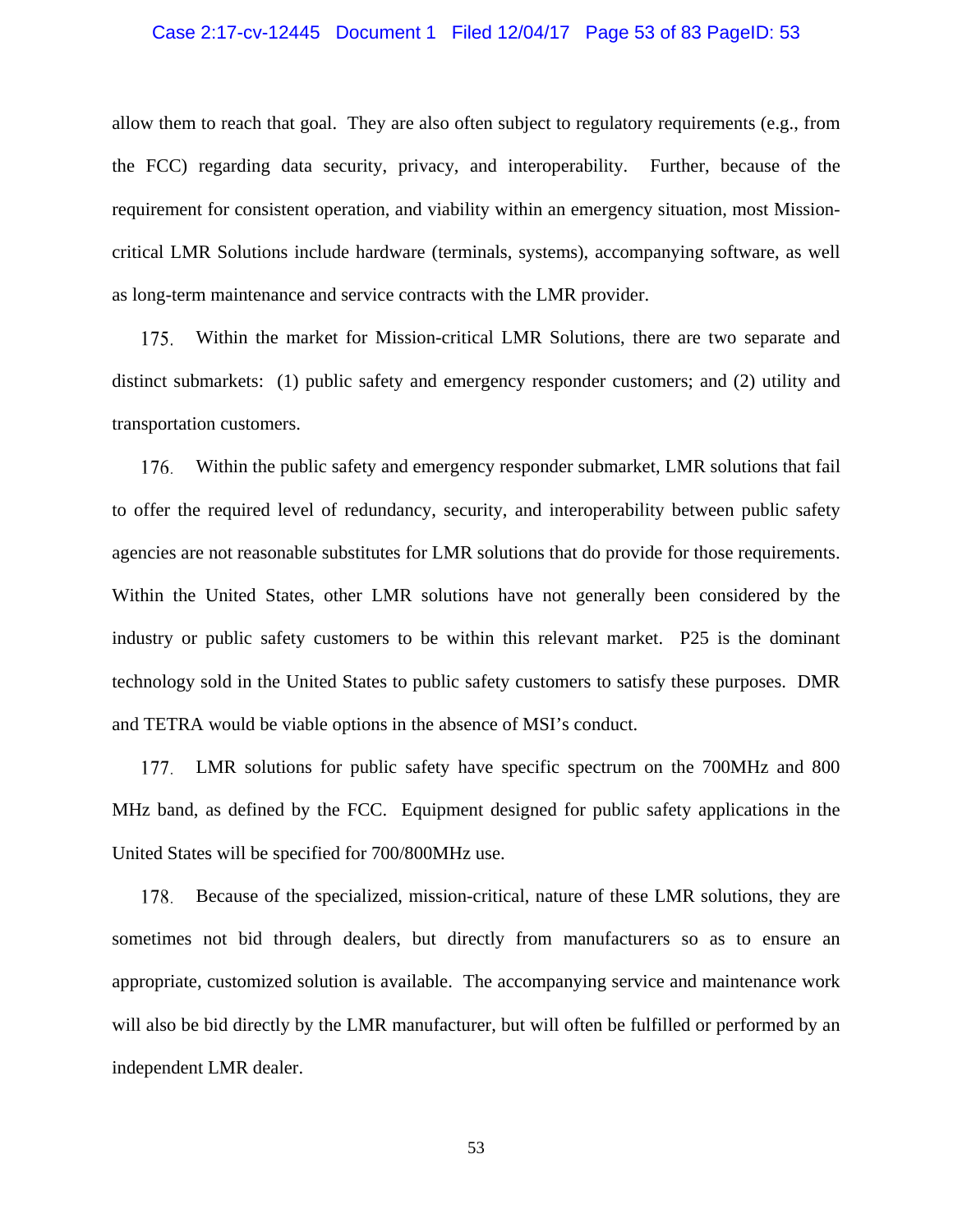## Case 2:17-cv-12445 Document 1 Filed 12/04/17 Page 54 of 83 PageID: 54

179. Industry participants and customer organizations recognize the unique benefits of Mission-critical LMR Solutions to operators in the public safety arena. Through P25, APCO is committed to supporting public safety organizations whose goal is to maintain mission-critical communications and interoperable LMR equipment and systems to better respond to the needs of their communities. According to APCO, "To accomplish the primary goal of having interoperable LMR equipment, users and manufacturers participating in the P25 process develop voluntary, consensus communications standards under the auspices of American National Standards Institute (ANSI)-accredited Telecommunications Industry Association (TIA)." According to MSI, "a P25 digital LMR system delivers the redundancy, reliability, and 'always on' availability" to better serve mission-critical communications.

180. The substantial price differences between Mission-critical LMR Solutions appropriate for public safety and emergency responder applications and those that are not reinforces the existence of a separate market for Mission-critical LMR Solutions. For example, in 2016, an average P25 compliant handset offered to a public safety customer in the United States was approximately \$5,000-6,000 (for an APX 6000 model) while the cost of typical, professional-tier digital/DMR handset was approximately \$1,000-1,200.

Given a small but substantial, nontransitory increase in the price of an appropriate 181. Mission-critical LMR Solution for public safety and emergency responder customers within the relevant geographic market, actual, and prospective customers would not substitute to a different technology without the necessary characteristics.

182. Within the submarket for utility and transportation customers (sometimes referred to more broadly as infrastructure customers), Mission-critical LMR Solutions need to offer redundancy, security, and scalability, while the need for interoperability (for instance, with a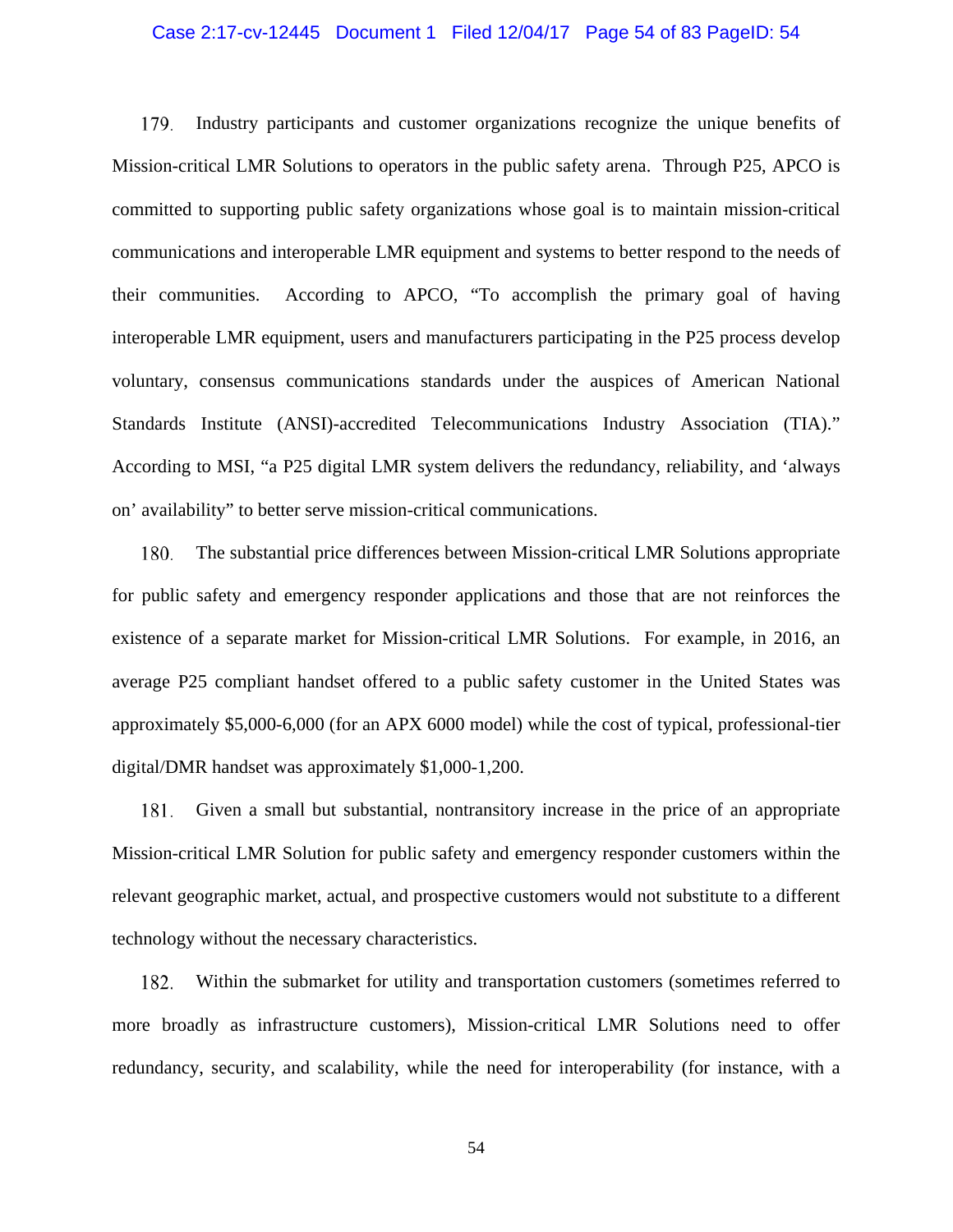## Case 2:17-cv-12445 Document 1 Filed 12/04/17 Page 55 of 83 PageID: 55

local public safety agency) can vary from customer to customer. Customers in this submarket will include power, water, and electrical utilities, as well as a range of transportation customers managing bus systems, train and subway lines, and airport or other transit facilities. In general, while utility and transportation customers share a lot of similarities to public safety customers, they also have characteristics of private customers. That is, they have to take the day-to-day demands and cost-sensitivity of their customers into account and, generally, are considered to be more cost-conscious than a public safety or emergency response agency.

183. Because of the combination of needs particular to utility and transportation customers, the range of LMR technologies sold into this submarket can be varied. Utility and transportation customers would generally seek what are considered "high-end" technologies, but are more cost sensitive in their purchasing than public safety and emergency responder customers. The most commonly purchased technologies that meet these requirements would be DMR, TETRA, and for very limited applications, dPMR/NXDN.

Given a small but substantial, nontransitory increase in the price of an appropriate Mission-critical LMR Solution for utility and transportation customers within a relevant geographic market, actual and prospective customers would not substitute to a different technology without the necessary characteristics.

**Business-critical LMR Solutions.** The market relevant to this case is the market for 185. Business-critical LMR Solutions for commercial and industry customers. These customers demand LMR solutions that offer a combination of scalability, cybersecurity, and customizability, without necessarily requiring or needing interoperability with existing public safety radio networks. An important characteristic of these business-critical customers is cost sensitivity compared to Mission-critical LMR Solutions; these are lower-cost radios sold for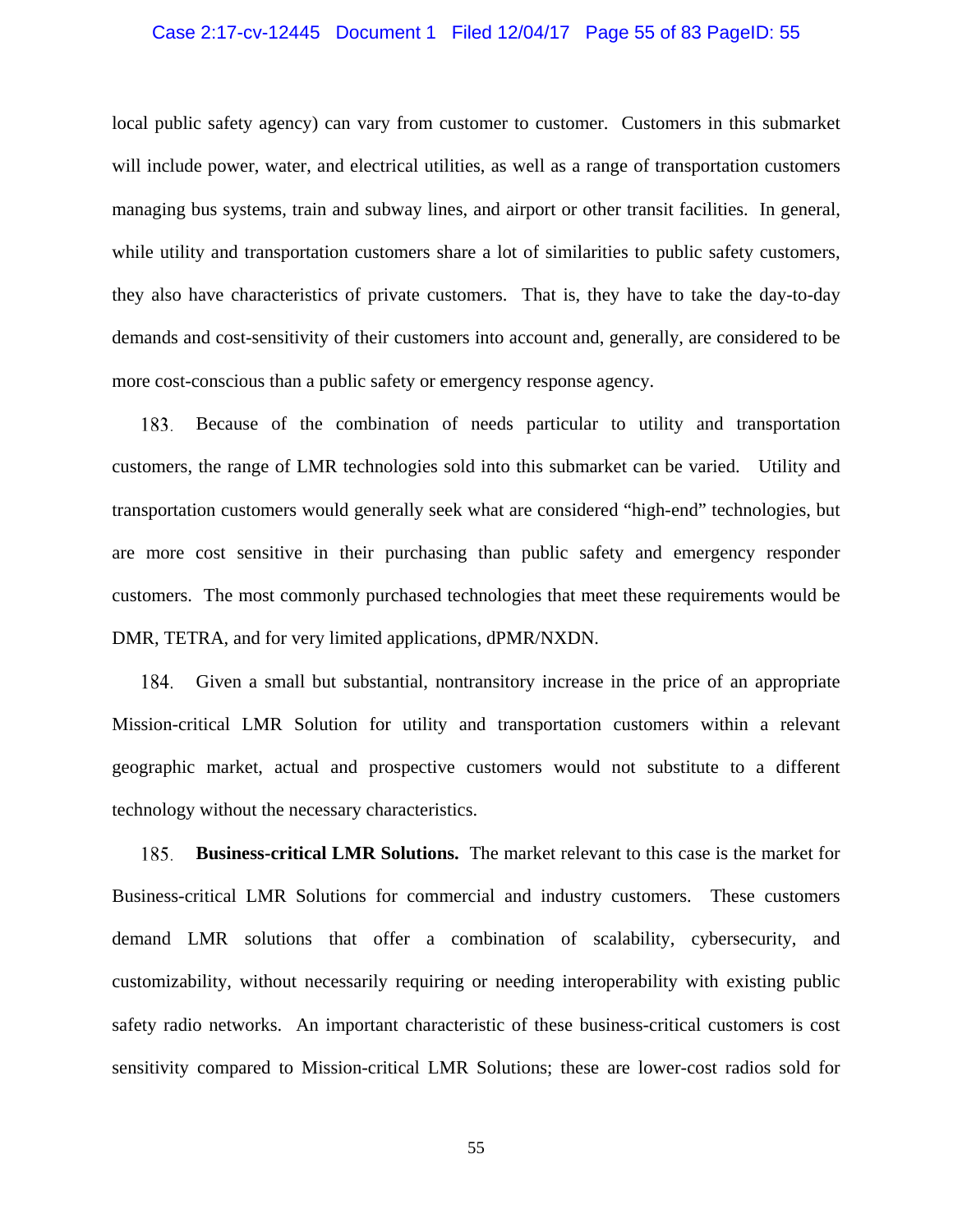## Case 2:17-cv-12445 Document 1 Filed 12/04/17 Page 56 of 83 PageID: 56

professional (not consumer) uses. A typical customer in this category might be an operations team at a commercial warehouse, a security or service team at a casino, or supervisors on a construction site. This market may also contain some smaller, cost-sensitive transportation, utility, or even public safety customers (e.g., a small rural police force with little need for P25 level costs or features).

The primary technology being utilized in this market will be DMR, with a niche of 186. customers that need and demand dPMR/NXDN solutions. LMR solutions that fail to offer the appropriate combination of cost-effectiveness, reliability, scalability, and security necessary for business and industry customers are not reasonable substitutes for LMR solutions that do provide for those requirements. P25 would not be considered an appropriate technological solution for these customers. An increasing number of new users recognize the benefits of using LMR technologies in the business and industrial sectors.

A sale to a typical Business-critical LMR Solution customer will be smaller in scale, 187. in terms of handsets and system size, than a Mission-critical LMR Solution customer. It typically would not have the same type of lengthy, and costly, service contracts attendant to a sale made to a public safety or emergency responder customer. Most sales of Business-critical LMR Solutions will be made through independent dealer channels rather than direct sales.

Given a small but substantial, nontransitory increase in the price of an appropriate 188. Business-critical LMR Solution for a commercial or industrial customer within a relevant geographic market, actual and prospective customers would not substitute to a different technology without the necessary characteristics.

189. **The Relevant Markets Exclude Other Modes of Communications.** As described extensively above, the customers purchasing LMR are have unique requirements. Other modes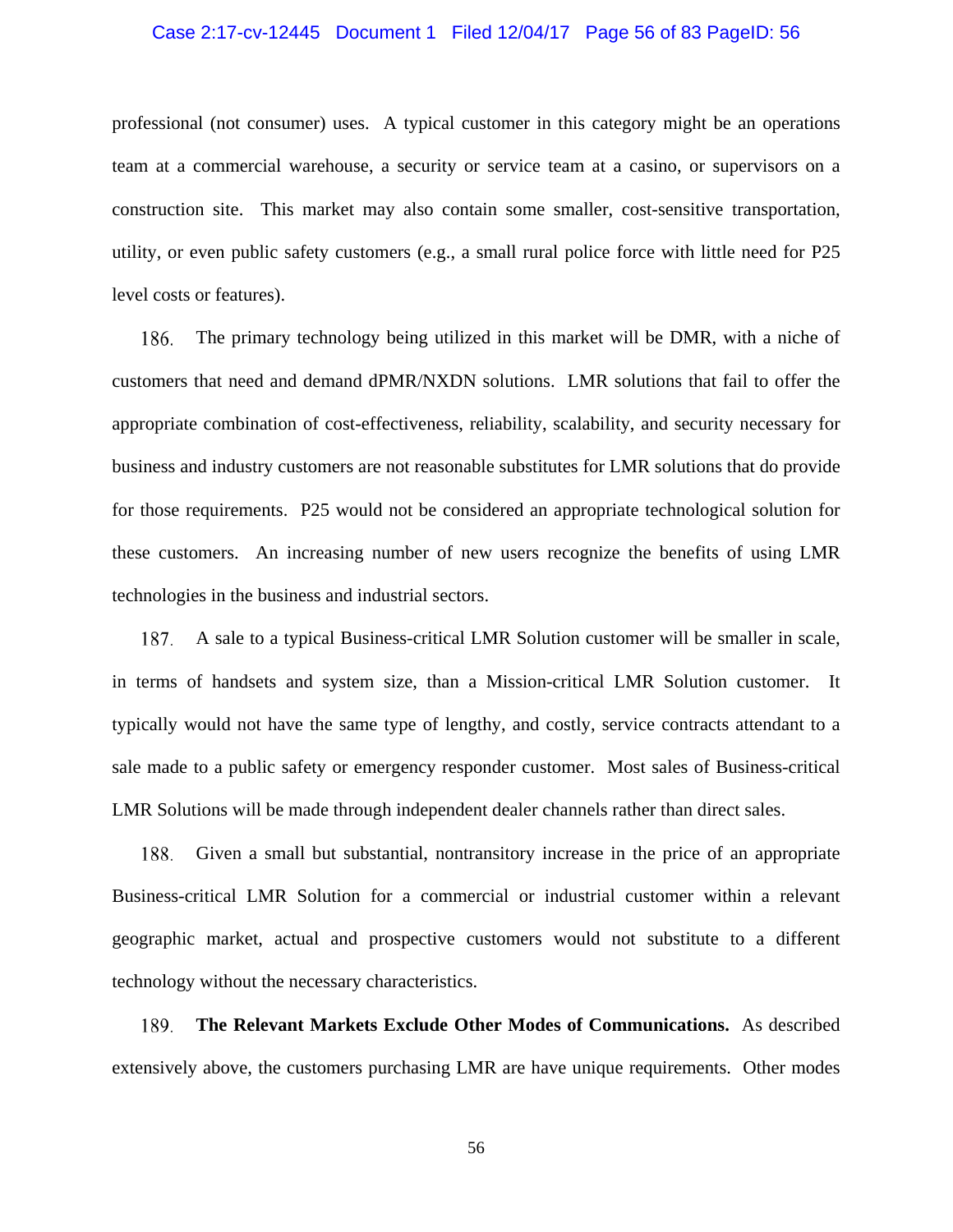## Case 2:17-cv-12445 Document 1 Filed 12/04/17 Page 57 of 83 PageID: 57

of communication are not alternatives for LMR products designed for and sold to public safety, infrastructure, and commercial customers. Landline phones, for example, do not provide mobility. Analogue radios lack the clarity of digital and are less efficient in their use of spectrum. Analogue is also distinct in that it does not offer text messaging and other applications and functionality that is possible with digital. Similarly cell phone service is not a substitute for the relevant products, as MSI has itself explained in its marketing material.

190. Similarly cell phone service is not a substitute for the relevant products. The differences noted above are well known in the industry. One important differences include safety. For example, one dealer that operates from California to Washington and that exclusively markets MSI product explains that it tested the use of two-way radios and cell phones and found that the former are safer to use while driving "due to the simple, one-button push operation of a radio." These devices are intended to be used for many on-the-road situations; cell phones are not. Further, the Federal Motor Carrier Safety Administration in 2012 published rules restricting the use of mobile phones for voice communication, rules that do not apply to LMRs. According to other MSI dealers, key functionality found in LMR products that distinguishes two-way radios from cell phones include better network security, improved call coverage and quality, enhanced noise cancellation technology, materially greater durability, more practical user interface, easier one-to-many communication (e.g., talking to a group at the push of a button), tailoring for emergency situations (e.g., constant communication and man-down functionality), cost savings, tailoring for practical requirements of organizational communications, and a battery life that is twice as long as a cell phone.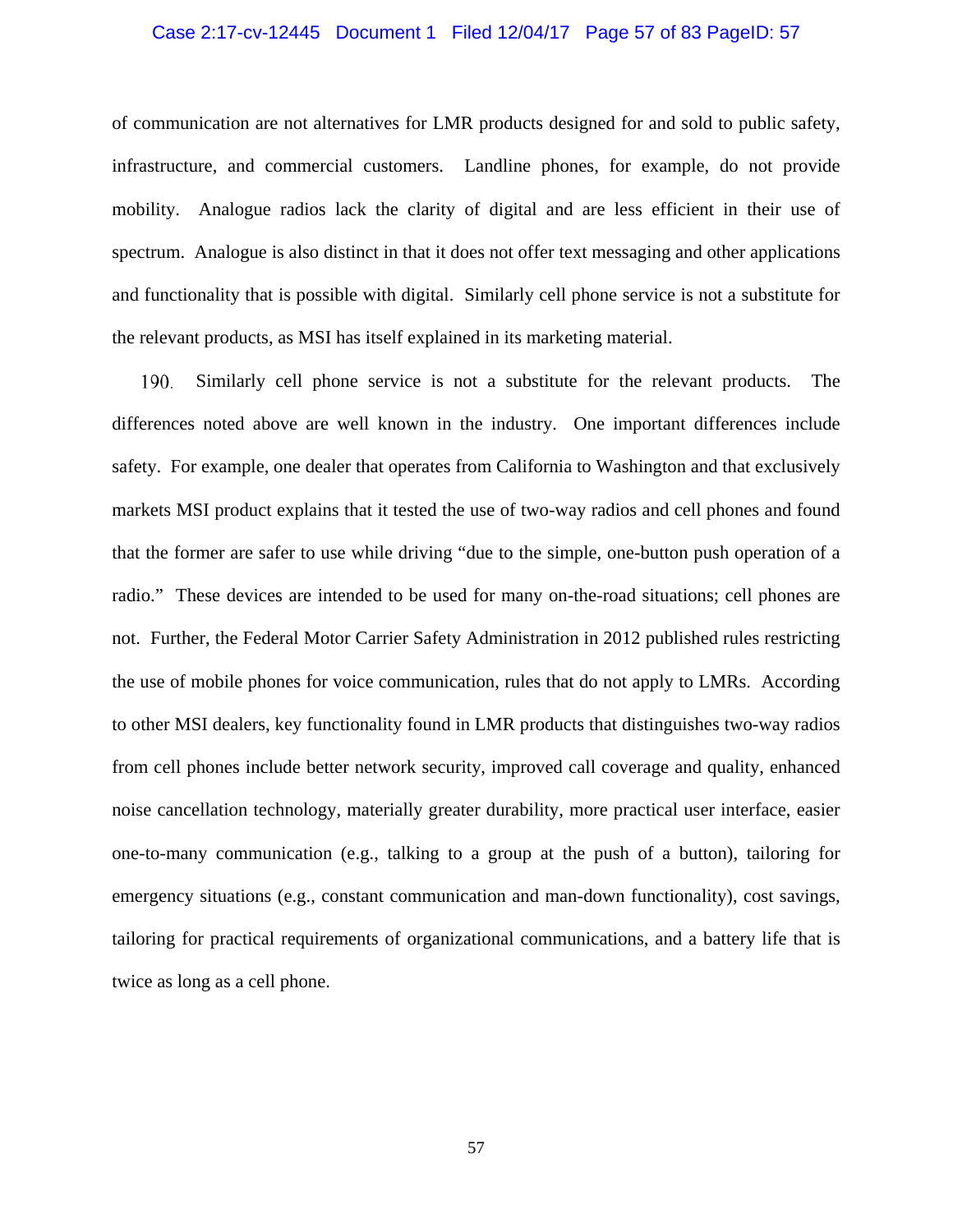# **B. Relevant Geographic Market**

The relevant geographic market is the United States. MSI faces no effective 191. competition in the United States. MSI has erected and taken advantage of barriers to competition that are not present outside the United States.

MSI is able to charge monopoly prices in the United States unconstrained by 192. competitive forces; in contrast, MSI's pricing is competitively constrained outside the United States. MSI can charge U.S. LMR purchasers an unconstrained monopoly price because of differences in the geographic markets in which it sells its product. Competition outside the United States that might drive down pricing stops at the border due to jurisdiction-specific regulations, such as those enforced by the FCC.

U.S. customers pay a multiple of what customers outside the United States pay for 193. what is essentially the same product.

194. For instance, MSI prices its handsets in the United Kingdom at a fraction of what MSI charges customers in the United States. The list price for an MSI P25-compliant radio sold last year to the City of Chandler, Arizona was \$6,978.00. MSI offered the City of Chandler a "discounted" rate of \$5,290. MSI's list price is nearly seven (7) times the retail price for a comparable MSI TETRA product sold in the United Kingdom. Even after discounting its list price to \$5,290, MSI charged the City of Chandler nearly five (5) times what a customer in the UK could pay *at retail* for a comparable product. For example, MSI offers a comparable product using TETRA – what MSI describes as "one of the most advanced TETRA portable radios in the world" that sells in the UK at retail for less than \$1,100 in equivalent U.S. dollars.

195. Because retailers add a margin on top of the price charged to them by MSI, this price differential understates the amount that MSI is able to overcharge public safety customers in the United States, and ultimately the U.S. taxpayer.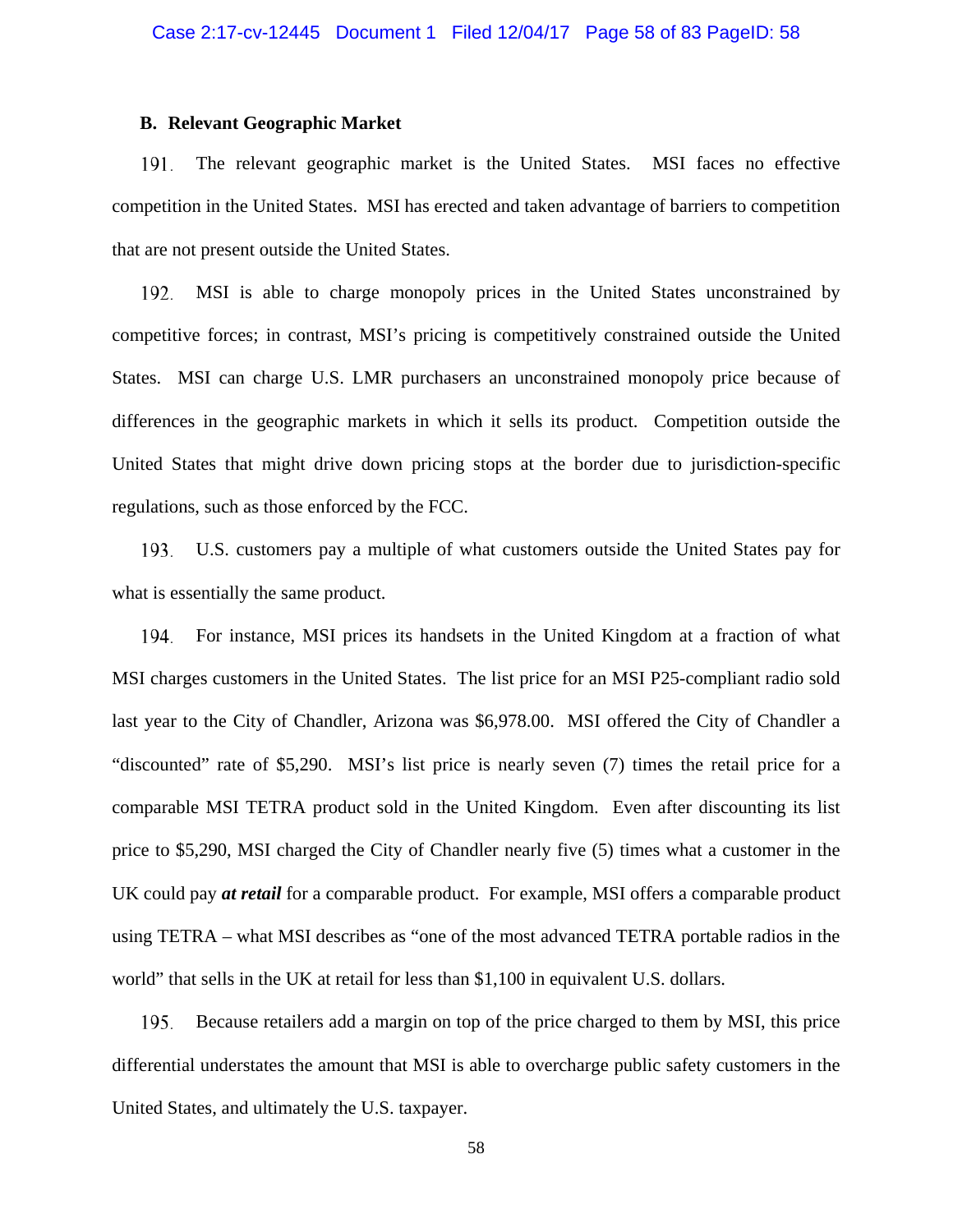## Case 2:17-cv-12445 Document 1 Filed 12/04/17 Page 59 of 83 PageID: 59

196. Purchasers in the United States are harmed by MSI's monopoly, with U.S. taxpayers and customers effectively subsidizing MSI's \$560 million in profits. The difference is sizable: MSI "handset sales in the U.S. carry an 83.6% gross margin;" MSI's handset "device sales in Europe are at 9%," according to an investment analyst. Given the examples above where MSI charges five-to-seven times within the United States what it can charge outside the United States, this analysis comes as no surprise.

The difference is competition. Customers in the United States are not paying an 197. elevated price for any better product or service. Regulations, standards, patent laws, and the market structure all combine to make for a geographic market limited to the United States, one that MSI has successfully monopolized through the conduct described herein, preventing the competition that MSI customers outside the United States benefit from.

198. Regulatory requirements vary from country to country and each country adopts laws and rules that regulate the airwaves within its boundaries. The United States is no exception. The United States and Canada, for example, have chosen to allocate their radio spectrum differently from one another, as well as from other countries.

199. The FCC is delegated responsibility for regulating and enforcing the nation's laws with respect to the use of radio spectrum over which two-way radios operate. The FCC, as noted above, has allocated certain spectrum for specific uses, such as spectrum on the 700MHz and 800 MHz bands to public safety.

200. FCC regulations also dictate what product standards or technologies can be used for a given spectrum. For example, the FCC has rules requiring analog interoperability in the NPSPAC 800 MHz spectrum (806-809/851-854 MHz) and P25 interoperability in the narrowband 700 MHz spectrum (764-804 MHz).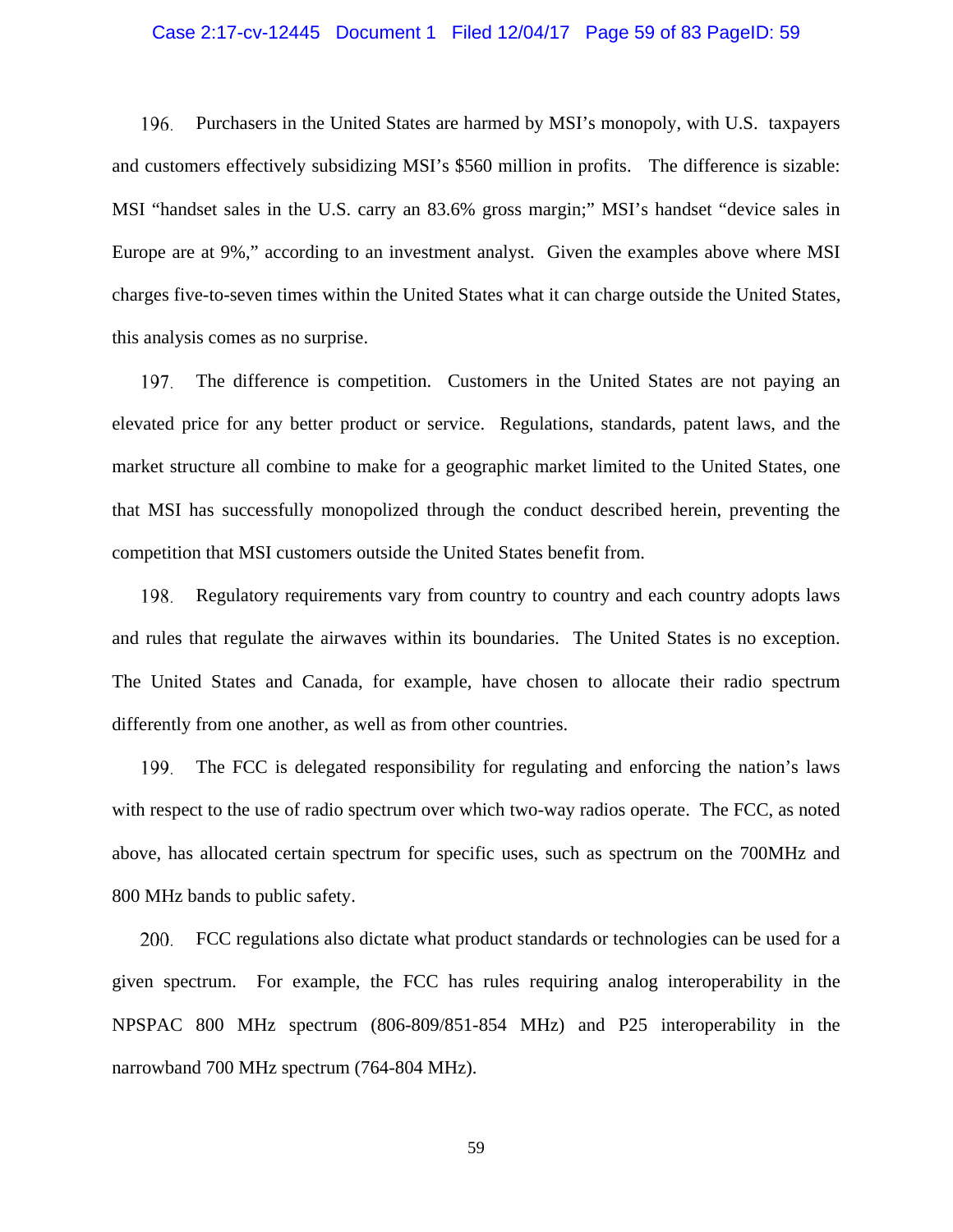## Case 2:17-cv-12445 Document 1 Filed 12/04/17 Page 60 of 83 PageID: 60

201. FCC requirements do not apply outside the United States. On information and belief, as described above, MSI has had a hand in defining these rules in order to protect its monopoly in this country.

202. A radio that is sold and operated in the United States must be designed to operate according to FCC requirements. A two-way radio that is designed to operate using spectrum permitted by another country for public safety or private business use cannot be used in the United States if that spectrum has been allocated by the FCC for other purposes. A customer cannot use a radio outside the country of its purchase unless it conforms to U.S. and FCCapproved standards. The consequences of using a radio designed to operate on spectrum permitted in one country but not in the United States can result in an investigation or fines by the FCC.

203. The FCC also regulates other aspects of the radio. The power output, antenna size, and other technical characteristics of the system are regulated by FCC regulations that affect what may be sold and operated in the United States. Further, two-way radios must be certified by the FCC prior to their sale in the United States. Indeed, manufacturers of two-way radios must obtain an FCC Equipment Authorization prior to marketing or importing a product into the United States. A product's compliance with one country's certification requirements does not make the product compliant with U.S. regulatory requirements and the product may not be sold in the United States without undergoing separate compliance testing and certification by the FCC. A vendor may not even demonstrate product in the United States if it lacks appropriate FCC certifications.

204. Other considerations also affect competition in the sale of two-way radios, such that customers in the United States do not benefit from competition in the sale of products outside the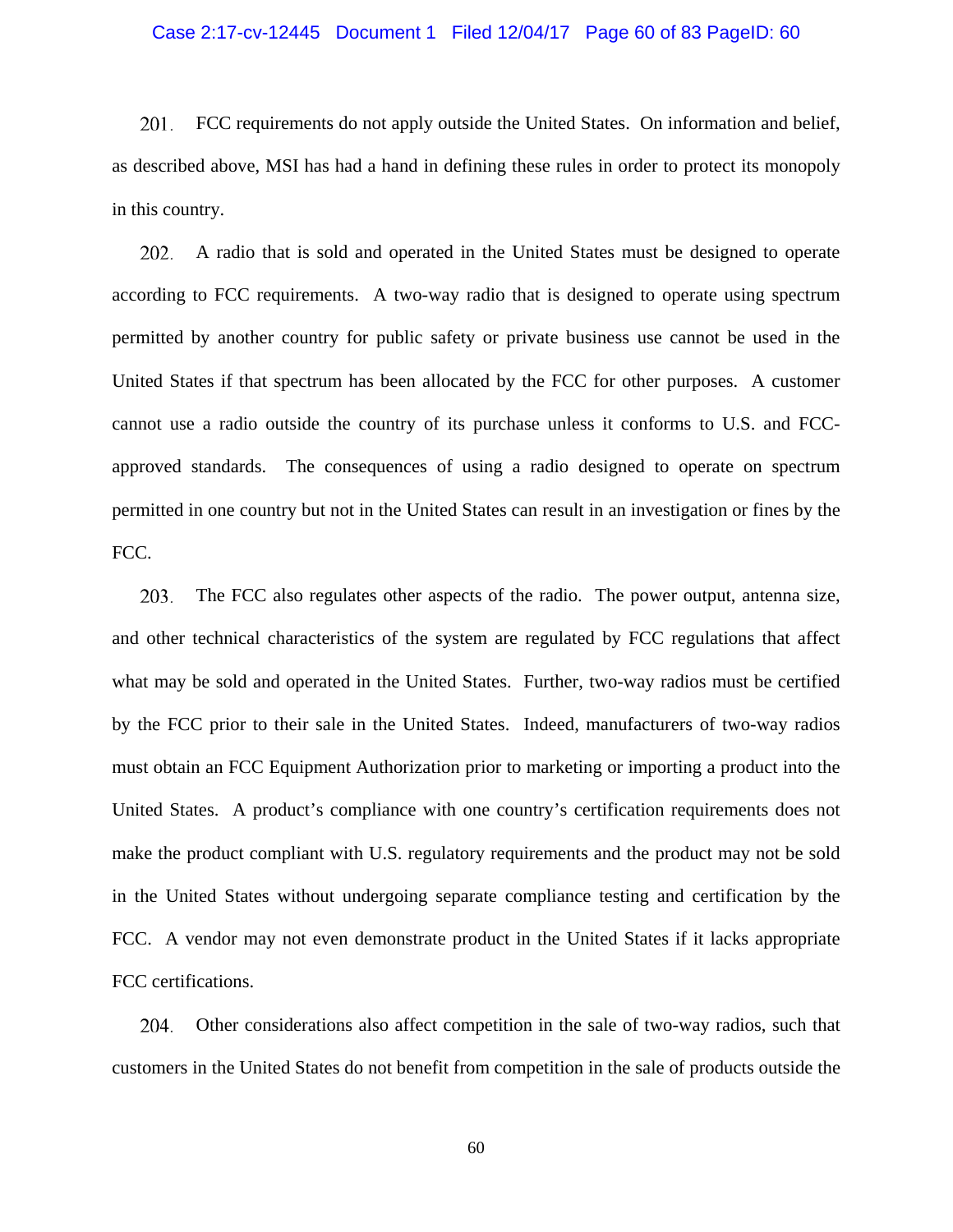## Case 2:17-cv-12445 Document 1 Filed 12/04/17 Page 61 of 83 PageID: 61

United States. Customers in this country look to dealers and suppliers who are capable of supplying product and services, including maintenance and warranty repairs, locally. Consequently, MSI and Hytera, for example, both maintain offices and sales and back-office staff in the United States in order to support sales by customers in the United States. The independent dealers referred to in this Complaint all maintain offices and staff in the United States to support sales to U.S. customers.

205. The United States is also notable for the dominance of the P25 standard for public safety and first responder customers. Most countries in the world do not use P25, preferring instead the more efficient TETRA technology standard. P25 was promoted and adopted by APCO, an association of U.S. police and other first responders. As further described in paragraphs 65 through 68 above, the P25 standard was designed for first responders in the United States. Even as MSI actively promoted and sold TETRA product outside the United States – becoming, in MSI's words "the world's largest supplier of TETRA solutions" – MSI has said that TETRA is not suitable for sale to public safety customers (or any entity using the public safety bands in the United States) because it lacks interoperability with P25. However, as described above in paragraph 126, PowerTrunk has invested the time and money to develop a unique, dual-mode, P25 compatible product that moots any such concerns.

206. Today, MSI-lobbied-for rules and regulations still require the use of P25 for 700MHz. Thus, in order to sell a TETRA product capable of operating on this band, a manufacturer has to design a dual-mode device capable of operating both TETRA and P25. This requirement is unique to the United States.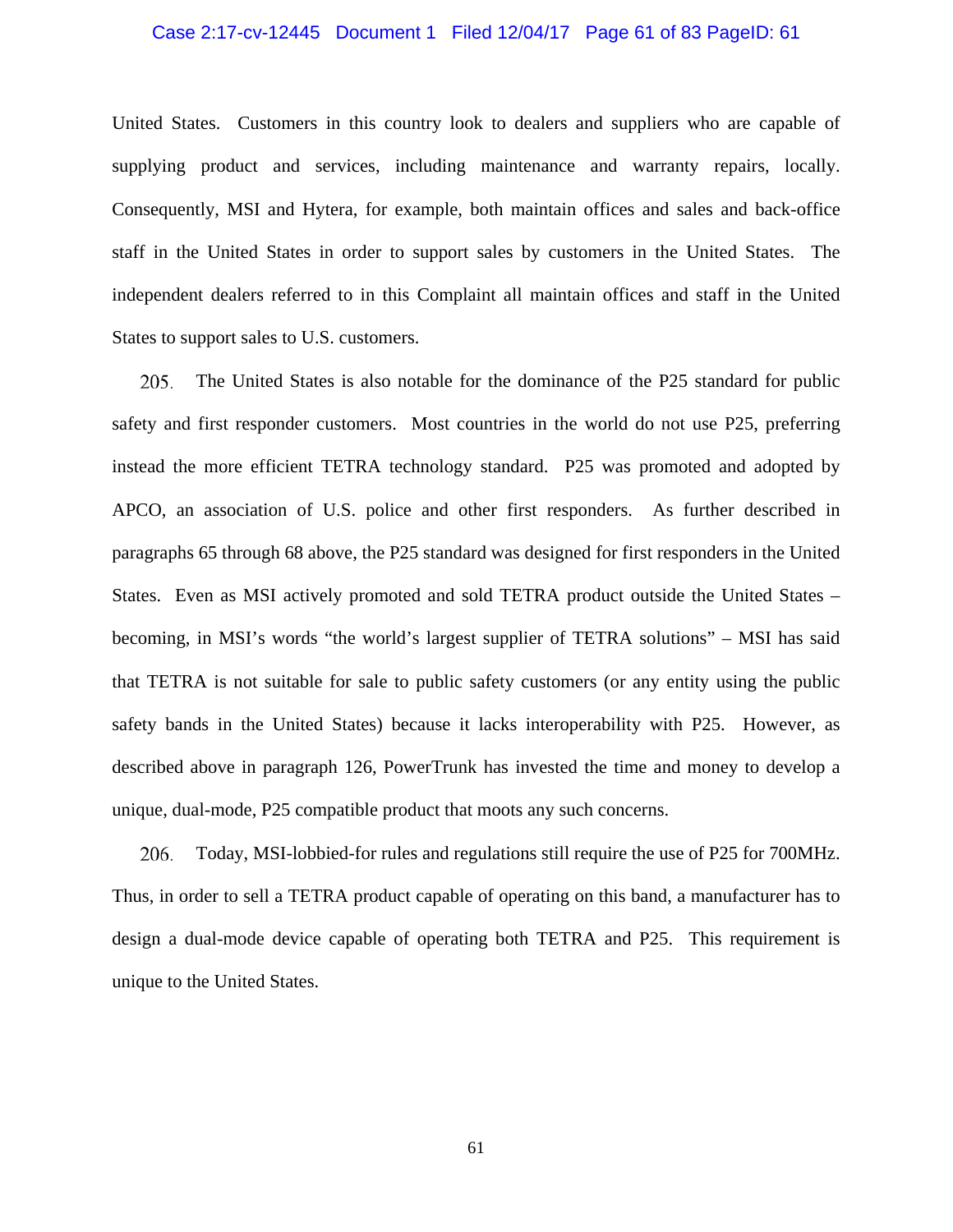## Case 2:17-cv-12445 Document 1 Filed 12/04/17 Page 62 of 83 PageID: 62

207. Patent laws also limit the relevant market to the United States. U.S. patent laws provide for market exclusivity within the country's borders. A patent holder may seek to block the importation and sale into the United States of product that infringes a valid patent.

208. MSI is no stranger to using the patent laws for the purpose of limiting competition to within the United States. MSI has taken various actions over time to block entry into the United States.

209. MSI has sought to block the importation of Hytera product through sham litigation in the ITC and federal court, as alleged herein. This sham conduct includes asserting patent protection from the importation of Hytera's DMR products sold for professional business and industry use. Because this functionality is essential to operating under the DMR standard specifications, United States patents that cover the DMR standard may preclude the importation and sale of all such radios, according to the position taken by MSI.

In sum, the relevant geographic market is limited to the United States and MSI's 210. actions would not be possible but for the fact that competition in the sale of two-way radios is limited by this nation's boundaries.

### **C. Relevant Market Participants**

MSI's 2016 annual report establishes the competition faced by MSI globally for LMR 211. solutions: Hytera (and Sepura), Kenwood, Airbus, and Harris. MSI is the dominant provider of LMR solutions within the United States. Further, MSI announced its intent to acquire the LMR assets of Airbus. The status of that acquisition is unclear, but in any event, Airbus is not a competitor in the relevant markets here. MSI's own statement of the competitive landscape is clear evidence of a highly concentrated market. When one considers that each of its competitors has a de minimis share of the relevant markets compared to MSI, the concentrated nature of the market and MSI's monopoly power is even more compelling.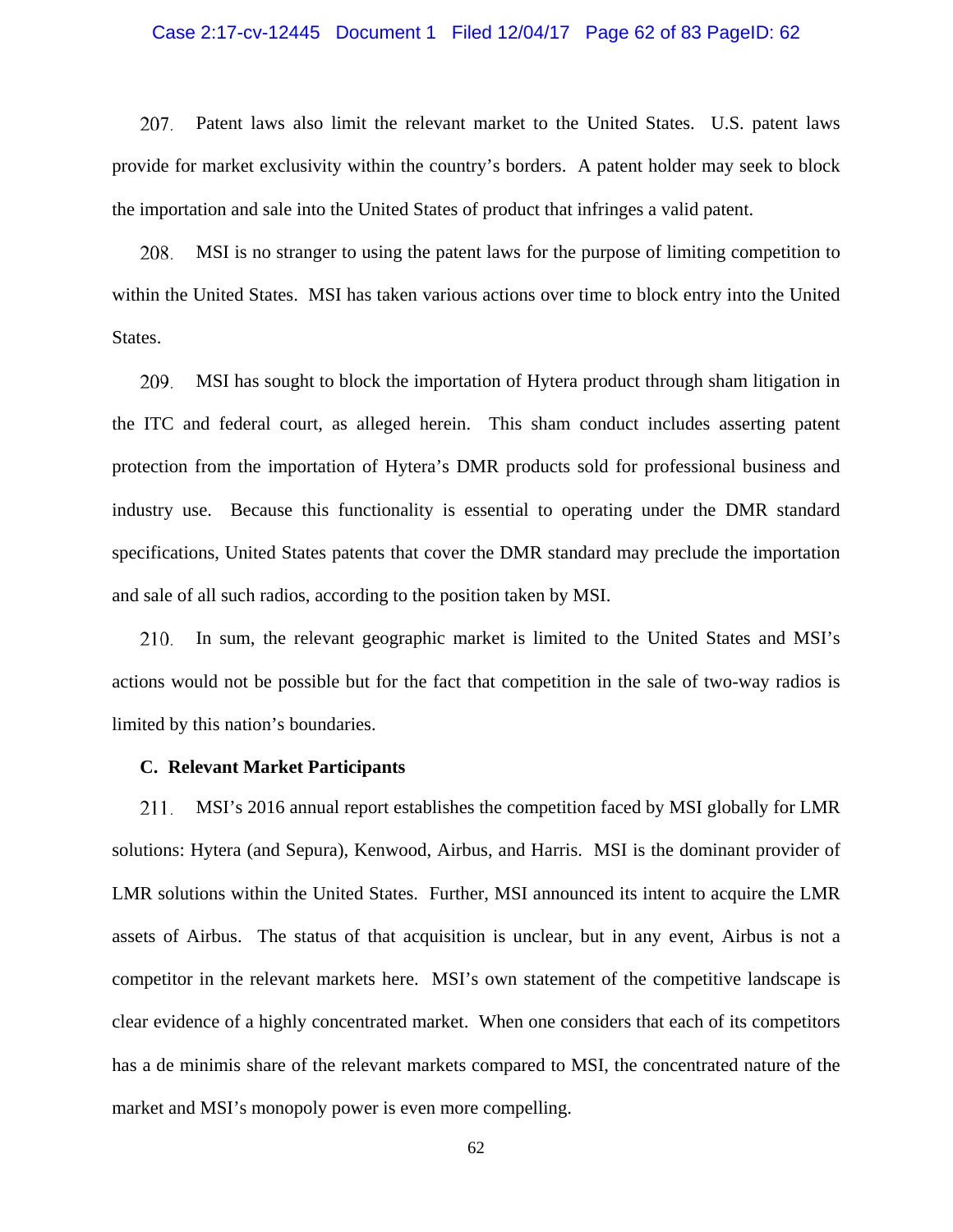# **MSI'S MONOPOLY POWER**

212. By virtue of MSI's high market share and barriers to entry in the relevant market and switching costs, MSI has, and at all relevant times had, monopoly power, i.e., the power to control prices and/or exclude competition.

213. MSI is the dominant provider of Mission-critical LMR Solutions in the United States. One industry analyst has described MSI's public safety market position as a moat by which MSI is able to exclude competition, stating:

# *Significant market share is a large competitive moat*

*Since the inception of land mobile radio in the 1930s, MSI has built a business that is dominant in the government and public safety market. ValueAct estimates MSI has 75% of the land mobile radio market. Back in August 2011, Morgan Stanley analysts estimated MSI had a 75–85% share in North America and 35–40% internationally. This market position is large competitive moat for MSI and has effectively prevented competitors from gaining significant share for several reasons.* 

This quote from 2013 remains particularly apt today in 2017. In the last four years, MSI's market position remains the same; it is ever dominant and able to exclude competitors for public safety contracts.

By revenue, MSI controlled no less than 75% of the submarket for Mission-critical 214. LMR Solutions sold to public safety and emergency responder customers. On information and belief, on any other measure (unit sales, profits, etc.) MSI would be equally dominant. MSI's monopoly share is widely reported. For example, MSI's board member Jeff Ubben reportedly "said the market share is about 75%."

MSI is also the dominant provider of Mission-critical LMR Solutions to 215. transportation and utility customers within the United States, with a market share of more than 65% by revenue.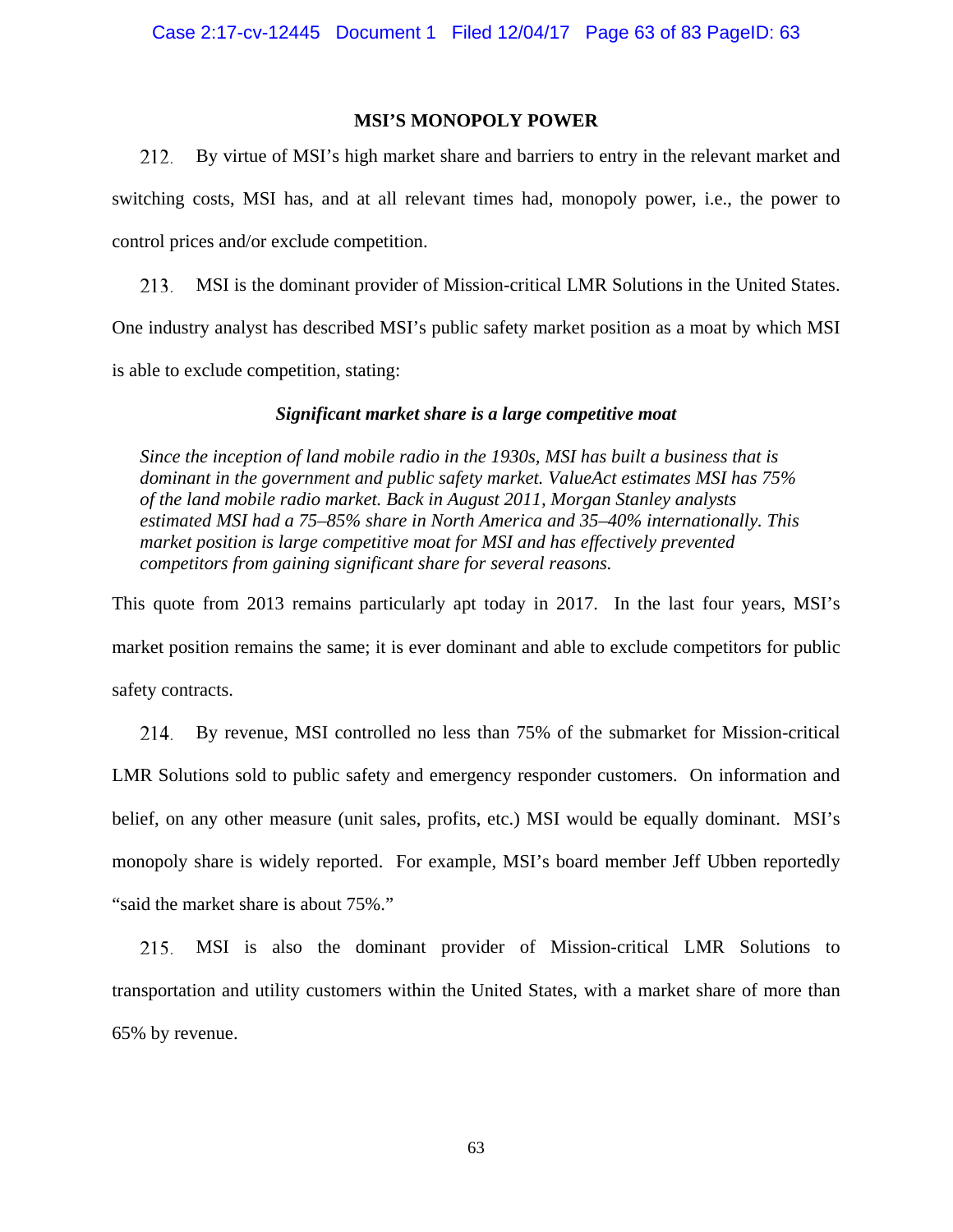## Case 2:17-cv-12445 Document 1 Filed 12/04/17 Page 64 of 83 PageID: 64

216. MSI is the dominant provider of Business-critical LMR Solutions for commercial and industry customers in the United States. MSI controls more than 80% of the market by revenue for Business-critical LMR Solutions for commercial and industry customers.

217. However, on information and belief, MSI could also be shown to be dominant in all relevant markets by other measures, such as existing installed base or users or unit sales (including terminals, base stations and repeaters).

In addition to MSI's high market share, the relevant markets are characterized by 218. significant barriers to entry. Initially, developing a new LMR product solution requires millions of dollars in capital investment and research and development, in addition to significant regulatory expenditures. These sunk costs inhibit entry and expansion in the relevant markets.

219. Any new, non-certified LMR product to be imported or sold in the United States needs regulatory licensing from the FCC, as described above.

220. The relevant markets are also characterized by a significant barrier to entry in the form of switching costs. Sales of LMR solutions are particularly sticky, as once a customer makes a decision to install a certain technology, there is a system infrastructure installed that includes base stations and repeaters to connect user handsets. Switching is difficult for two reasons: (1) interoperability – if a customer wishes to switch to alternative handset technology but maintain its same installed infrastructure, there may be questions of interoperability or loss of functions from using a different handset; and (2) installation costs – once a customer installs an LMR system, it takes a significant improvement in price or quality to induce the customer to change its system to a competitor's system. The result is that once a customer chooses a technological solution (and thus, a provider of those solutions) there is substantial "stickiness" in that choice.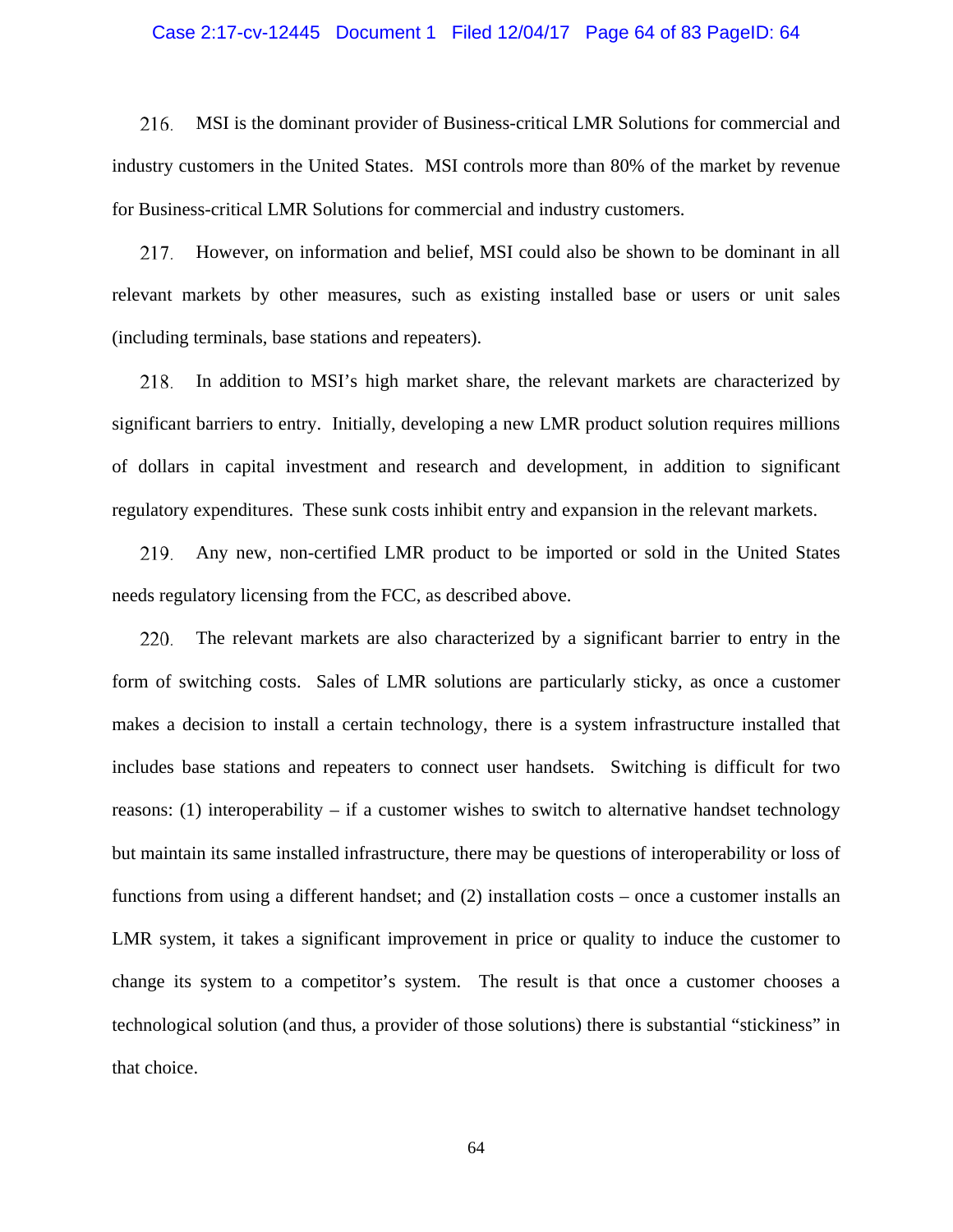## Case 2:17-cv-12445 Document 1 Filed 12/04/17 Page 65 of 83 PageID: 65

221. Relatedly, the relevant markets are characterized by direct and indirect network effects, which can reinforce a customer's "stickiness" to a technological solution because an individual customer's use of that technology is attached to the use of another resulting service. For example, the network effects of LMR solutions include the growth of service providers, accessory providers, software providers, and other consultants specifically tailored to serve a dominant LMR solution, such as P25 for public safety customers. As an alternative technology seeks to enter one of the relevant markets – such as TETRA in the U.S. market for Missioncritical LMR Solutions for public safety – and consequently seeks to take advantage of any network effects of a predominant technology, it faces the daunting task of coordinating the behavior of large numbers of service providers or evolving into an interoperable or complementary technology. Therefore, even if a new LMR technology offers a superior alternative, the network effects inherent to an existing and adopted LMR network serve as a barrier to competition because of a customer's reluctance to choose an incompatible technology with fewer supporting service providers available. As a result, the provider of an incumbent LMR technology is able to delay the emergence of any new technologies and insulate itself from competition.

This "stickiness" and these ties formed by network effects result in significant 222. barriers to entry in the relevant markets and reinforce MSI's monopoly power over its current customers. New entrants have to expend significant resources to overcome these barriers, underscoring the gravity of the effect of MSI's exclusionary conduct.

223. Other barriers to entry include the role of dealers, reputation, and patents, as alleged above. Without access to dealers, for example, a new entrant is not able to effectively compete.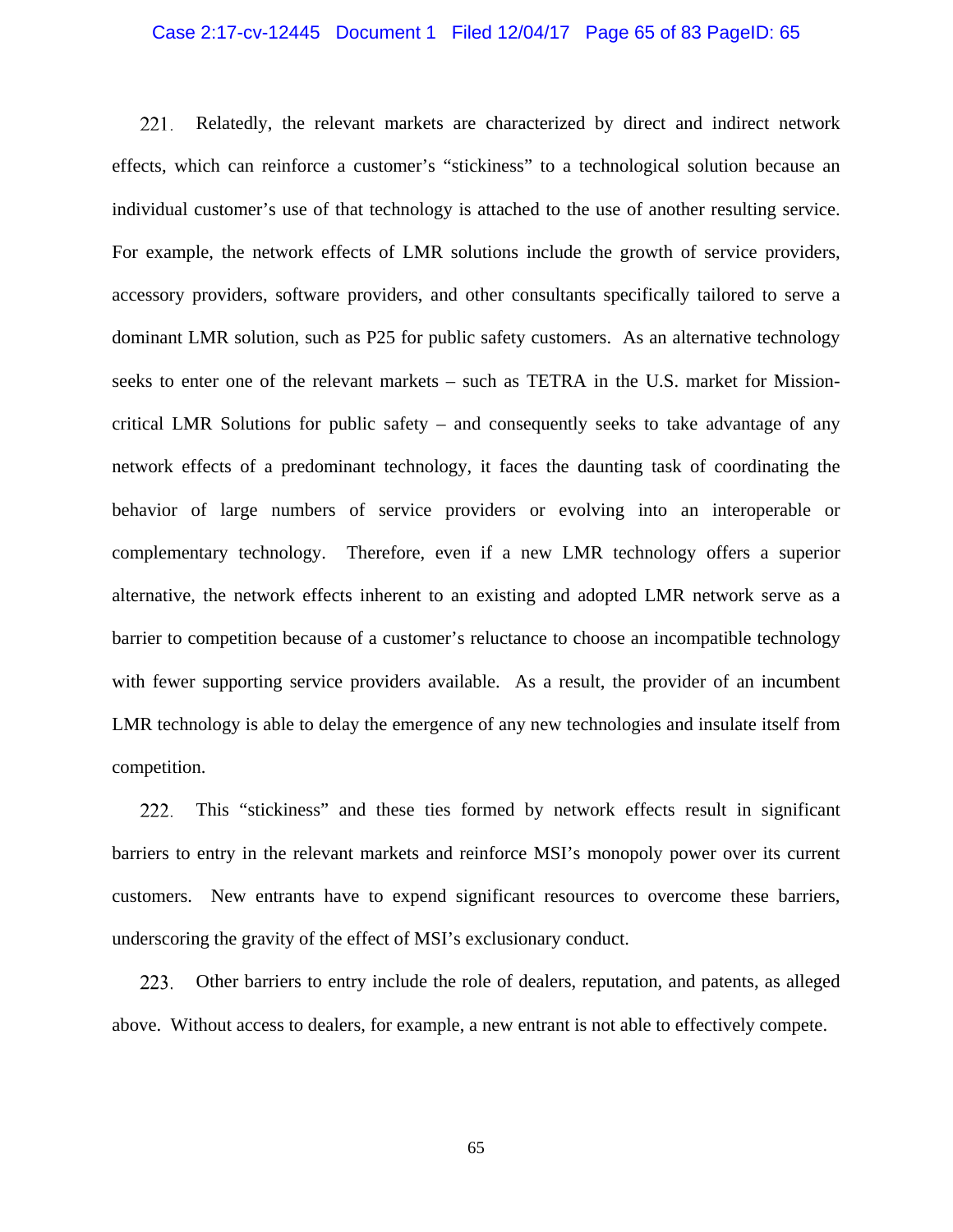## Case 2:17-cv-12445 Document 1 Filed 12/04/17 Page 66 of 83 PageID: 66

224. Direct evidence of MSI's monopoly power includes its ability to control prices and raise prices above those that would be charged in a competitive market.

225. MSI's monopoly power is durable. It has dominated the relevant markets for years. MSI's market share in the relevant markets has been stable, as MSI has maintained monopoly power in the relevant markets for years. In particular, Hytera estimates that MSI has held onto 80% or more of DMR-based LMR products in the United States for at least the past three years. MSI's market position is unlikely to change as long as MSI persists in its scheme to maintain its monopoly.

Entry has not impacted MSI's market position or affected how MSI competes. Hytera's entry, for example, did not lead to competitive pricing by MSI. Competitors are not able to restrain MSI. To the contrary, competitors have exited and/or have reduced their investment in the face of MSI's durable monopoly. The company Tait, for example, used to compete but has since exited the market as a direct competitor. On information and belief, Tait only participates indirectly in the U.S. by supplying product to Harris. Hytera understands that Kenwood makes some DMR product, but has redirected its investment to focus on non-DMR products.

The history of TETRA-based sales in the U.S. provides yet another example of MSI's 227. durable monopoly power. Hytera understands that only one company – Sepura and its PowerTrunk subsidiary – has ever been successful selling TETRA into the United States and then its competitive impact was severely limited as a result of MSI's conduct. Ultimately, Sepura exited as an independent vendor and was acquired by Hytera.

228. Notably, MSI's pricing is not and has not been restrained as a result of competition. MSI's prices are well above the competition and have remained that way. Hytera understands,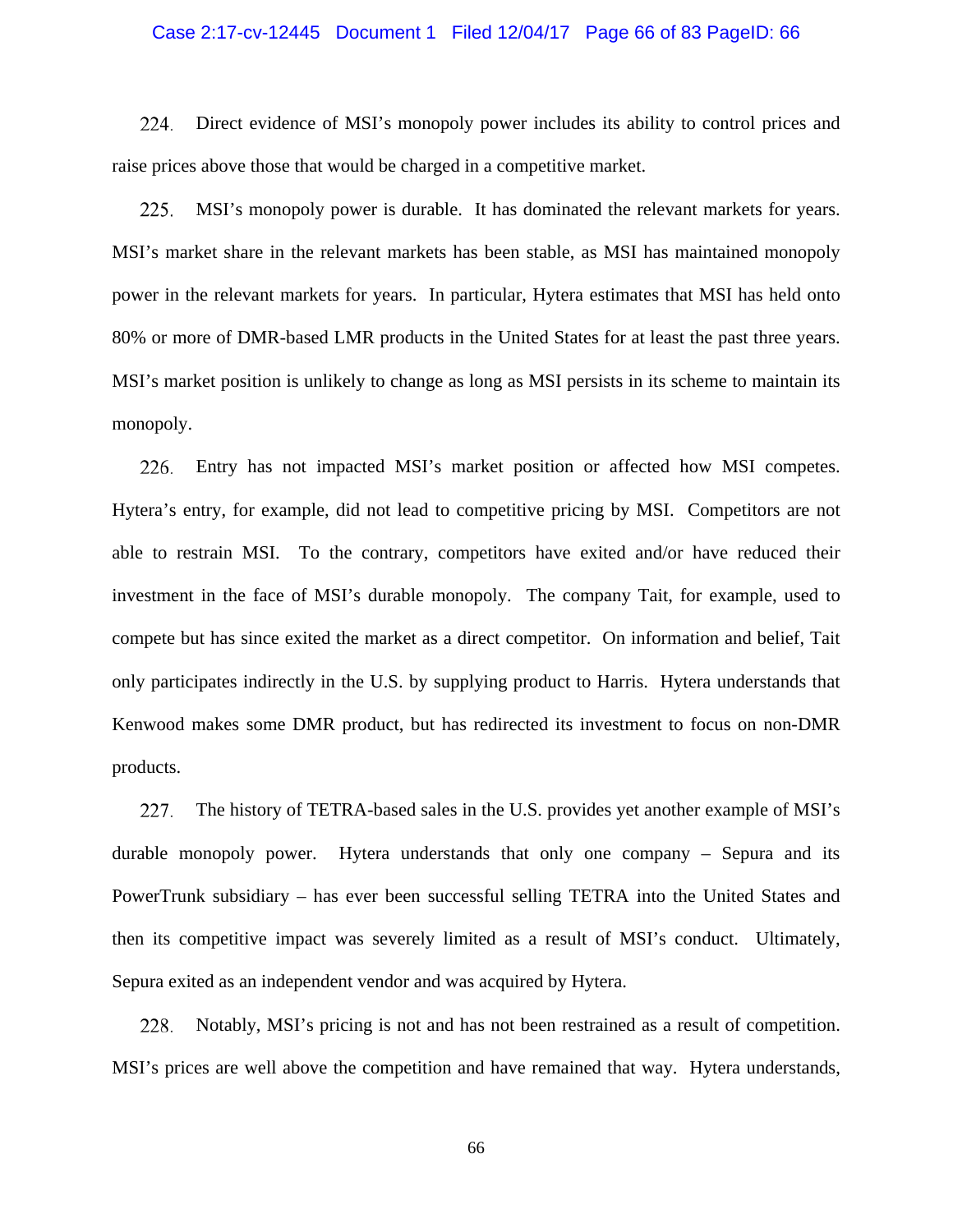## Case 2:17-cv-12445 Document 1 Filed 12/04/17 Page 67 of 83 PageID: 67

for example, that MSI's list prices are well above Hytera's list prices for like products. Hytera also understands from dealers that the spread between what MSI charges the dealer and MSI's suggested resale price (its published MSRP) has not changed in response to competition from Hytera. Dealers tell Hytera they prefer Hytera pricing but cannot afford to drop MSI in favor of Hytera because of MSI's durable monopoly power over them.

## **MSI'S CONDUCT HAS CAUSED INJURY TO COMPETITION IN THE RELEVANT MARKETS**

229. MSI's anticompetitive conduct described above has impeded competition in the relevant markets. Every company that has tried to compete has either stalled or exited. Vertex exited, selling to MSI. Tait exited the U.S. and its participation is limited to supplying Harris. Sepura has also exited as an independent vendor. Kenwood has focused on a limited, discrete product line and, as Hytera understands, it has indicated that it is not planning to expand its DMR product.

MSI has a history of squelching competition. When other vendors in past years made 230. an effort to aggressively compete head on with MSI, MSI responded with tactics similar to what MSI is using today against Hytera, as alleged above. MSI's conduct then and now has succeeded in eliminating effective competition such that it continues to maintain a stranglehold on dealers and the ultimate user.

231. MSI sales agreements and service contracts effectively cover more than 75% of the market for Mission-critical LMR Solutions for public safety and emergency responder customers. As detailed above, through these public safety sector sales and service contracts as well as de facto exclusivity enforced through financial incentives and explicit threats of termination, MSI is able to exert pressure on dealers to effectively prevent dealers from doing business with MSI and from carrying competing products. The resulting pressure on nominally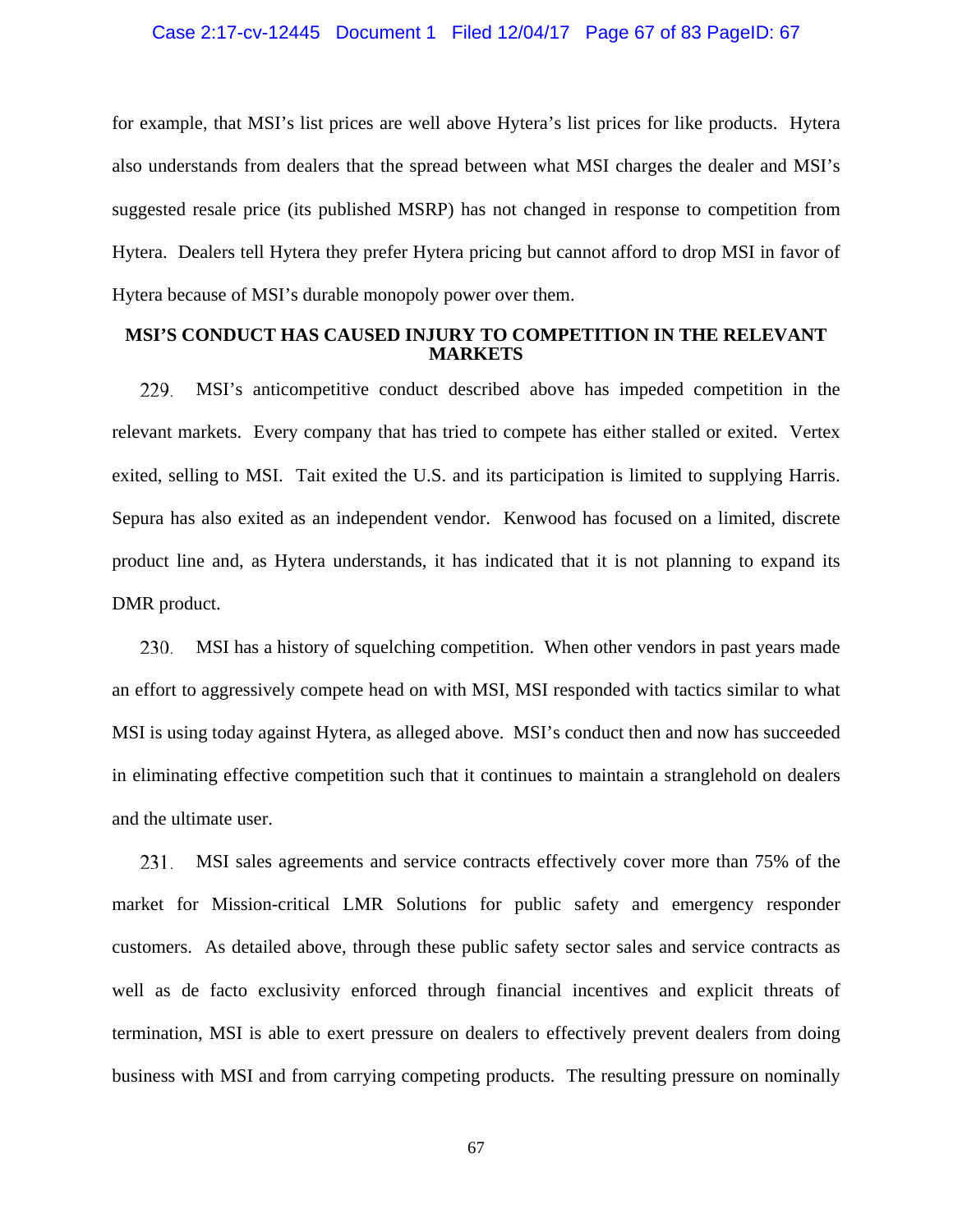## Case 2:17-cv-12445 Document 1 Filed 12/04/17 Page 68 of 83 PageID: 68

independent dealers has led to MSI's sustained dominance in the market for Business-critical LMR Solutions for commercial and industrial customers, effectively foreclosing the 80% of that market held by MSI.

232. By foreclosing competitors, MSI has been able to keep the supply of Mission-critical LMR Solutions for public safety, emergency responder, utility, and transportation customers, as well as Business-critical LMR Solutions for commercial and industrial customers below competitive levels, thus reducing overall market output below what would have prevailed absent MSI's anticompetitive agreements and conduct. By reducing overall market output and eliminating competitors, MSI has been able to keep its prices above levels that would have prevailed in a competitive market.

233. The American customer and taxpayer suffers from high prices that result from the elimination of competition, as described above, but also suffers from reduced innovation.

234. Innovation is stalled because competitors are unwilling to invest. A New York official famously testified to Congress that a kid on the streets of New York has more technology packed into his smartphone than can be found in a radio sold into the public safety market. As long as MSI continues to monopolize the relevant markets through a monopolistic scheme that locks up the market, competitors have little incentive to innovate as the mobile phone industry has.

235. No procompetitive justification or effects outweigh the anticompetitive effects of MSI's agreements and exclusionary conduct, abusive serial petitioning and litigation, nor their unlawful patent-related conduct. For example, requiring dealers to refrain from doing business with competing LMR manufacturers does not serve any interest in protecting intellectual property or trade secrets: MSI's demanding exclusivity from its dealers under threat of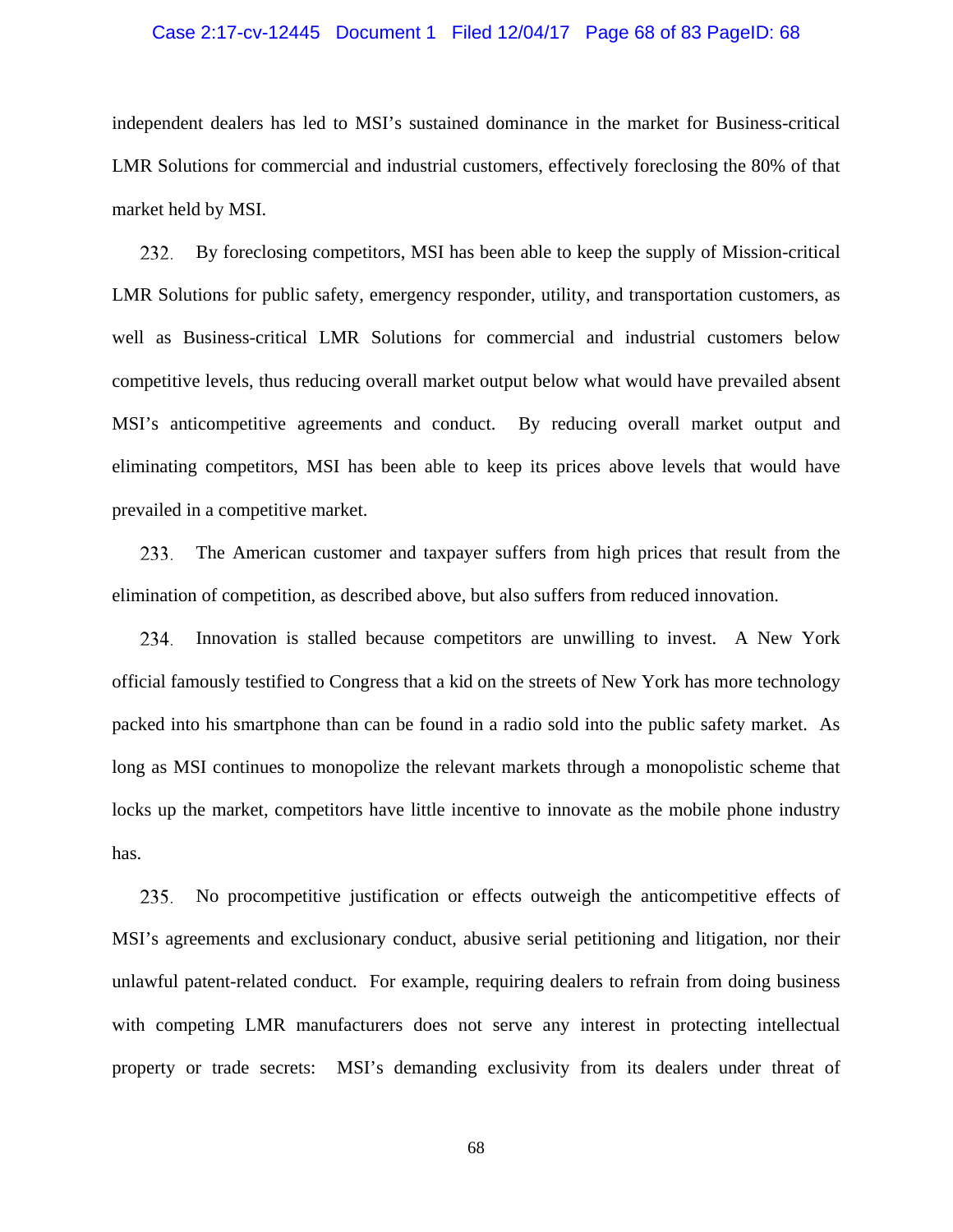termination is unique within the industry, emphasizing the anticompetitive nature of its conduct. To Hytera's knowledge, no other LMR manufacturer makes such demands of exclusivity of its independent dealers, showing that within the context of independent LMR dealers, there is no legitimate economic reason to require exclusivity.

# **CLAIMS FOR RELIEF**

# **FIRST CLAIM FOR RELIEF Violation of 15 U.S.C. § 2 Monopolization**

236. Hytera re-alleges and incorporates by reference each of the allegations set forth above.

237. MSI has monopolized the relevant markets in violation of Section 2 of the Sherman Act.

At all relevant times, MSI possessed monopoly power in the relevant markets, as 238. demonstrated by MSI's high market share, barriers to entry, MSI's actual exclusion of competition, and its ability to charge supracompetitive prices in the relevant markets.

Through the scheme described above, and other conduct likely to be revealed in 239. discovery, MSI has willfully and unlawfully maintained and enhanced its monopoly power. MSI's scheme constitutes exclusionary conduct within the meaning of Section 2 of the Sherman Act.

240. MSI's scheme has suppressed competition and produced anticompetitive effects in the relevant market, including causing Hytera's antitrust injury and damages.

241. MSI's conduct has no procompetitive benefit or justification. The anticompetitive effects of its behavior outweigh any purported procompetitive justifications.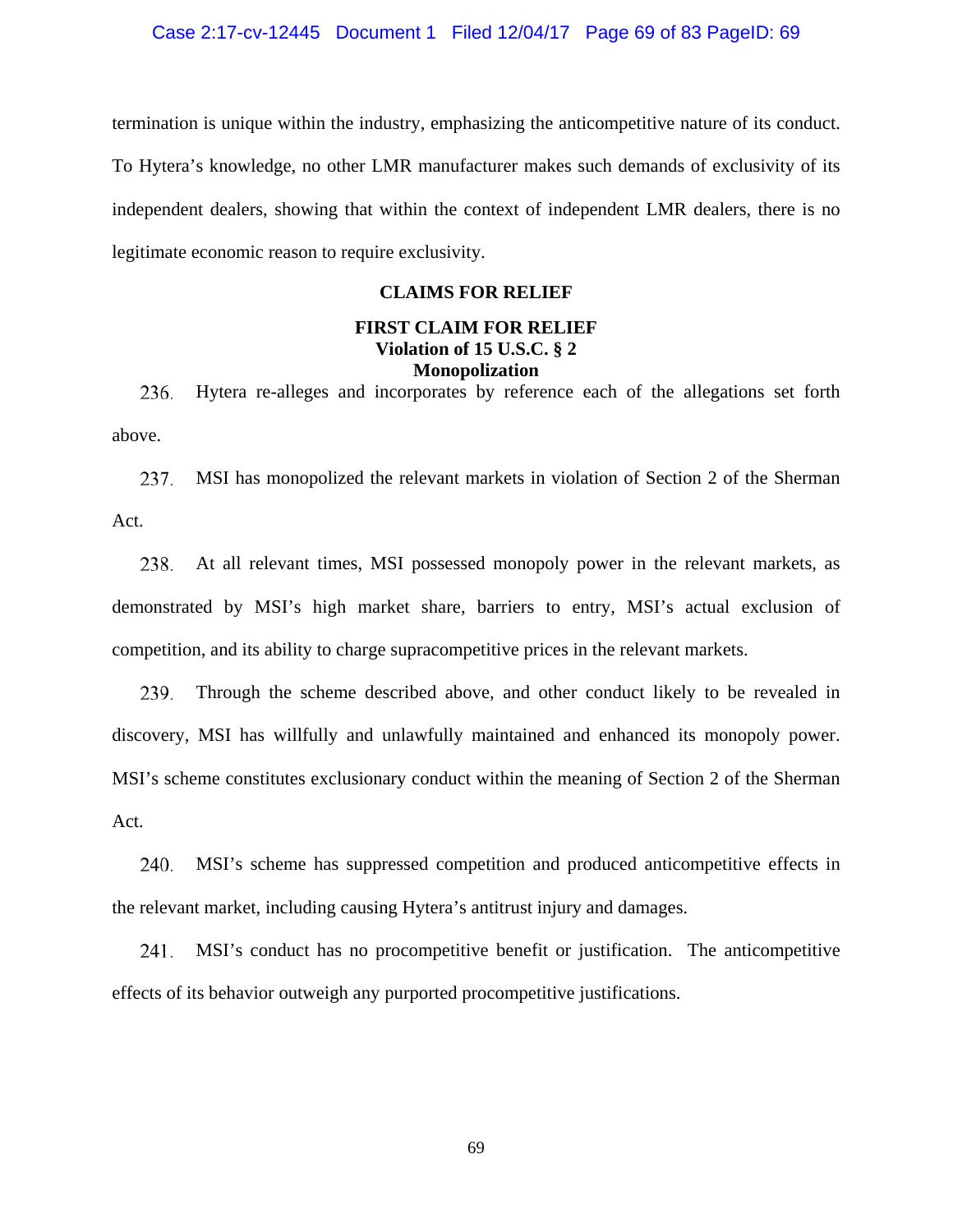Case 2:17-cv-12445 Document 1 Filed 12/04/17 Page 70 of 83 PageID: 70

242. As a result of MSI's conduct, and the harm to competition caused by that conduct, Hytera has suffered substantial injuries to its business and property in an amount to be proven at trial and automatically trebled, as provided by 15 U.S.C. § 15.

243. Hytera is also entitled to recover from MSI the costs of suit, including reasonable attorneys' fees, as provided by 15 U.S.C. § 15.

### **SECOND CLAIM FOR RELIEF Violation of 15 U.S.C. § 2 Attempted Monopolization**

244. Hytera re-alleges and incorporates by reference each of the allegations set forth above.

As alleged above, MSI has attempted to monopolize the relevant markets in violation 245. of Section 2 of the Sherman Act.

246. MSI possesses substantial market power in the relevant markets, as demonstrated by MSI's high market share, MSI's actual exclusion of competition, and its ability to charge supracompetitive prices in the relevant markets.

MSI has been implementing the anticompetitive scheme set forth above, and other 247. conduct likely to be revealed in discovery, with the specific intent to monopolize the relevant markets. MSI's scheme constitutes exclusionary conduct, within the meaning of Section 2 of the Sherman Act.

248. There is a dangerous probability that MSI will succeed in unlawfully extending its monopoly in the relevant markets through its anticompetitive scheme.

MSI's scheme has suppressed competition and has produced anticompetitive effects 249. in the relevant markets, including Hytera's antitrust injury and damages.

250. MSI's conduct has no procompetitive benefit or justification. The anticompetitive effects of its behavior outweigh any purported procompetitive justifications.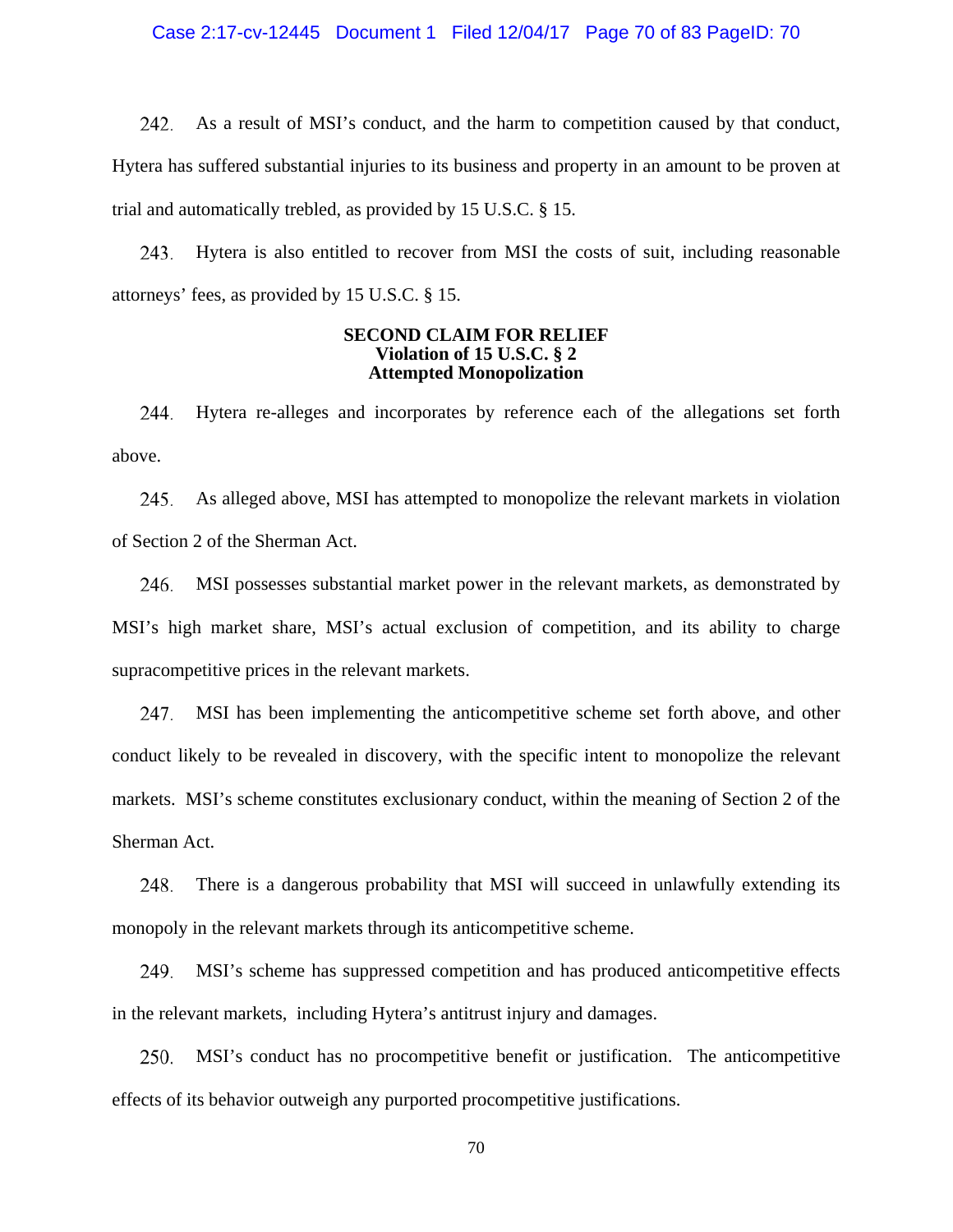## Case 2:17-cv-12445 Document 1 Filed 12/04/17 Page 71 of 83 PageID: 71

251. As a result of MSI's conduct, and the harm to competition caused by that conduct, Hytera has suffered substantial and continuing injuries to its business and property in an amount to be proven at trial and automatically trebled, as provided by 15 U.S.C. § 15.

252. Hytera is also entitled to recover from MSI the costs of suit, including reasonable attorneys' fees, as provided by 15 U.S.C. § 15

### **THIRD CLAIM FOR RELIEF Violation of 15 U.S.C. § 1 Agreements in Restraint of Trade**

Hytera re-alleges and incorporates by reference each of the allegations set forth 253. above.

MSI possesses substantial market power in the relevant markets, as demonstrated by 254. MSI's high market share, barriers to entry, MSI's actual exclusion of competition, and its ability to charge supracompetitive prices in the relevant markets described above.

255. As alleged above, MSI has entered into agreements with dealers with the purpose and effect of unreasonably restraining trade and commerce in the relevant markets.

256. MSI's solicitation and enforcement of the exclusionary contracts described above constitute unlawful agreements, contracts, and concerted activity that unreasonably restrain trade in the relevant markets in violation of Section 1 of the Sherman Act.

MSI's exclusionary contracts have foreclosed a substantial share of competitors and 257. had anticompetitive effects in the relevant markets.

258. MSI's exclusionary contracts have no procompetitive benefit or justification. The anticompetitive effects of its exclusionary contracts outweigh any purported procompetitive justifications.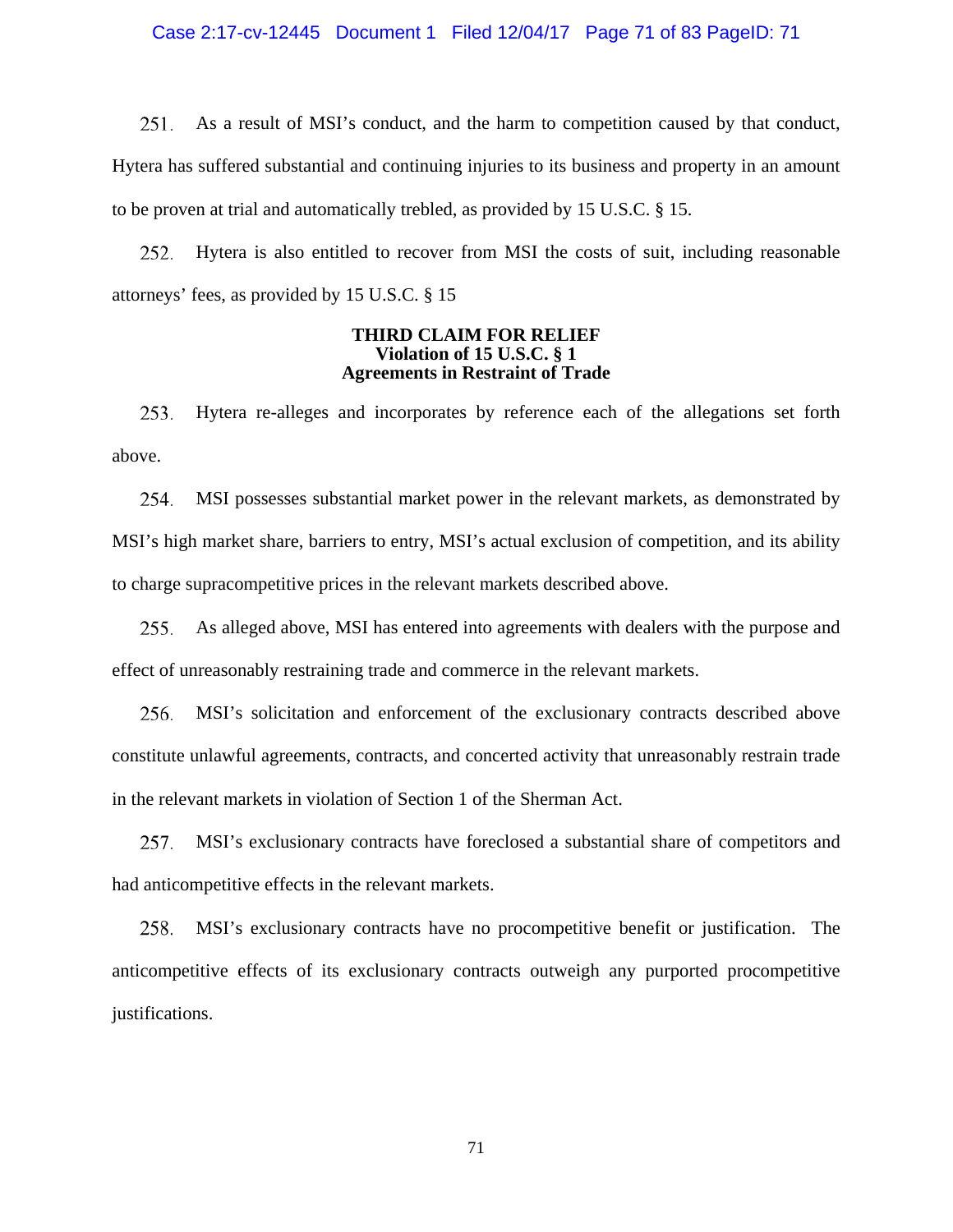## Case 2:17-cv-12445 Document 1 Filed 12/04/17 Page 72 of 83 PageID: 72

259. As a result of MSI's exclusionary contracts, and the harm to competition caused by those contracts, Hytera has suffered substantial injuries to its business and property in an amount to be proven at trial and automatically trebled, as provided by 15 U.S.C. § 15.

260. Hytera is also entitled to recover from MSI the costs of suit, including reasonable attorneys' fees, as provided by 15 U.S.C. § 15.

### **FOURTH CLAIM FOR RELIEF Violation of 15 U.S.C. § 14 Unlawful Exclusionary Arrangements**

Hytera re-alleges and incorporates by reference each of the allegations set forth 261. above.

262. MSI possesses substantial market power in the relevant markets, as demonstrated by MSI's high market share, barriers to entry, MSI's actual exclusion of competition, and its ability to charge supracompetitive prices in the relevant markets described above.

Hytera has the requisite standing to assert antitrust claims against MSI because it is a 263. participant and competitor in the relevant markets.

MSI's solicitation and enforcement of the exclusionary contracts described above 264. constitute unlawful agreements, contracts, and concerted activity that have the effect of substantially lessening competition in each relevant market in violation of Section 3 of the Clayton Act.

265. MSI's anticompetitive scheme and plan to substantially lessen competition and create a monopoly in the above-described trade and commerce has and continues to be done to eliminate Hytera as a threat and viable competitor to MSI's business, and to reduce competition in each relevant market.

266. MSI's exclusionary contracts have foreclosed a substantial share of competitors and had anticompetitive effects in the relevant markets.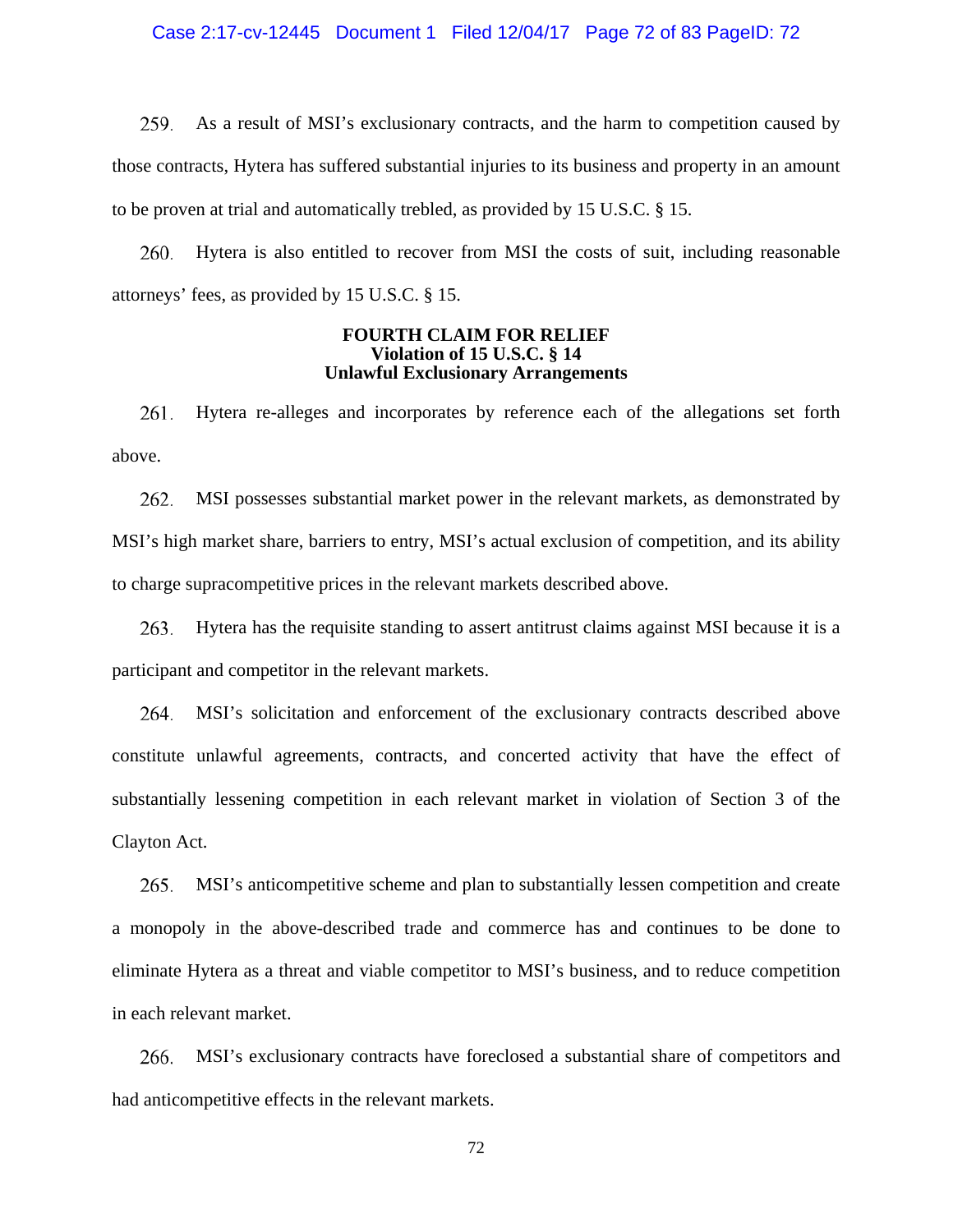### Case 2:17-cv-12445 Document 1 Filed 12/04/17 Page 73 of 83 PageID: 73

267. MSI's exclusionary contracts have no procompetitive benefit or justification. The anticompetitive effects of its exclusionary contracts outweigh any purported procompetitive justifications.

As a direct and proximate result of MSI's exclusionary contracts, and the harm to 268. competition caused by those contracts, Hytera has suffered substantial injuries to its business and property in an amount to be proven at trial and automatically trebled.

Hytera is also entitled to recover from MSI the costs of suit, including reasonable 269. attorneys' fees, as provided by 15 U.S.C. § 15.

#### **FIFTH CLAIM FOR RELIEF Violation of California Business & Professions Code §§ 17200,** *et seq***.**

270. Hytera re-alleges and incorporates by reference each of the allegations set forth above.

271. As set forth above, MSI has engaged, and continues to engage in, unlawful and unfair business acts or practices in violation of California Business and Professions Code §§ 17200 *et seq.* ("California's Unfair Competition Law") including, without limitation, the following:

272. MSI has violated the Sherman Act and Clayton Act, and thus MSI has violated California's Unfair Competition Law.

MSI's acts and business practices, whether or not in violation of the Sherman Act or Clayton Act, constitute unfair methods of competition in violation of California's Unfair Competition Law.

MSI's acts and business practices are otherwise unfair within the meaning of 274. California's Unfair Competition Law, and thus MSI has violated California's Unfair Competition Law.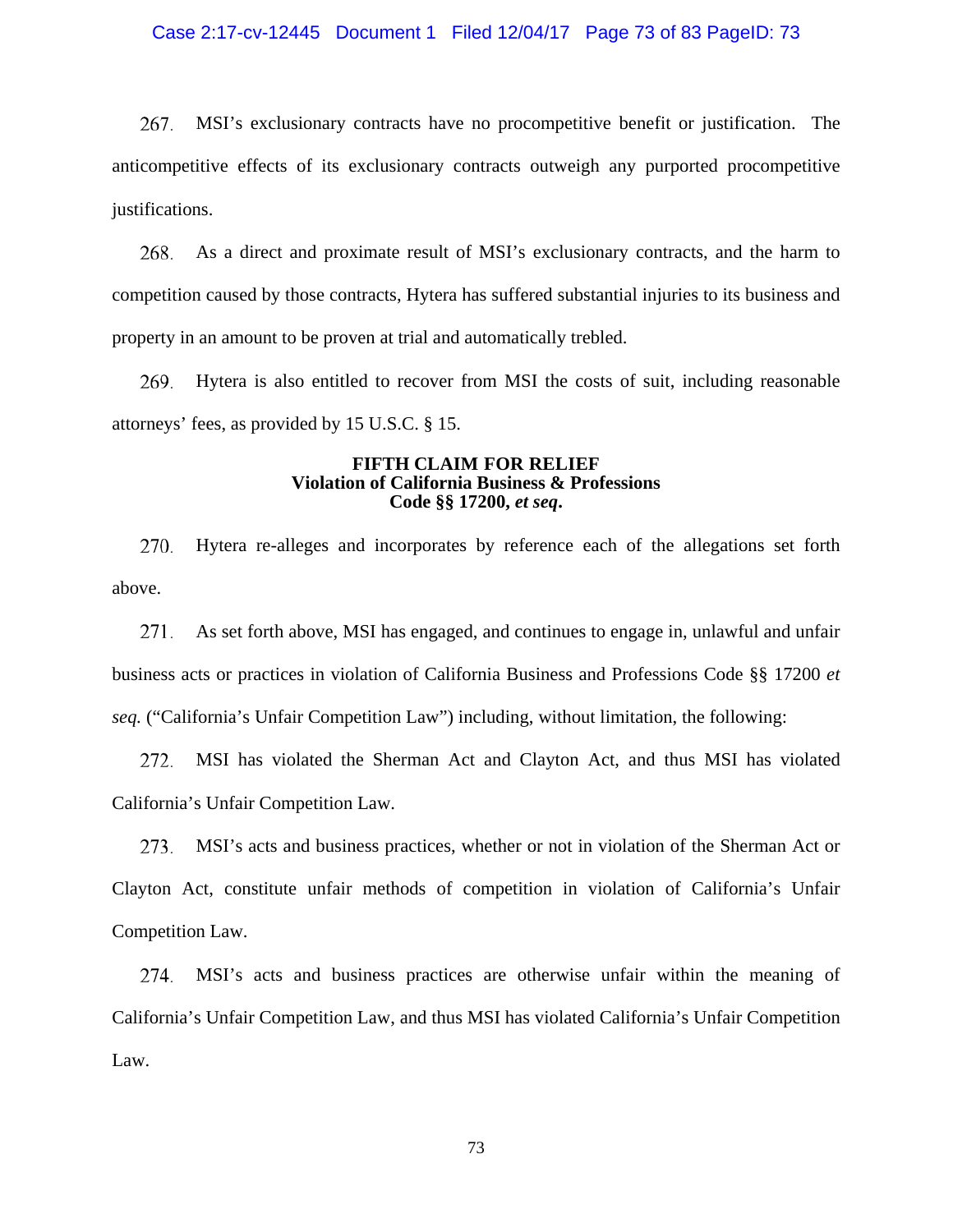### Case 2:17-cv-12445 Document 1 Filed 12/04/17 Page 74 of 83 PageID: 74

275. As a result of MSI's violations of California Business and Professions Code § 17200, MSI has been unjustly enriched at Hytera's expense. The unjust enrichment continues to accrue as the unlawful and unfair business acts and practices continue. Therefore, Hytera is entitled to obtain an accounting and restitution from MSI in an amount to be determined at trial.

276. MSI should be permanently enjoined from continuing its violations of California Business and Professions Code § 17200, as provided by § 17203 of the California Business and Professions Code. Without injunctive relief, Hytera will continue to suffer irreparable injury as a result of MSI's unlawful conduct. Hytera's remedy at law is not by itself adequate to compensate Hytera for the harm inflicted and threatened by MSI.

### **SIXTH CLAIM FOR RELIEF Violation of Florida Statutes §§ 501.201,** *et. seq.* **– Deceptive and Unfair Trade Practices**

277. Hytera re-alleges and incorporates by reference each of the allegations set forth above.

At all relevant times, Hytera was a "consumer" as defined by § 501.203(7), Florida 278. Statutes.

279. At all relevant times, the transactions at issue in this Complaint constituted "trade or commerce" as defined by § 501.203(8), Florida Statutes.

As set forth above, MSI has engaged, and continues to engage, in deceptive and 280. unfair trade practices under Florida Statutes §§ 501.201, *et. seq.* ("Florida's Deceptive and Unfair Trade Practices Act") including, without limitation, the following:

MSI has violated the Sherman Act and Clayton Act, has engaged in unfair and 281. deceptive practice and conduct, and thus MSI has violated Florida's Deceptive and Unfair Trade Practices Act.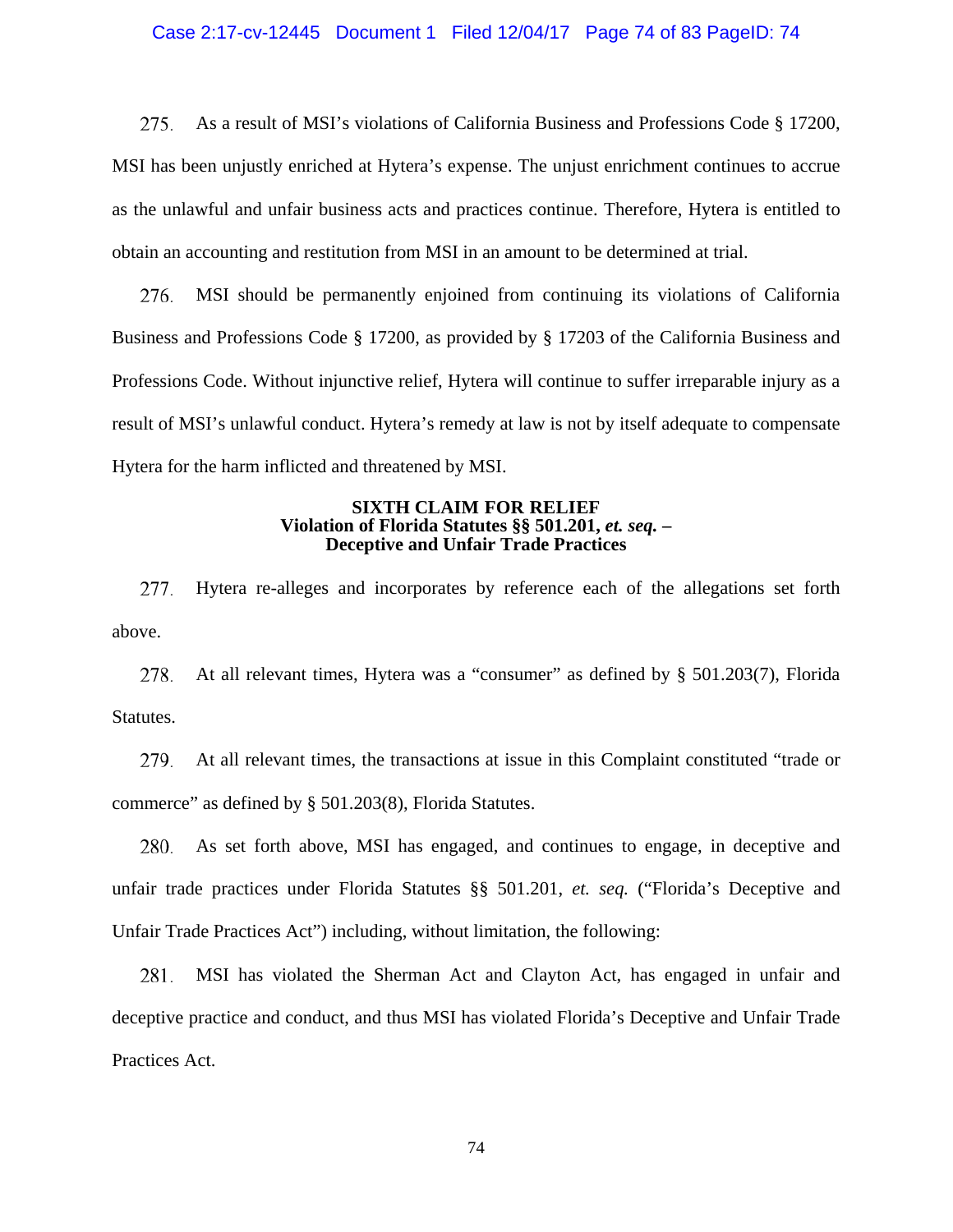#### Case 2:17-cv-12445 Document 1 Filed 12/04/17 Page 75 of 83 PageID: 75

282. MSI's acts and business practices, whether or not in violation of the Sherman Act or Clayton Act, constitute unfair methods of competition in violation of Florida's Deceptive and Unfair Trade Practices Act.

MSI has engaged in, and continues to engage in, deceptive acts or practices within the 283. meaning of Florida's Deceptive and Unfair Trade Practices Act, and thus MSI has violated Florida's Deceptive and Unfair Trade Practices Act.

284. MSI failed to disclose to and concealed from Hytera, ETSI, and the public the existence of essential patents to the Relevant DMR Standard.

285. MSI engaged in the concealment, suppression, or omission of the aforementioned material facts with the knowledge that others, such as Hytera, ETSI, and/or the general public would rely upon the concealment, suppression, or omission of such material facts.

286. MSI's misrepresentations, practices, and omissions of the material facts have affected and are likely to continue to affect customers of the Relevant DMR Standard to their detriment.

MSI's concealment, suppression, or omission of material facts as alleged herein 287. constitute deceptive practices within the meaning of Florida's Deceptive and Unfair Trade Practices Act, and thus MSI has violated Florida's Deceptive and Unfair Trade Practices Act.

MSI's acts and business practices are otherwise unfair within the meaning of 288. Florida's Deceptive and Unfair Trade Practices Act, and thus MSI has violated Florida's Deceptive and Unfair Trade Practices Act.

289. As a result of MSI's conduct, Hytera has suffered substantial and continuing injuries to its business and property in an amount to be proven at trial, as provided by § 501.211, Florida Statutes.

75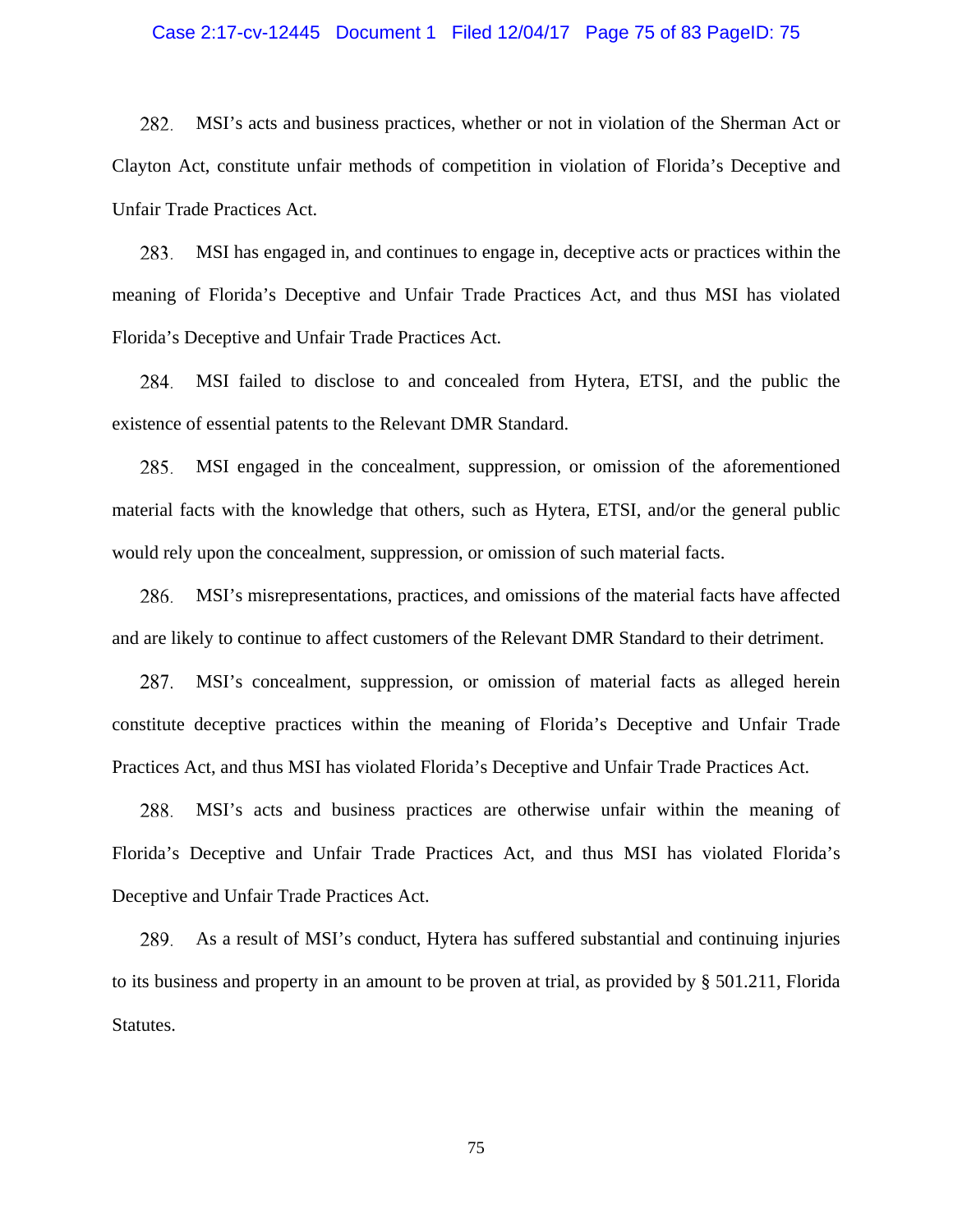### Case 2:17-cv-12445 Document 1 Filed 12/04/17 Page 76 of 83 PageID: 76

290. MSI should be permanently enjoined from continuing its violations of Florida's Deceptive and Unfair Trade Practices Act. Without injunctive relief, Hytera will continue to suffer irreparable injury as a result of MSI's unlawful conduct. Hytera's remedy at law is not by itself adequate to compensate Hytera for the harm inflicted and threatened by MSI.

Hytera is also entitled to recover from MSI the costs of suit, including attorney's fees, 291. as provided by § 501.2105, Florida Statutes.

### **SEVENTH CLAIM FOR RELIEF Breach of Contract**

292. Hytera re-alleges and incorporates by reference each of the allegations set forth above.

293. As set forth above, MSI agreed to actual or implied contractual obligations with ETSI under which it agreed, as a condition of its participation in the standards development process for the Relevant DMR Standards that required MSI's standard essential patents to implement, that MSI would license such standard essential patents on FRAND terms. Each potential licensee for MSI's standard essential patents was an intended beneficiary of those contractual obligations undertaken by MSI. MSI breached its contractual obligations as described above by failing to make an offer to license certain standard essential patents on FRAND terms.

294. As a result of this breach, Hytera has been injured in its business or property through the loss of past, present and future profits, by the loss of customers and potential customers, by the loss of goodwill and product image, and by the prospective destruction of its business in the United States.

Hytera has been injured and suffered damages in an amount to be proved at trial and, 295. without injunctive relief, Hytera will continue to suffer irreparable injury as a result of MSI's

76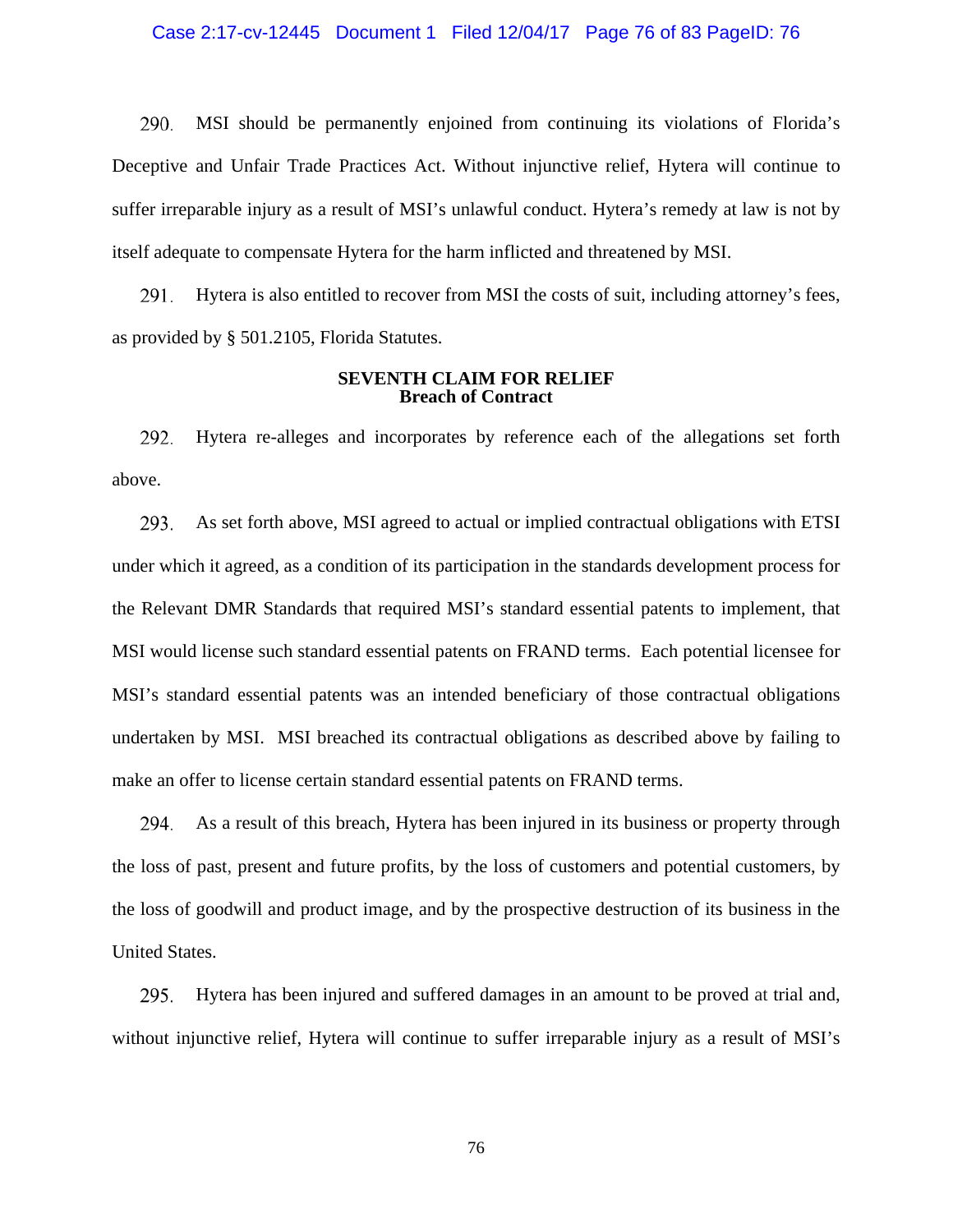### Case 2:17-cv-12445 Document 1 Filed 12/04/17 Page 77 of 83 PageID: 77

unlawful conduct. Hytera's remedy at law is not by itself adequate to compensate Hytera for the harm inflicted and threatened by MSI.

# **EIGHTH CLAIM FOR RELIEF Promissory Estoppel**

296. Hytera re-alleges and incorporates by reference each of the allegations set forth above.

297. MSI made a clear and definite promise to potential licensees of its DMR technology through its promise to ETSI that it would license its DMR technology on a FRAND basis.

298. The intended purpose of this FRAND promise was to induce reliance by potential implementers of the DMR standards put forth by ETSI. MSI knew or should have reasonably expected that this promise would induce potential licensees such as Hytera to take (or refrain from taking) certain actions.

299. Hytera did take action to develop various products based on the DMR standards put forth by ETSI, in reliance on MSI's promise to license its DMR technology on a FRAND basis.

300. Hytera has been damaged as a result of its reasonable reliance on MSI's promise because of MSI's failure to license its DMR technology on FRAND terms as it had promised.

# **PRAYER FOR RELIEF**

301. WHEREFORE, Hytera respectfully prays that the Court enter judgment against MSI and in favor of Hytera, as follows:

- a. Awarding Hytera money damages, trebled pursuant to law;
- b. Awarding Hytera punitive damages;
- c. Awarding Hytera the costs of the lawsuit, including reasonable attorneys' fee and court costs;

77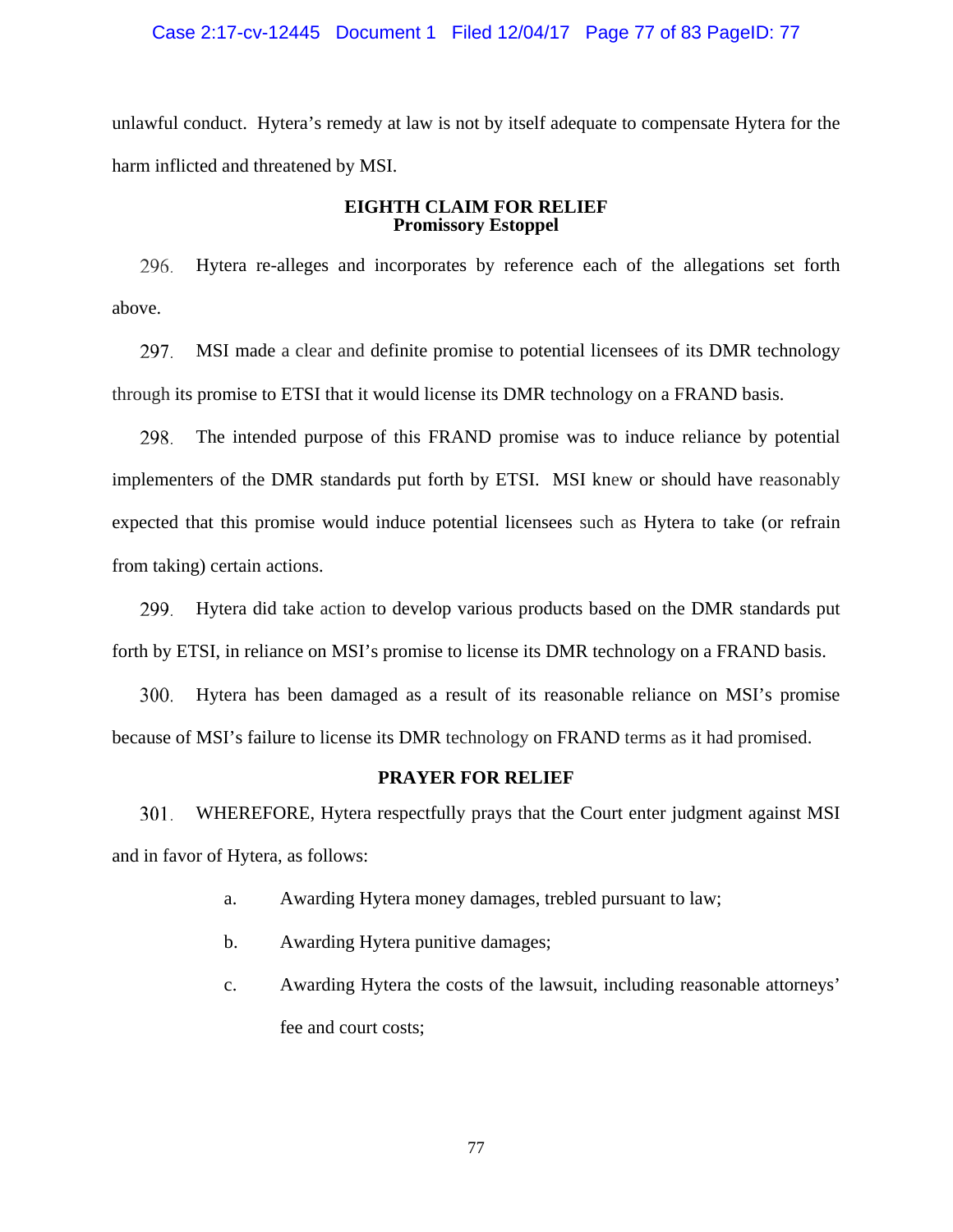- d. Declaring MSI's conduct unlawful and in violation of the abovereferenced laws;
- e. Ordering such other and further relief as the Court may deem just, proper, and equitable.

# **JURY TRIAL DEMAND**

302. Hytera demands a trial by jury for all issues triable by jury.

Dated: December 4, 2017 **By:** *s/ Liza M. Walsh* Liza M. Walsh Tricia B. O'Reilly Marc D. Haefner Katherine Romano Katelyn O'Reilly WALSH PIZZI O'REILLY FALANGA LLP One Riverfront Plaza 1037 Raymond Blvd., Suite 600 Newark, NJ 07102 Telephone: (973) 757-1100 Facsimile: (973) 757-1090 lwalsh@walsh.law toreilly@walsh.law mhaefner@walsh.law kromano@walsh.law koreilly@walsh.law Noah A. Brumfield (PHV to be submitted) Yi Ying (PHV to be submitted) WHITE & CASE LLP 701 Thirteenth Street, NW Washington, DC 20005-3807 Telephone: (202) 626-3600 Facsimile: (202) 639-9355 nbrumfield@whitecase.com yying@whitecase.com Jeremy K. Ostrander (PHV to be submitted) WHITE & CASE LLP 3000 El Camino Real, 5 Palo Alto Sq. Palo Alto, CA 94306

Telephone: (650) 213-0300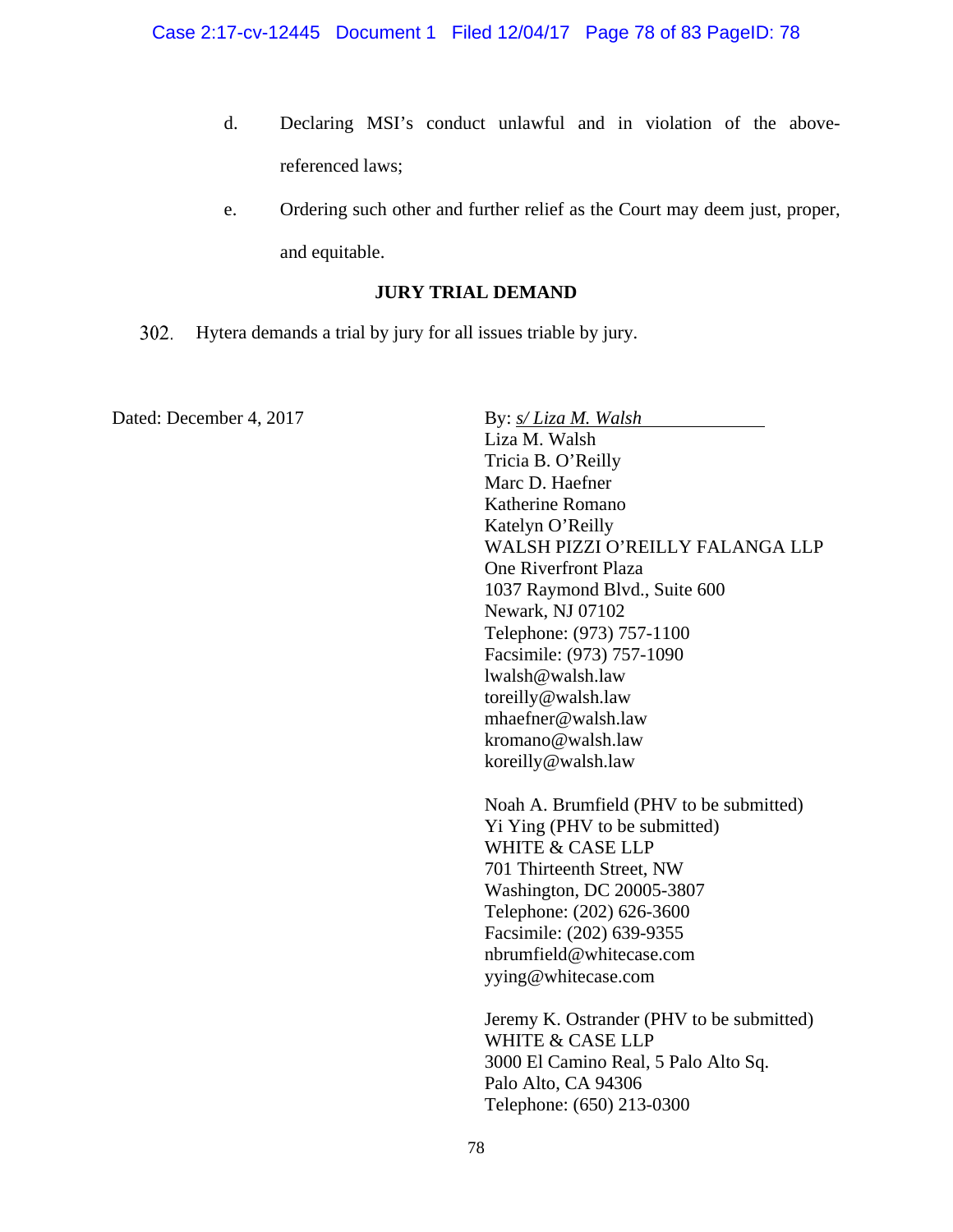Fax: (650) 213-8158 jostrander@whitecase.com

Jason Zakia (PHV to be submitted) WHITE & CASE LLP 200 South Biscayne Blvd, Suite 4900 Miami, FL 33131 Telephone: (305) 925-4795 Fax: (305) 358-5744 jzakia@whitecase.com

*Attorneys for Hytera Communications Corporation Ltd., Hytera America, Inc., Hytera Communications America (West), Inc., PowerTrunk, Inc., and Sepura Plc*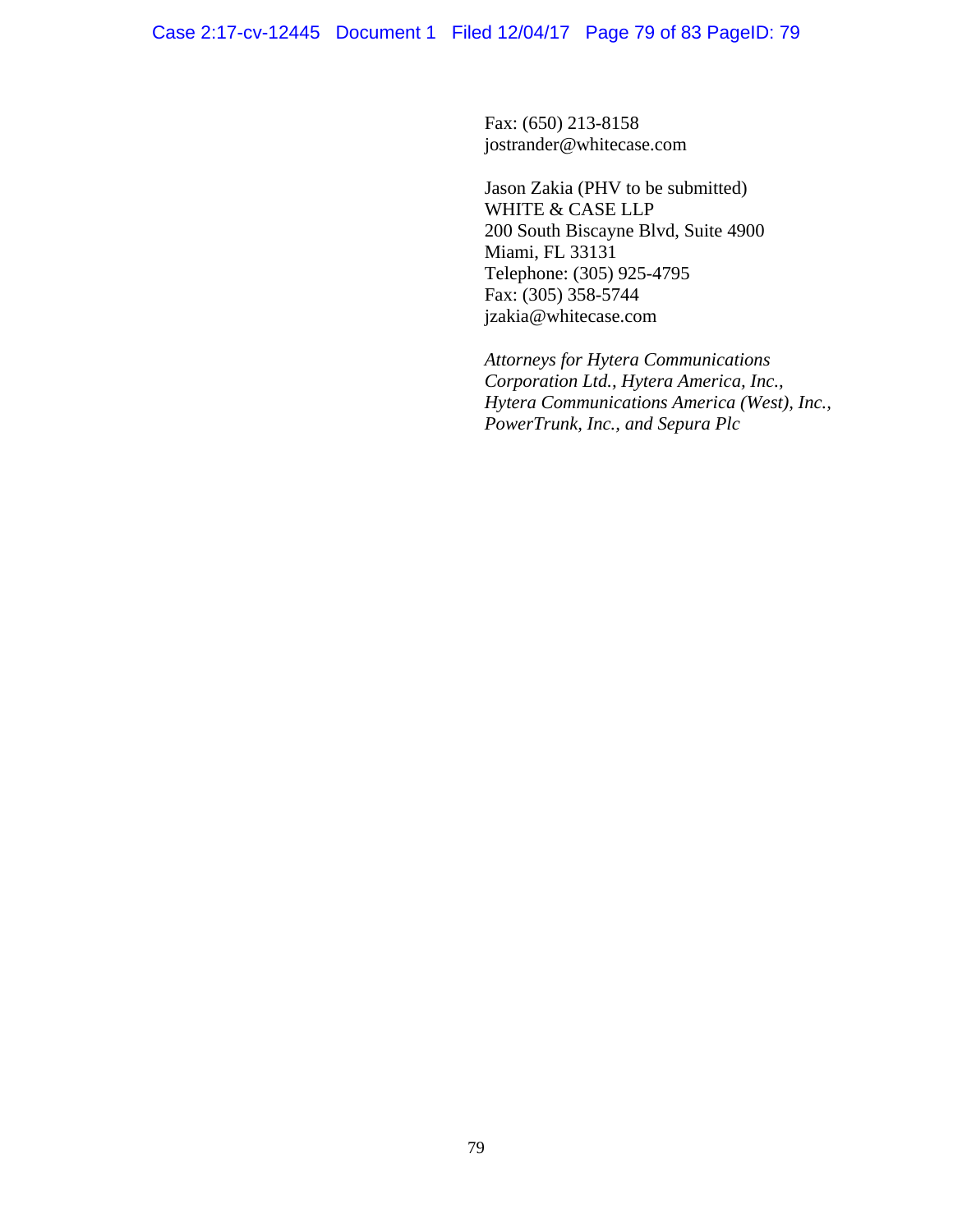Case 2:17-cv-12445 Document 1 Filed 12/04/17 Page 80 of 83 PageID: 80

# **RULE 11.2 CERTIFICATION**

We hereby certify that, to the best of our knowledge, the matter in controversy is not

the subject of any action pending in any court or of any arbitration or administrative proceeding.

Dated: December 4, 2017 **By:** *s/ Liza M. Walsh* 

Liza M. Walsh Tricia B. O'Reilly Marc D. Haefner Katherine Romano Katelyn O'Reilly WALSH PIZZI O'REILLY FALANGA LLP One Riverfront Plaza 1037 Raymond Blvd., Suite 600 Newark, NJ 07102 Telephone: (973) 757-1100 Facsimile: (973) 757-1090 lwalsh@walsh.law toreilly@walsh.law mhaefner@walsh.law kromano@walsh.law koreilly@walsh.law

Noah Brumfield (PHV to be submitted) Yi Ying (PHV to be submitted) WHITE & CASE LLP 701 Thirteenth Street, NW Washington, DC 20005-3807 Telephone: (202) 626-3600 Facsimile: (202) 639-9355 nbrumfield@whitecase.com yying@whitecase.com

Jeremy K. Ostrander (PHV to be submitted) WHITE & CASE LLP 3000 El Camino Real, 5 Palo Alto Sq. Palo Alto, CA 94306 Telephone: (650) 213-0300 Fax: (650) 213-8158 jostrander@whitecase.com

Jason Zakia (PHV to be submitted) WHITE & CASE LLP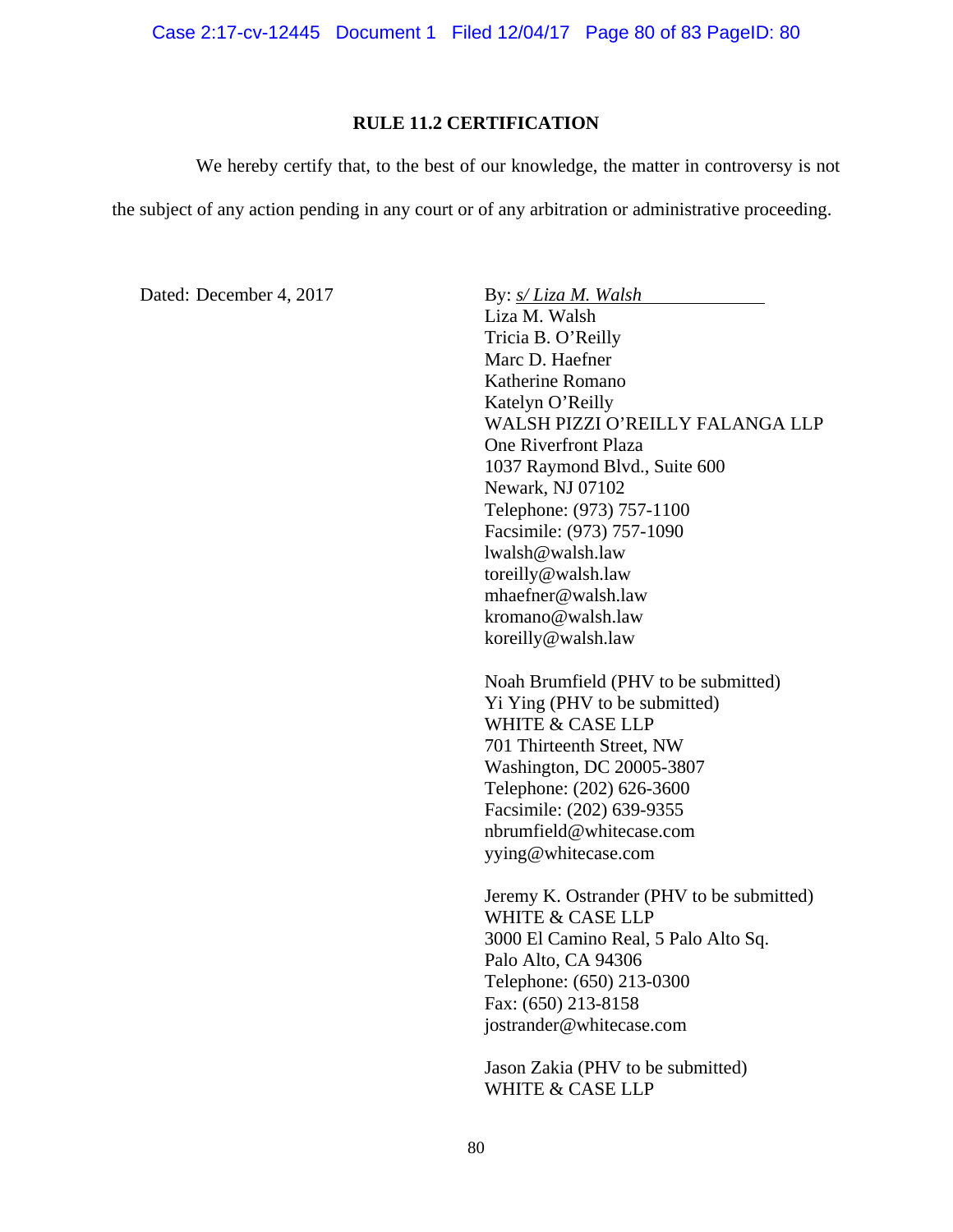200 South Biscayne Blvd, Suite 4900 Miami, FL 33131 Telephone: (305) 925-4795 Fax: (305) 358-5744 jzakia@whitecase.com

*Attorneys for Hytera Communications Corporation Ltd., Hytera America, Inc., Hytera Communications America (West), Inc., PowerTrunk, Inc., and Sepura Plc*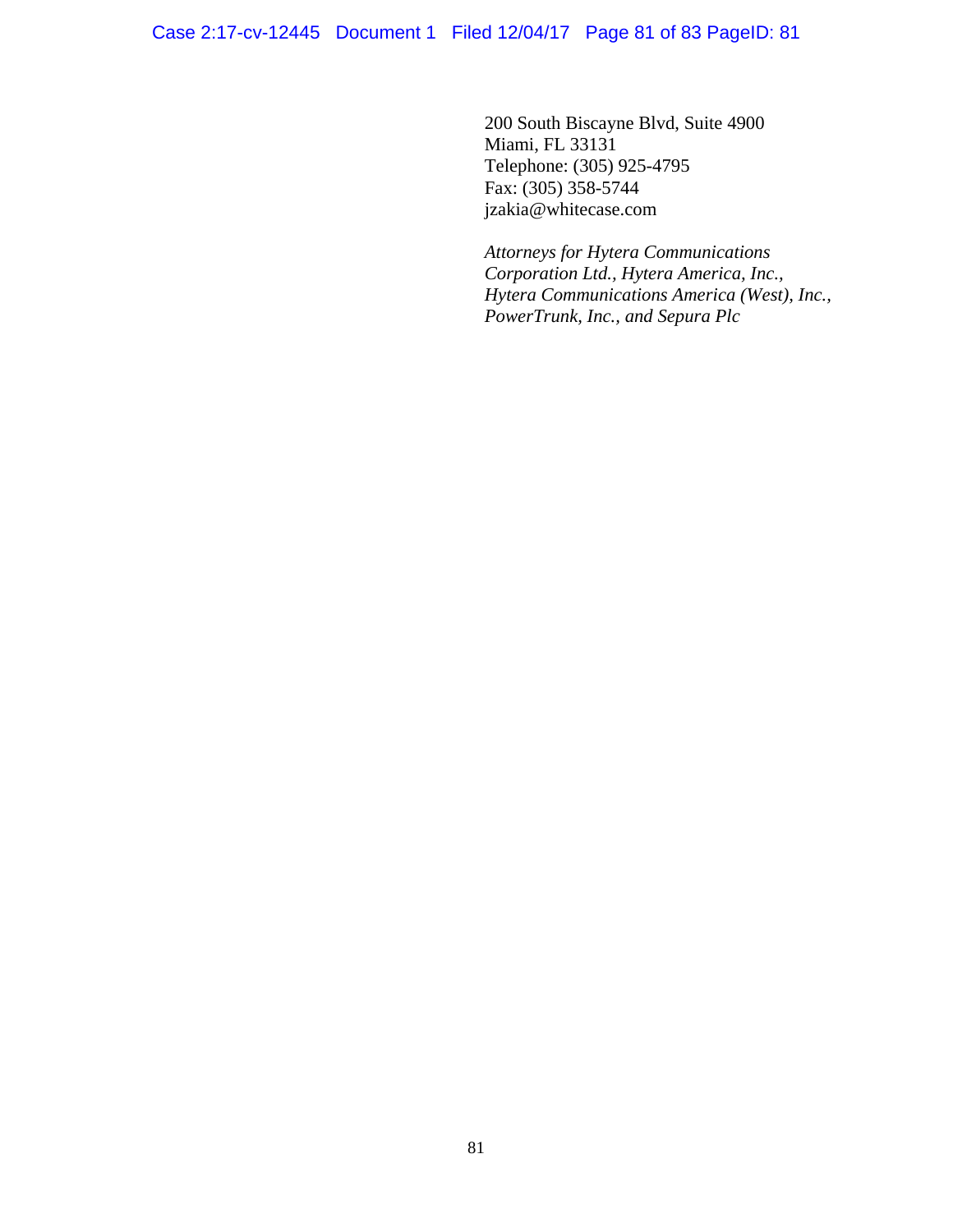Case 2:17-cv-12445 Document 1 Filed 12/04/17 Page 82 of 83 PageID: 82

### **RULE 201.1 CERTIFICATION**

 We hereby certify that the above-captioned matter is not subject to compulsory arbitration in that Plaintiffs seek, *inter alia*, injunctive relief.

Dated: December 4, 2017 **By:** *s/ Liza M. Walsh* 

Liza M. Walsh Tricia B. O'Reilly Marc D. Haefner Katherine Romano Katelyn O'Reilly WALSH PIZZI O'REILLY FALANGA LLP One Riverfront Plaza 1037 Raymond Blvd., Suite 600 Newark, NJ 07102 Telephone: (973) 757-1100 Facsimile: (973) 757-1090 lwalsh@walsh.law toreilly@walsh.law mhaefner@walsh.law kromano@walsh.law koreilly@walsh.law

Noah Brumfield (PHV to be submitted) Yi Ying (PHV to be submitted) WHITE & CASE LLP 701 Thirteenth Street, NW Washington, DC 20005-3807 Telephone: (202) 626-3600 Facsimile: (202) 639-9355 nbrumfield@whitecase.com yying@whitecase.com

Jeremy K. Ostrander (PHV to be submitted) WHITE & CASE LLP 3000 El Camino Real, 5 Palo Alto Sq. Palo Alto, CA 94306 Telephone: (650) 213-0300 Fax: (650) 213-8158 jostrander@whitecase.com

Jason Zakia (PHV to be submitted) WHITE & CASE LLP